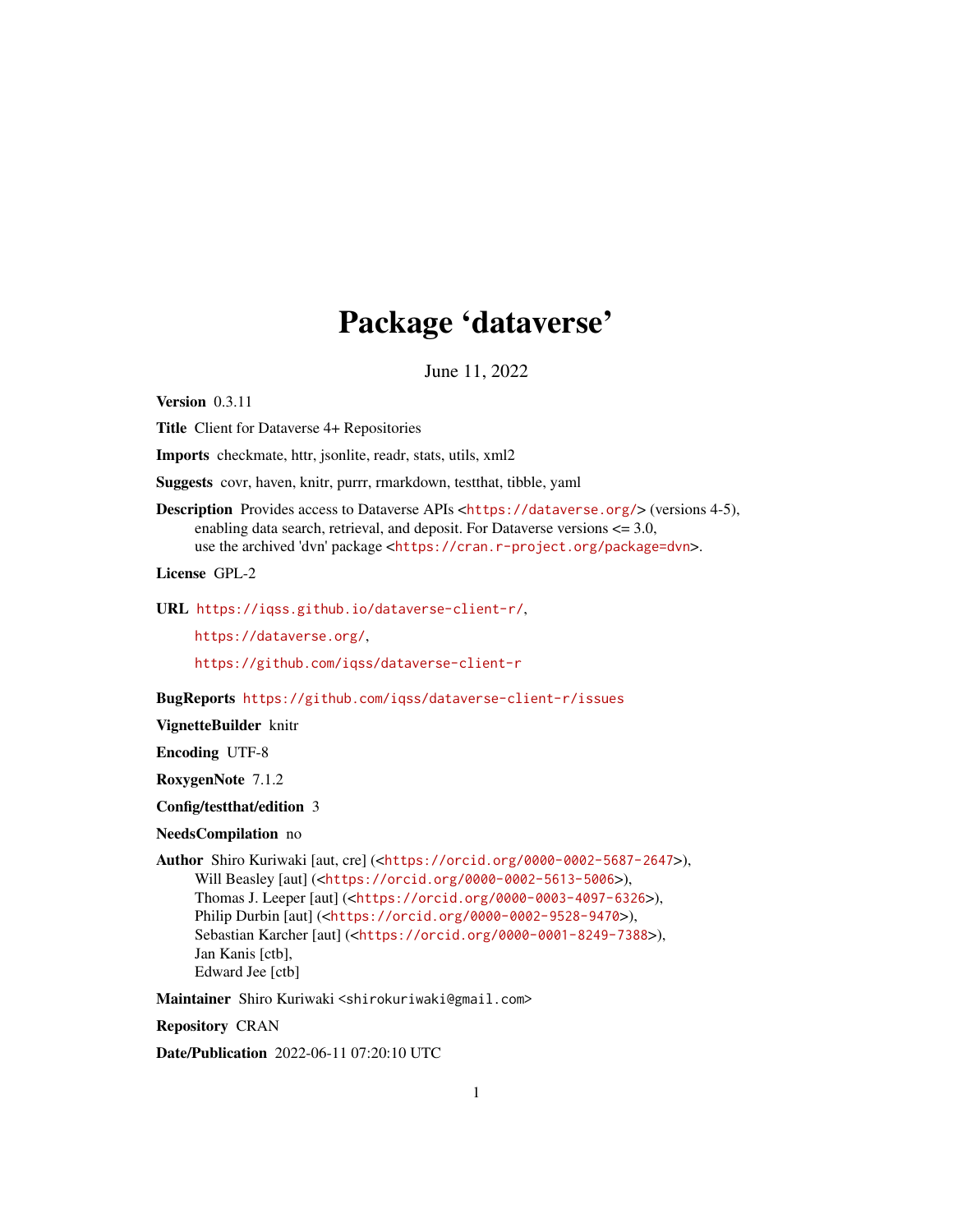# <span id="page-1-0"></span>R topics documented:

|       |           | 2              |
|-------|-----------|----------------|
|       |           | $\overline{4}$ |
|       |           | 6              |
|       |           | 8              |
|       |           | 9              |
|       |           | 11             |
|       | dataverse | 12             |
|       |           | 13             |
|       |           | 14             |
|       |           | <b>16</b>      |
|       |           | 17             |
|       |           | 18             |
|       |           | 20             |
|       |           | 21             |
|       |           | 24             |
|       |           | 27             |
|       |           | 28             |
|       |           | 29             |
|       |           | 33             |
|       |           | 34             |
|       |           | 35             |
|       |           | 37             |
|       |           | 38             |
|       |           | 39             |
|       |           | 40             |
|       |           | 41             |
|       |           | 43             |
|       |           | 44             |
|       |           |                |
| Index |           | 46             |

<span id="page-1-1"></span>add\_dataset\_file *Add or update a file in a dataset*

# <span id="page-1-2"></span>Description

Add or update a file in a dataset. For most applications, this is the recommended function to upload your own local datasets to an existing Dataverse dataset. Uploading requires a Dataverse API Key in the key variable.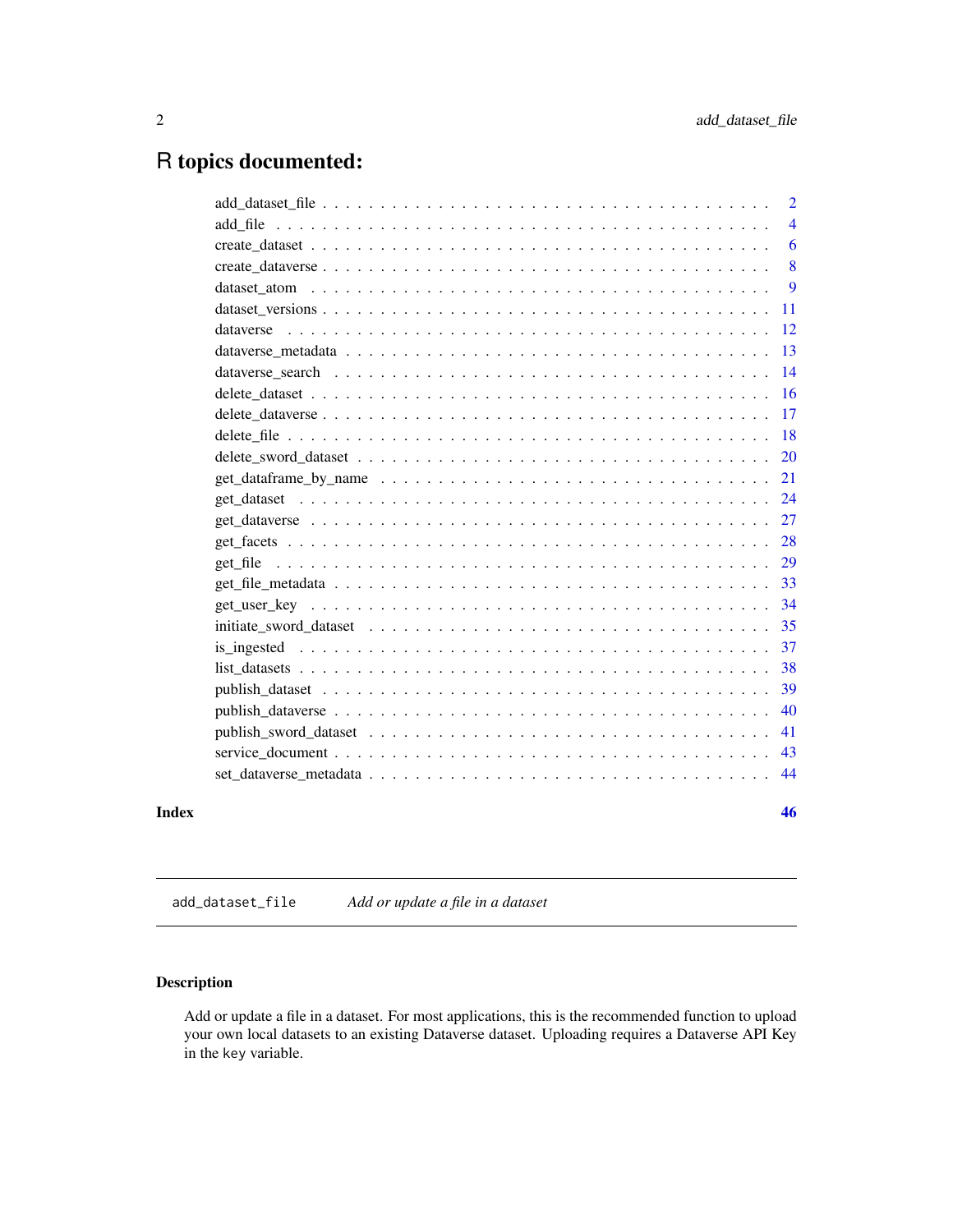<span id="page-2-0"></span>add\_dataset\_file 3

# Usage

```
add_dataset_file(
  file,
  dataset,
  description = NULL,
  key = Sys.getenv("DATAVERSE_KEY"),
  server = Sys.getenv("DATAVERSE_SERVER"),
  ...
\mathcal{L}update_dataset_file(
  file,
  dataset = NULL,
  id,
  description = NULL,
  force = TRUE,
  key = Sys.getenv("DATAVERSE_KEY"),
  server = Sys.getenv("DATAVERSE_SERVER"),
  ...
\mathcal{L}
```

| file        | A character string for the location path of the file to be uploaded.                                                                                                                                                                                                                                                                                                                                                                                                                                                  |
|-------------|-----------------------------------------------------------------------------------------------------------------------------------------------------------------------------------------------------------------------------------------------------------------------------------------------------------------------------------------------------------------------------------------------------------------------------------------------------------------------------------------------------------------------|
| dataset     | A character specifying a persistent identification ID for a dataset, for example<br>"doi:10.70122/FK2/HXJVJU". Alternatively, an object of class "dataverse_dataset"<br>obtained by dataverse_contents().                                                                                                                                                                                                                                                                                                             |
| description | Optionally, a character string providing a description of the file.                                                                                                                                                                                                                                                                                                                                                                                                                                                   |
| key         | A character string specifying a Dataverse server API key. If one is not specified,<br>functions calling authenticated API endpoints will fail. Keys can be specified<br>atomically or globally using Sys.setenv("DATAVERSE_KEY" = "examplekey").                                                                                                                                                                                                                                                                      |
| server      | A character string specifying a Dataverse server. Multiple Dataverse installa-<br>tions exist, with "dataverse.harvard.edu" being the most major. The server<br>can be defined each time within a function, or it can be set as a default via an en-<br>vironment variable. To set a default, run Sys. setenv("DATAVERSE_SERVER" =<br>"dataverse.harvard.edu") or add DATAVERSE_SERVER = "dataverse.harvard.edu<br>in one's . Renviron file (usethis::edit_r_environ()), with the appropriate<br>domain as its value. |
| $\ddots$    | Additional arguments passed to an HTTP request function, such as GET, POST,<br>or DELETE.                                                                                                                                                                                                                                                                                                                                                                                                                             |
| id          | An integer specifying a file identifier; or, if doi is specified, a character string<br>specifying a file name within the DOI-identified dataset; or an object of class<br>"dataverse_file" as returned by dataset_files.                                                                                                                                                                                                                                                                                             |
| force       | A logical indicating whether to force the update even if the file types differ.<br>Default is TRUE.                                                                                                                                                                                                                                                                                                                                                                                                                   |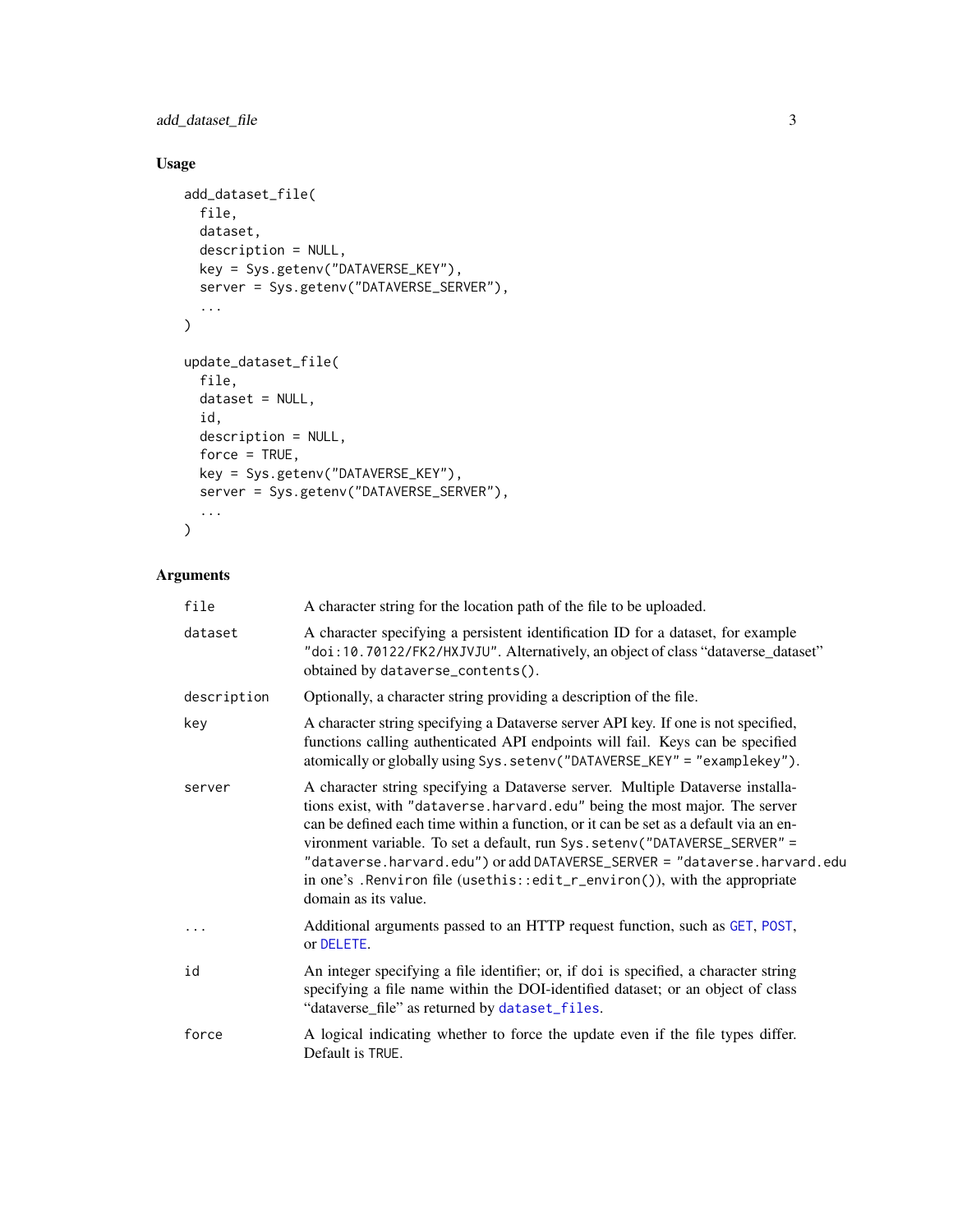#### <span id="page-3-0"></span>Details

From Dataverse v4.6.1, the "native" API provides endpoints to add and update files without going through the SWORD workflow. To use SWORD instead, see [add\\_file](#page-3-1). add\_dataset\_file adds a new file to a specified dataset.

update\_dataset\_file can be used to replace/update a published file. Note that it only works on published files, so unpublished drafts cannot be updated - the dataset must first either be published ([publish\\_dataset](#page-38-1)) or deleted ([delete\\_dataset](#page-15-1)).

# Value

add\_dataset\_file returns the new file ID. It also uploads the file to the dataset.

#### See Also

[get\\_dataset](#page-23-2), [delete\\_dataset](#page-15-1), [publish\\_dataset](#page-38-1)

#### Examples

```
## Not run:
meta \leftarrow list()ds <- create_dataset("mydataverse", body = meta)
# Upload RDS dataset saved to local
saveRDS(mtcars, tmp <- tempfile(fileext = ".rds"))
f <- add_dataset_file(tmp, dataset = ds, description = "mtcars")
# Publish dataset
publish_dataset(ds)
# Update file and republish
saveRDS(iris, tmp)
update_dataset_file(tmp, dataset = ds, id = f,
                     description = "Actually iris")
publish_dataset(ds)
# Cleanup
unlink(tmp)
delete_dataset(ds)
## End(Not run)
```
<span id="page-3-1"></span>add\_file *Add file (SWORD)*

#### Description

Add one or more files to a SWORD (possibly unpublished) dataset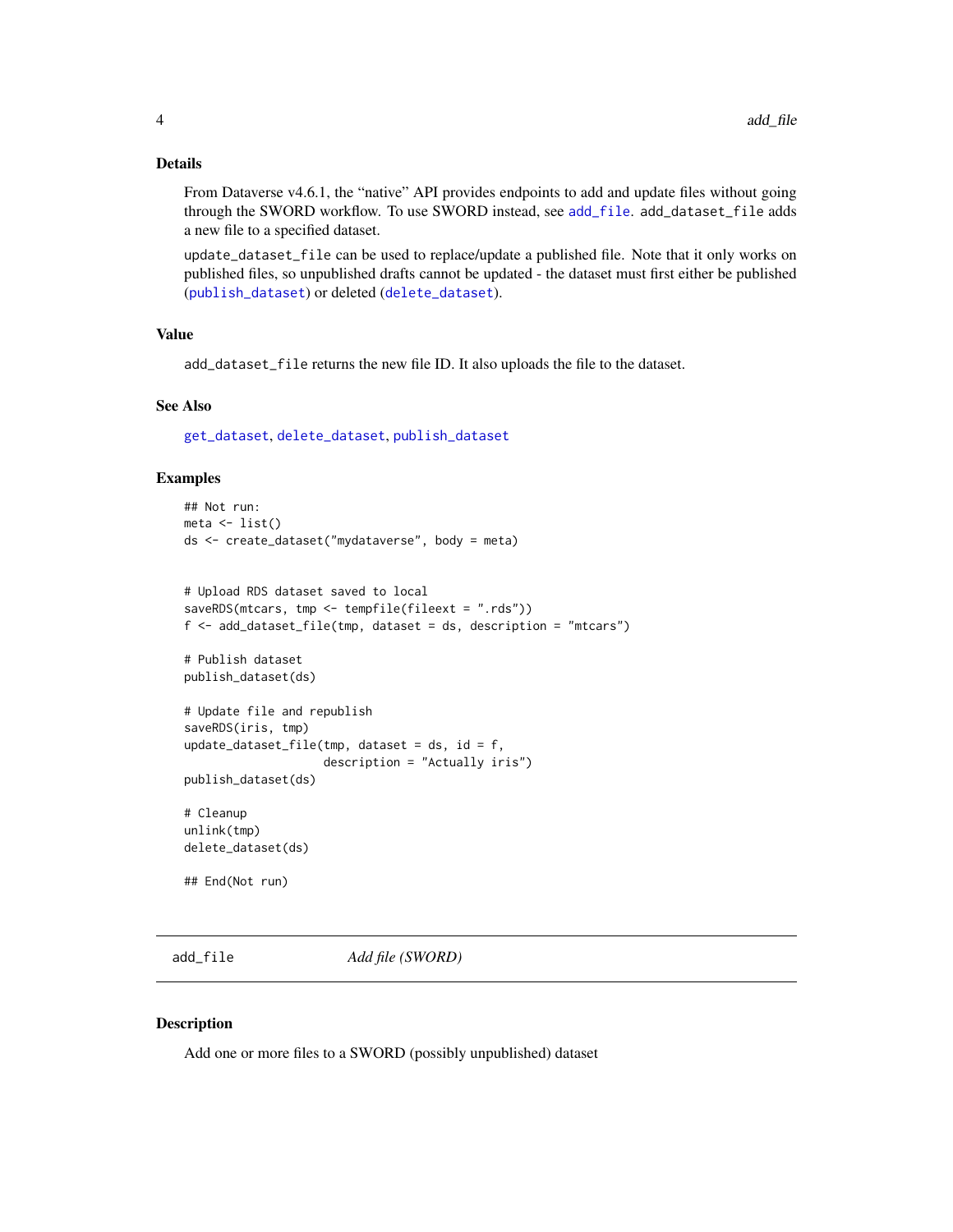#### <span id="page-4-0"></span>add\_file 5

# Usage

```
add_file(
  dataset,
  file,
  key = Sys.getenv("DATAVERSE_KEY"),
  server = Sys.getenv("DATAVERSE_SERVER"),
  ...
\mathcal{L}
```
#### Arguments

| dataset | A dataset DOI (or other persistent identifier), an object of class "dataset_atom"<br>or "dataset_statement", or an appropriate and complete SWORD URL.                                                                                                                                                                                                                                                                                                                                                                 |
|---------|------------------------------------------------------------------------------------------------------------------------------------------------------------------------------------------------------------------------------------------------------------------------------------------------------------------------------------------------------------------------------------------------------------------------------------------------------------------------------------------------------------------------|
| file    | A character vector of file names, a data frame, or a list of R objects.                                                                                                                                                                                                                                                                                                                                                                                                                                                |
| key     | A character string specifying a Dataverse server API key. If one is not specified,<br>functions calling authenticated API endpoints will fail. Keys can be specified<br>atomically or globally using Sys.setenv("DATAVERSE_KEY" = "examplekey").                                                                                                                                                                                                                                                                       |
| server  | A character string specifying a Dataverse server. Multiple Dataverse installa-<br>tions exist, with "dataverse.harvard.edu" being the most major. The server<br>can be defined each time within a function, or it can be set as a default via an en-<br>vironment variable. To set a default, run Sys. seteny ("DATAVERSE_SERVER" =<br>"dataverse.harvard.edu") or add DATAVERSE_SERVER = "dataverse.harvard.edu<br>in one's . Renviron file (usethis::edit_r_environ()), with the appropriate<br>domain as its value. |
| .       | Additional arguments passed to an HTTP request function, such as GET, POST,<br>or DELETE.                                                                                                                                                                                                                                                                                                                                                                                                                              |

# Details

This function is used to add files to a dataset. It is part of the SWORD API, which is used to upload data to a Dataverse server. This means this can be used to view unpublished Dataverses and Datasets.

As of Dataverse v4.6.1, the "native" API also provides endpoints to add and update files without going through the SWORD workflow. This functionality is provided by [add\\_dataset\\_file](#page-1-1) and [update\\_dataset\\_file](#page-1-2).

#### Value

An object of class "dataset\_atom".

# See Also

Managing a Dataverse: [publish\\_dataverse](#page-39-1); Managing a dataset: [dataset\\_atom](#page-8-1), [list\\_datasets](#page-37-1), [create\\_dataset](#page-5-1), [delete\\_dataset](#page-15-1), [publish\\_dataset](#page-38-1); Managing files within a dataset: [add\\_file](#page-3-1), [delete\\_file](#page-17-1)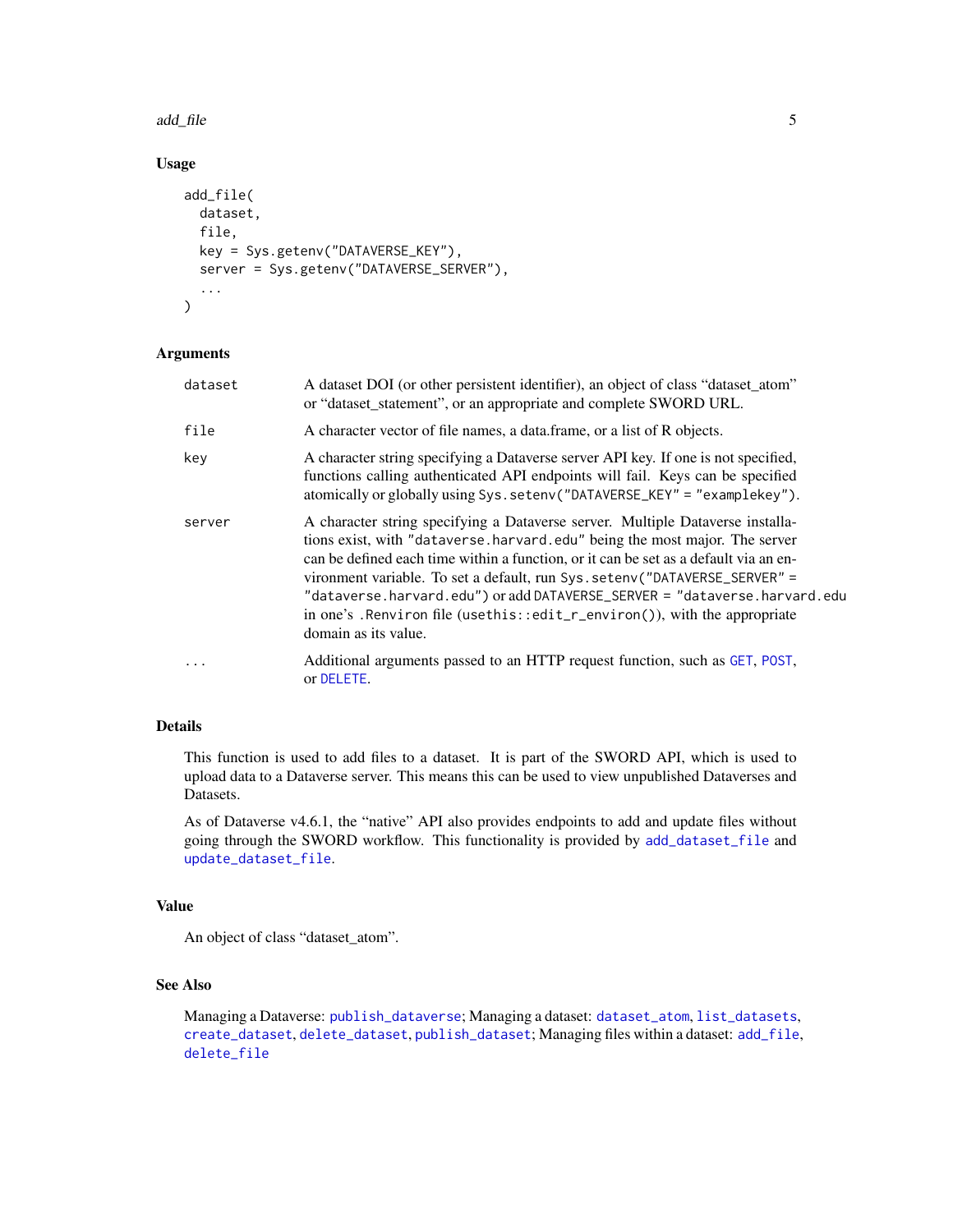# Examples

```
## Not run:
# retrieve your service document
d <- service_document()
# create a list of metadata
metadat <- list(title = "My Study",
                creator = "Doe, John",
                description = "An example study")
# create the dataset
dat <- initiate_sword_dataset("mydataverse", body = metadat)
# add files to dataset
tmp <- tempfile()
write.csv(iris, file = tmp)
f <- add_file(dat, file = tmp)
# publish dataset
publish_dataset(dat)
# delete a dataset
delete_dataset(dat)
## End(Not run)
```
<span id="page-5-1"></span>create\_dataset *Create or update a dataset*

# <span id="page-5-2"></span>Description

Create or update dataset within a Dataverse

#### Usage

```
create_dataset(
  dataverse,
 body,
 key = Sys.getenv("DATAVERSE_KEY"),
  server = Sys.getenv("DATAVERSE_SERVER"),
  ...
)
update_dataset(
  dataset,
 body,
 key = Sys.getenv("DATAVERSE_KEY"),
  server = Sys.getenv("DATAVERSE_SERVER"),
  ...
\mathcal{L}
```
<span id="page-5-0"></span>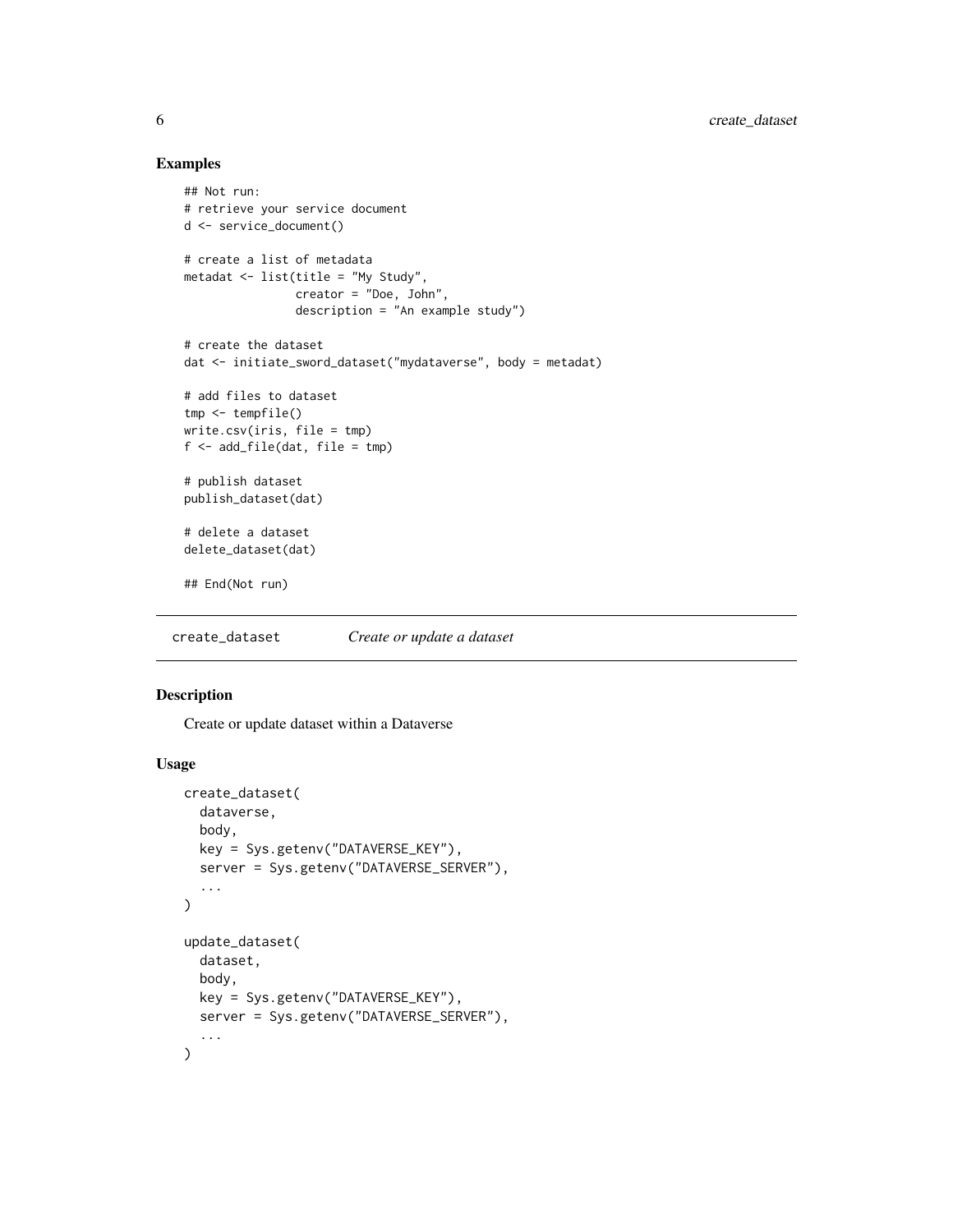# <span id="page-6-0"></span>create\_dataset 7

#### **Arguments**

| dataverse | A character string specifying a Dataverse name or an object of class "dataverse".                                                                                                                                                                                                                                                                                                                                                                                                                                     |
|-----------|-----------------------------------------------------------------------------------------------------------------------------------------------------------------------------------------------------------------------------------------------------------------------------------------------------------------------------------------------------------------------------------------------------------------------------------------------------------------------------------------------------------------------|
| body      | A list describing the dataset.                                                                                                                                                                                                                                                                                                                                                                                                                                                                                        |
| key       | A character string specifying a Dataverse server API key. If one is not specified,<br>functions calling authenticated API endpoints will fail. Keys can be specified<br>atomically or globally using Sys.setenv("DATAVERSE_KEY" = "examplekey").                                                                                                                                                                                                                                                                      |
| server    | A character string specifying a Dataverse server. Multiple Dataverse installa-<br>tions exist, with "dataverse.harvard.edu" being the most major. The server<br>can be defined each time within a function, or it can be set as a default via an en-<br>vironment variable. To set a default, run Sys. setenv("DATAVERSE_SERVER" =<br>"dataverse.harvard.edu") or add DATAVERSE_SERVER = "dataverse.harvard.edu<br>in one's . Renviron file (usethis::edit_r_environ()), with the appropriate<br>domain as its value. |
| $\cdots$  | Additional arguments passed to an HTTP request function, such as GET, POST,<br>or DELETE.                                                                                                                                                                                                                                                                                                                                                                                                                             |
| dataset   | A character specifying a persistent identification ID for a dataset, for example<br>"doi:10.70122/FK2/HXJVJU". Alternatively, an object of class "dataverse_dataset"<br>obtained by dataverse_contents().                                                                                                                                                                                                                                                                                                             |

# Details

create\_dataset creates a Dataverse dataset. In Dataverse, a "dataset" is the lowest-level structure in which to organize files. For example, a Dataverse dataset might contain the files used to reproduce a published article, including data, analysis code, and related materials. Datasets can be organized into "Dataverse" objects, which can be further nested within other Dataverses. For someone creating an archive, this would be the first step to producing said archive (after creating a Dataverse, if one does not already exist). Once files and metadata have been added, the dataset can be published (i.e., made public) using [publish\\_dataset](#page-38-1).

update\_dataset updates a Dataverse dataset that has already been created using [create\\_dataset](#page-5-1). This creates a draft version of the dataset or modifies the current draft if one is already in-progress. It does not assign a new version number to the dataset nor does it make it publicly visible (which can be done with [publish\\_dataset](#page-38-1)).

# Value

An object of class "dataverse\_dataset".

#### See Also

[get\\_dataset](#page-23-2), [delete\\_dataset](#page-15-1), [publish\\_dataset](#page-38-1)

# Examples

```
## Not run:
meta <- list()
ds <- create_dataset("mydataverse", body = meta)
```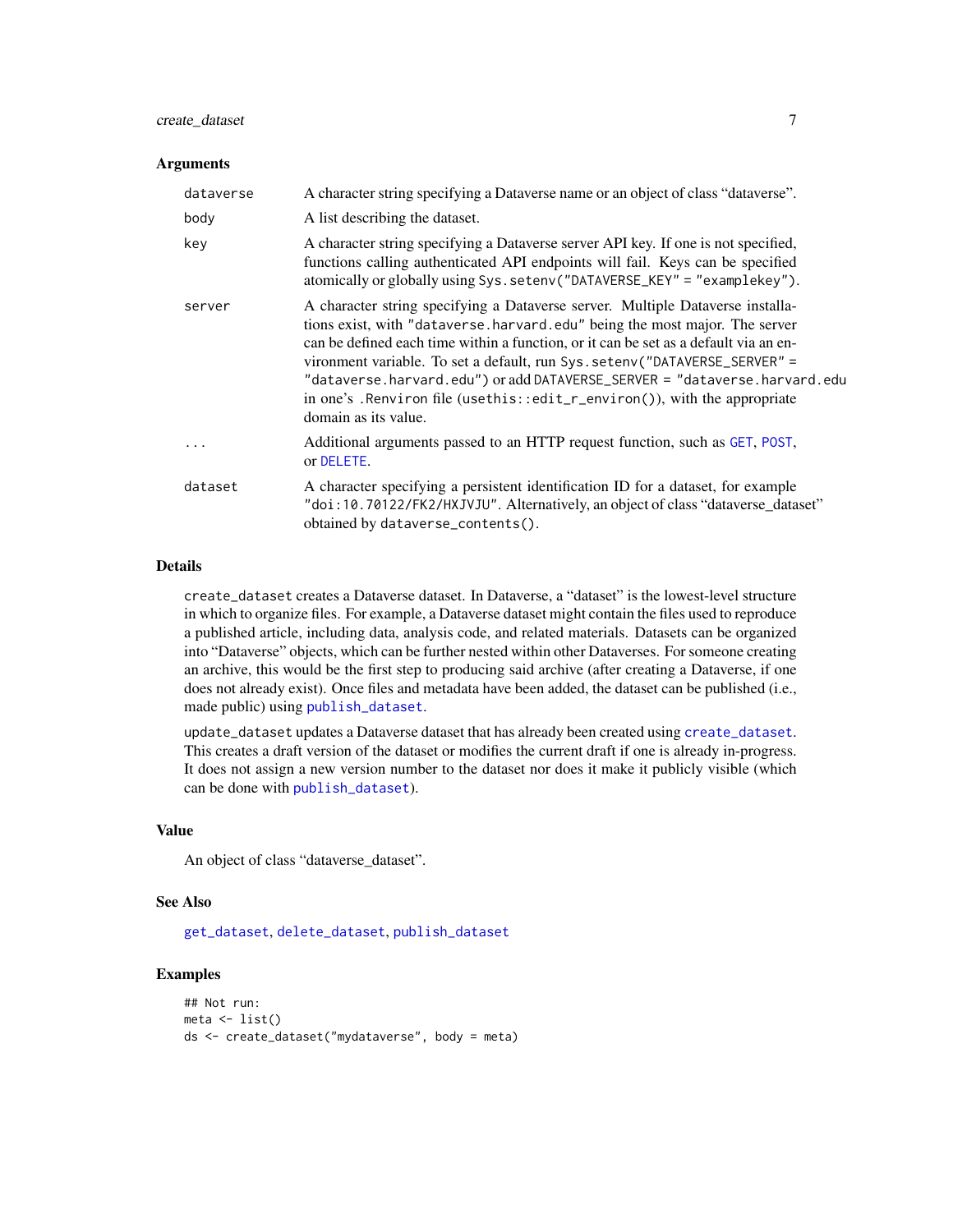```
meta2 \leftarrow list()update_dataset(ds, body = meta2)
# cleanup
delete_dataset(ds)
```

```
## End(Not run)
```
<span id="page-7-1"></span>create\_dataverse *Create Dataverse*

#### Description

Create a new Dataverse

#### Usage

```
create_dataverse(
  dataverse,
  key = Sys.getenv("DATAVERSE_KEY"),
  server = Sys.getenv("DATAVERSE_SERVER"),
  ...
\mathcal{L}
```
# Arguments

| dataverse | A character string specifying a Dataverse name or an object of class "dataverse".<br>If missing, a top-level Dataverse is created.                                                                                                                                                                                                                                                                                                                                                                                    |
|-----------|-----------------------------------------------------------------------------------------------------------------------------------------------------------------------------------------------------------------------------------------------------------------------------------------------------------------------------------------------------------------------------------------------------------------------------------------------------------------------------------------------------------------------|
| key       | A character string specifying a Dataverse server API key. If one is not specified,<br>functions calling authenticated API endpoints will fail. Keys can be specified<br>atomically or globally using Sys.setenv("DATAVERSE_KEY" = "examplekey").                                                                                                                                                                                                                                                                      |
| server    | A character string specifying a Dataverse server. Multiple Dataverse installa-<br>tions exist, with "dataverse.harvard.edu" being the most major. The server<br>can be defined each time within a function, or it can be set as a default via an en-<br>vironment variable. To set a default, run Sys. setenv("DATAVERSE_SERVER" =<br>"dataverse.harvard.edu") or add DATAVERSE_SERVER = "dataverse.harvard.edu<br>in one's . Renviron file (usethis::edit_r_environ()), with the appropriate<br>domain as its value. |
| .         | Additional arguments passed to an HTTP request function, such as GET, POST,<br>or DELETE.                                                                                                                                                                                                                                                                                                                                                                                                                             |

# Details

This function can create a new Dataverse. In the language of Dataverse, a user has a "root" Dataverse into which they can create further nested Dataverses and/or "datasets" that contain, for example, a set of files for a specific project. Creating a new Dataverse can therefore be a useful way to organize other related Dataverses or sets of related datasets.

<span id="page-7-0"></span>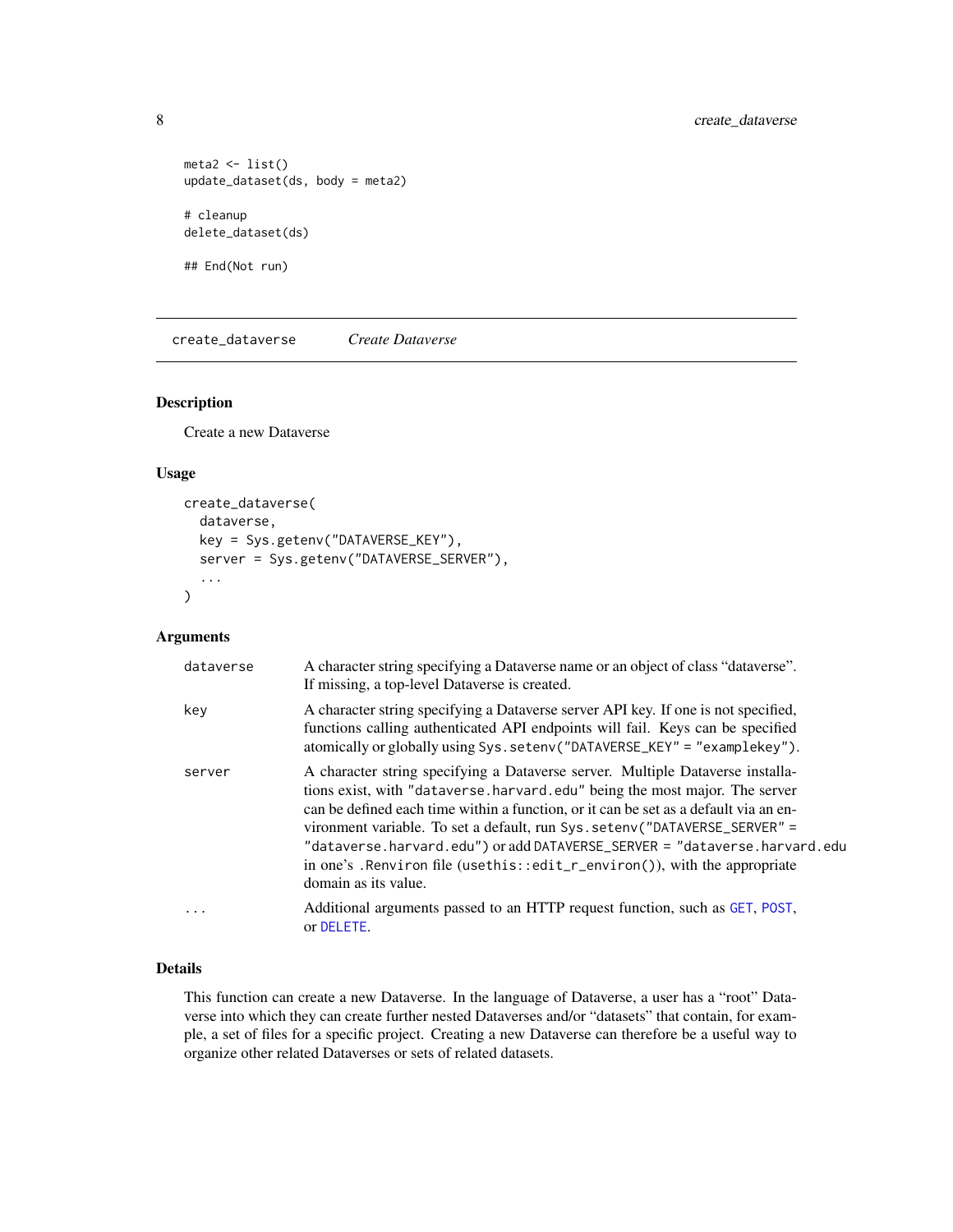# <span id="page-8-0"></span>dataset\_atom 9

For example, if one were involved in an ongoing project that generated monthly data. One may want to store each month's data and related files in a separate "dataset", so that each has its own persistent identifier (e.g., DOI), but keep all of these datasets within a named Dataverse so that the project's files are kept separate the user's personal Dataverse records. The flexible nesting of Dataverses allows for a number of possible organizational approaches.

# Value

A list.

# See Also

To manage Dataverses: [delete\\_dataverse](#page-16-1), [publish\\_dataverse](#page-39-1), [dataverse\\_contents](#page-26-1); to get datasets: [get\\_dataset](#page-23-2); to search for Dataverses, datasets, or files: [dataverse\\_search](#page-13-1)

#### Examples

```
## Not run:
(dv <- create_dataverse("mydataverse"))
```

```
# cleanup
delete_dataverse("mydataverse")
```
## End(Not run)

<span id="page-8-1"></span>dataset\_atom *View dataset (SWORD)*

#### **Description**

View a SWORD (possibly unpublished) dataset "statement"

#### Usage

```
dataset_atom(
  dataset,
 key = Sys.getenv("DATAVERSE_KEY"),
  server = Sys.getenv("DATAVERSE_SERVER"),
  ...
)
dataset_statement(
 dataset,
 key = Sys.getenv("DATAVERSE_KEY"),
  server = Sys.getenv("DATAVERSE_SERVER"),
  ...
)
```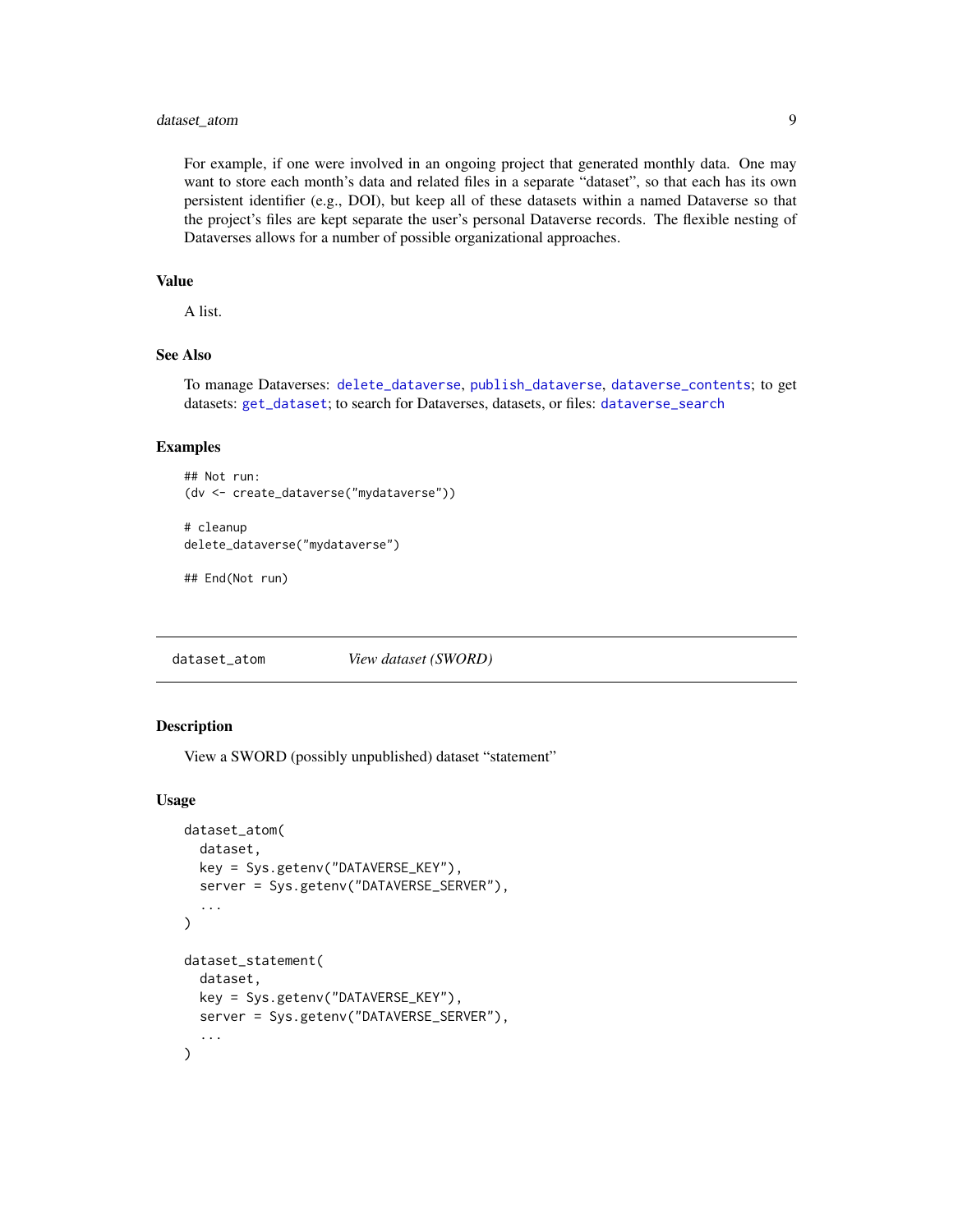# <span id="page-9-0"></span>Arguments

| dataset   | A dataset DOI (or other persistent identifier), an object of class "dataset_atom"<br>or "dataset_statement", or an appropriate and complete SWORD URL.                                                                                                                                                                                                                                                                                                                                                                |
|-----------|-----------------------------------------------------------------------------------------------------------------------------------------------------------------------------------------------------------------------------------------------------------------------------------------------------------------------------------------------------------------------------------------------------------------------------------------------------------------------------------------------------------------------|
| key       | A character string specifying a Dataverse server API key. If one is not specified,<br>functions calling authenticated API endpoints will fail. Keys can be specified<br>atomically or globally using Sys.setenv("DATAVERSE_KEY" = "examplekey").                                                                                                                                                                                                                                                                      |
| server    | A character string specifying a Dataverse server. Multiple Dataverse installa-<br>tions exist, with "dataverse.harvard.edu" being the most major. The server<br>can be defined each time within a function, or it can be set as a default via an en-<br>vironment variable. To set a default, run Sys. setenv("DATAVERSE_SERVER" =<br>"dataverse.harvard.edu") or add DATAVERSE_SERVER = "dataverse.harvard.edu<br>in one's . Renviron file (usethis::edit_r_environ()), with the appropriate<br>domain as its value. |
| $\ddotsc$ | Additional arguments passed to an HTTP request function, such as GET, POST,<br>or DELETE.                                                                                                                                                                                                                                                                                                                                                                                                                             |

# Details

These functions are used to view a dataset by its persistent identifier. dataset\_statement will contain information about the contents of the dataset, whereas dataset\_atom contains "metadata" relevant to the SWORD API.

#### Value

A list. For dataset\_atom, an object of class "dataset\_atom".

#### See Also

Managing a Dataverse: [publish\\_dataverse](#page-39-1); Managing a dataset: [dataset\\_atom](#page-8-1), [list\\_datasets](#page-37-1), [create\\_dataset](#page-5-1), [delete\\_sword\\_dataset](#page-19-1), [publish\\_dataset](#page-38-1); Managing files within a dataset: [add\\_file](#page-3-1), [delete\\_file](#page-17-1)

#### Examples

```
## Not run:
# retrieve your service document
d <- service_document()
# retrieve dataset statement (list contents)
dataset_statement(d[[2]])
# retrieve dataset atom
dataset_atom(d[[2]])
## End(Not run)
```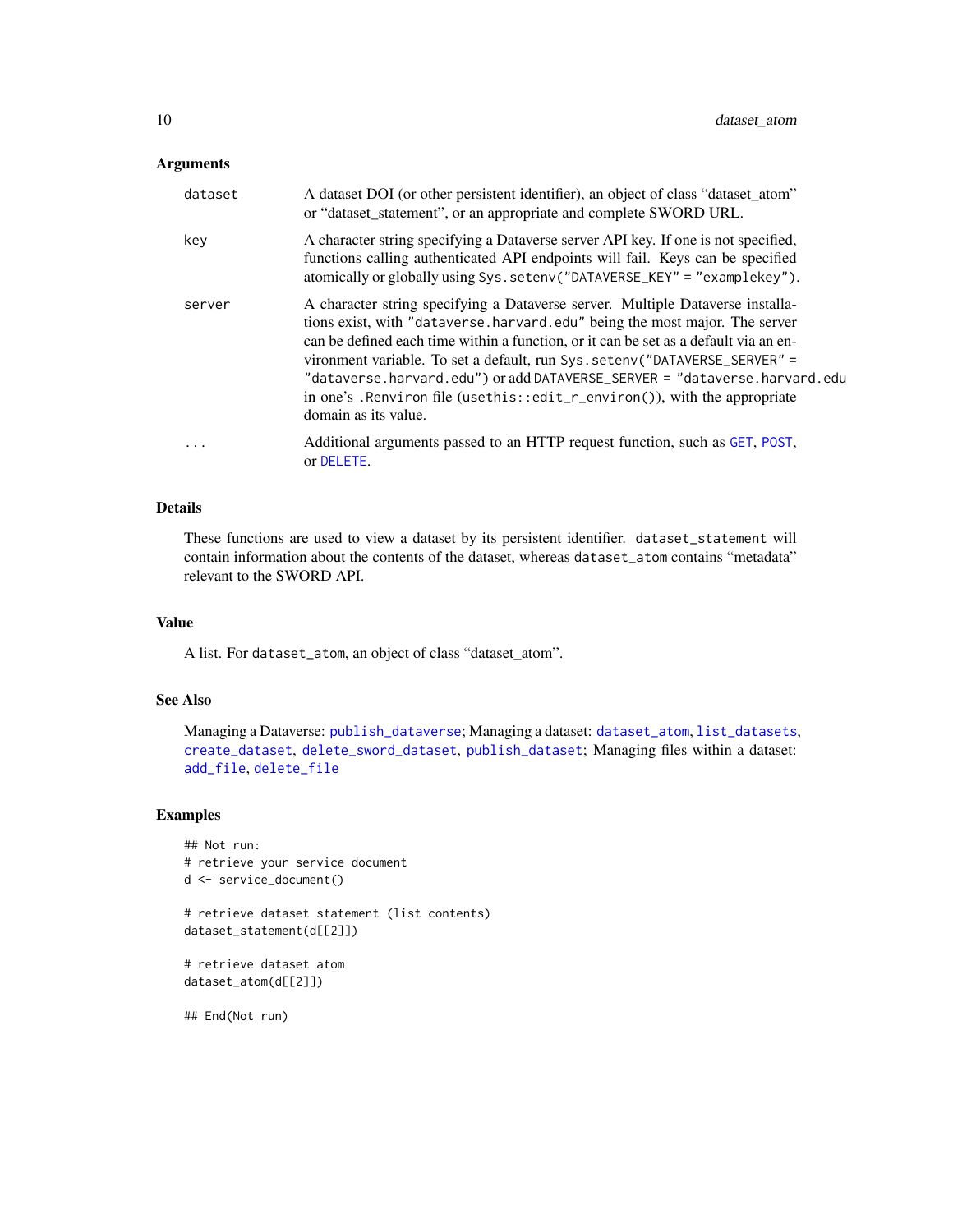# <span id="page-10-1"></span><span id="page-10-0"></span>Description

View versions of a dataset

# Usage

```
dataset_versions(
  dataset,
  key = Sys.getenv("DATAVERSE_KEY"),
  server = Sys.getenv("DATAVERSE_SERVER"),
  ...
\mathcal{L}
```
#### Arguments

| dataset | A character specifying a persistent identification ID for a dataset, for example<br>"doi:10.70122/FK2/HXJVJU". Alternatively, an object of class "dataverse_dataset"<br>obtained by dataverse_contents().                                                                                                                                                                                                                                                                                                             |
|---------|-----------------------------------------------------------------------------------------------------------------------------------------------------------------------------------------------------------------------------------------------------------------------------------------------------------------------------------------------------------------------------------------------------------------------------------------------------------------------------------------------------------------------|
| key     | A character string specifying a Dataverse server API key. If one is not specified,<br>functions calling authenticated API endpoints will fail. Keys can be specified<br>atomically or globally using Sys.setenv("DATAVERSE_KEY" = "examplekey").                                                                                                                                                                                                                                                                      |
| server  | A character string specifying a Dataverse server. Multiple Dataverse installa-<br>tions exist, with "dataverse.harvard.edu" being the most major. The server<br>can be defined each time within a function, or it can be set as a default via an en-<br>vironment variable. To set a default, run Sys. setenv("DATAVERSE_SERVER" =<br>"dataverse.harvard.edu") or add DATAVERSE_SERVER = "dataverse.harvard.edu<br>in one's . Renviron file (usethis::edit_r_environ()), with the appropriate<br>domain as its value. |
| .       | Additional arguments passed to an HTTP request function, such as GET, POST,<br>or DELETE.                                                                                                                                                                                                                                                                                                                                                                                                                             |

#### Details

This returns a list of objects of all versions of a dataset, including metadata. This can be used as a first step for retrieving older versions of files or datasets.

# Value

A list of class "dataverse\_dataset\_version".

# See Also

[get\\_dataset](#page-23-2), [dataset\\_files](#page-23-1), [publish\\_dataset](#page-38-1)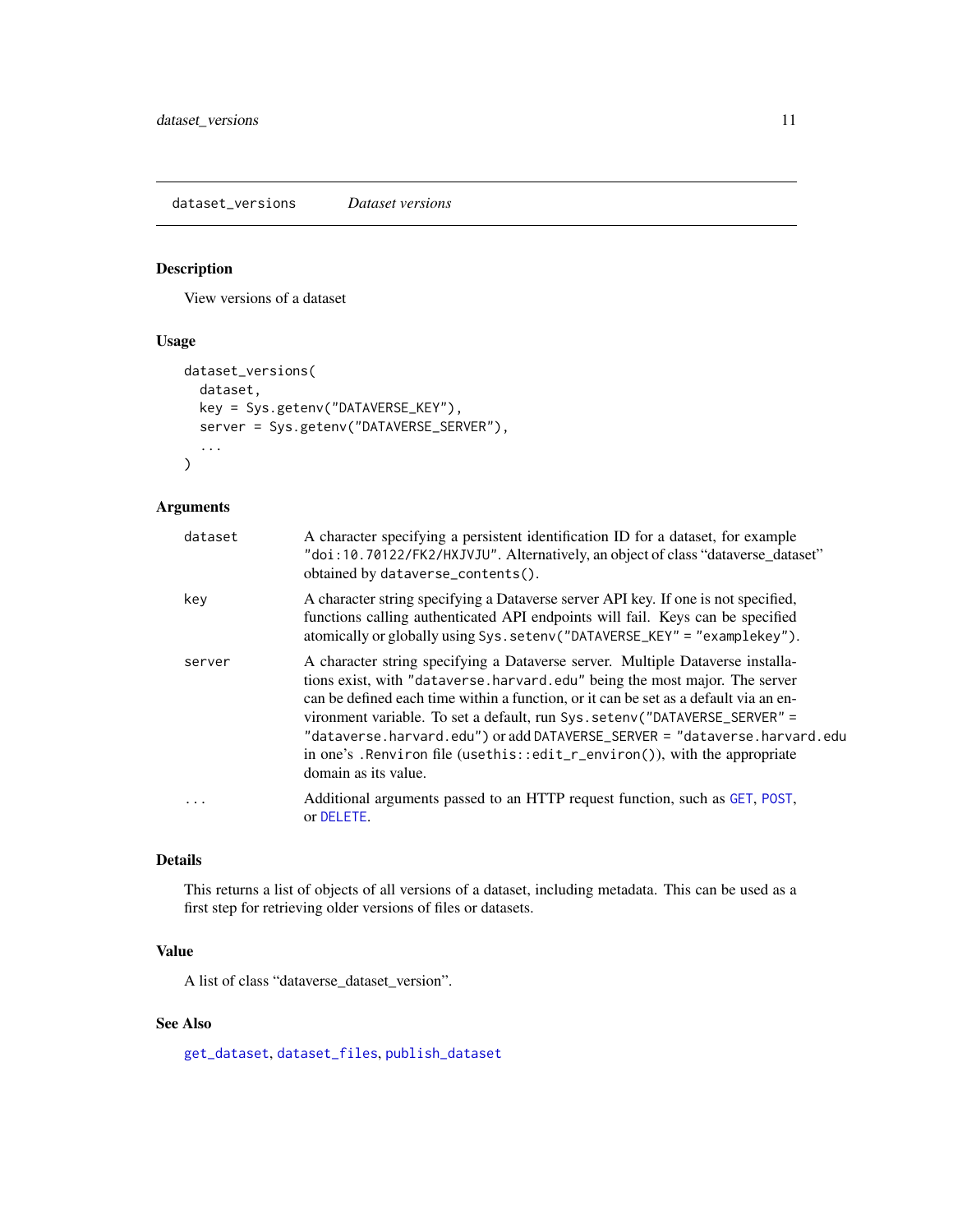12 dataverse

#### Examples

```
## Not run:
# download file from:
# https://dataverse.harvard.edu/dataset.xhtml?persistentId=doi:10.7910/DVN/ARKOTI
monogan <- get_dataverse("monogan")
monogan_data <- dataverse_contents(monogan)
d1 <- get_dataset(monogan_data[[1]])
dataset_versions(d1)
dataset_files(d1)
```
## End(Not run)

dataverse *Client for Dataverse Repositories*

#### Description

Provides access to Dataverse 4+ APIs, enabling data search, retrieval, and deposit.

#### Details

Dataverse is open-source data repository management software developed by the Institute for Quantitative Social Science at Harvard University. This package provides an R interface to Dataverse version 4 repositories, including the principal Dataverse hosted at Harvard ([https://dataverse.](https://dataverse.harvard.edu/) [harvard.edu/](https://dataverse.harvard.edu/)). Users can use the package to search for data stored in a Dataverse repository, retrieve data and other files, and also use the package to directly create and archive their own research data and software.

A Dataverse is structured as a nested set of "dataverse" repositories, such that a single dataverse can contain "datasets" (a set of code files, data files, etc.) or other dataverses. Thus, users may want to search for dataverses (sets of dataverses and datasets), datasets (sets of files), or individual files, and retrieve those objects accordingly. To retrieve a given file, a user typically needs to know what dataset it is stored in. All datasets are identified by a persistent identifier (such as an DOI or Handle, depending on the age of the dataset and what Dataverse repository it is hosted in).

This package provides five main sets of functions to interact with Dataverse:

- Search: [dataverse\\_search](#page-13-1)
- Data download: [get\\_dataframe\\_by\\_name](#page-20-1), [get\\_dataverse](#page-26-2), [dataverse\\_contents](#page-26-1), [get\\_dataset](#page-23-2), [dataset\\_metadata](#page-23-1), [get\\_file](#page-28-1)
- Data archiving (SWORD API): [service\\_document](#page-42-1), [list\\_datasets](#page-37-1), [initiate\\_sword\\_dataset](#page-34-1), [delete\\_sword\\_dataset](#page-19-1), [publish\\_sword\\_dataset](#page-40-1), [add\\_file](#page-3-1), [delete\\_file](#page-17-1)
- Dataverse management "native" API: [create\\_dataverse](#page-7-1), [publish\\_dataverse](#page-39-1), [delete\\_dataverse](#page-16-1)
- Dataset management "native" API: [create\\_dataset](#page-5-1), [update\\_dataset](#page-5-2), [publish\\_dataset](#page-38-1), [delete\\_dataset](#page-15-1), [dataset\\_files](#page-23-1), [dataset\\_versions](#page-10-1)

<span id="page-11-0"></span>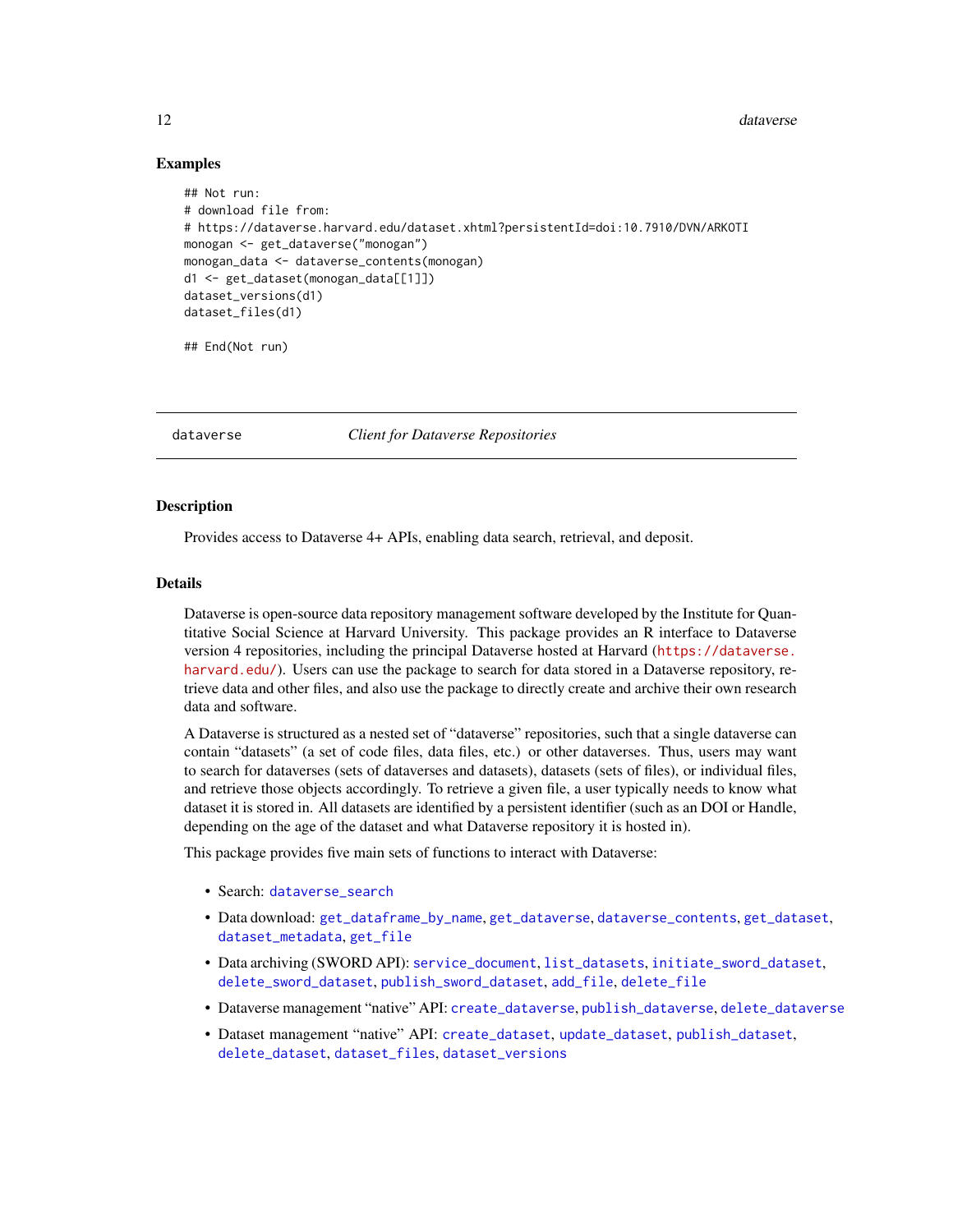<span id="page-12-0"></span>dataverse\_metadata 13

# References

[Documentation for this R Package](https://iqss.github.io/dataverse-client-r/) [Code Repository for the R Package](https://github.com/iqss/dataverse-client-r/) [Dataverse API Documentation](https://guides.dataverse.org/en/latest/api/index.html) [Dataverse Homepage](https://dataverse.org/) [Harvard IQSS Dataverse](https://dataverse.harvard.edu/)

<span id="page-12-1"></span>dataverse\_metadata *Dataverse metadata*

# Description

Get metadata for a named Dataverse.

# Usage

```
dataverse_metadata(
  dataverse,
  key = Sys.getenv("DATAVERSE_KEY"),
  server = Sys.getenv("DATAVERSE_SERVER"),
  ...
\mathcal{L}
```
# Arguments

| dataverse | A character string specifying a Dataverse name or an object of class "dataverse".                                                                                                                                                                                                                                                                                                                                                                                                                                      |
|-----------|------------------------------------------------------------------------------------------------------------------------------------------------------------------------------------------------------------------------------------------------------------------------------------------------------------------------------------------------------------------------------------------------------------------------------------------------------------------------------------------------------------------------|
| key       | A character string specifying a Dataverse server API key. If one is not specified,<br>functions calling authenticated API endpoints will fail. Keys can be specified<br>atomically or globally using Sys.setenv("DATAVERSE_KEY" = "examplekey").                                                                                                                                                                                                                                                                       |
| server    | A character string specifying a Dataverse server. Multiple Dataverse installa-<br>tions exist, with "dataverse.harvard.edu" being the most major. The server<br>can be defined each time within a function, or it can be set as a default via an en-<br>vironment variable. To set a default, run Sys. seteny ("DATAVERSE_SERVER" =<br>"dataverse.harvard.edu") or add DATAVERSE_SERVER = "dataverse.harvard.edu<br>in one's . Renviron file (usethis::edit_r_environ()), with the appropriate<br>domain as its value. |
| $\ddotsc$ | Additional arguments passed to an HTTP request function, such as GET, POST,<br>or DELETE.                                                                                                                                                                                                                                                                                                                                                                                                                              |

#### Details

This function returns a list of metadata for a named Dataverse. Use [dataverse\\_contents](#page-26-1) to list Dataverses and/or datasets contained within a Dataverse or use [dataset\\_metadata](#page-23-1) to get metadata for a specific dataset.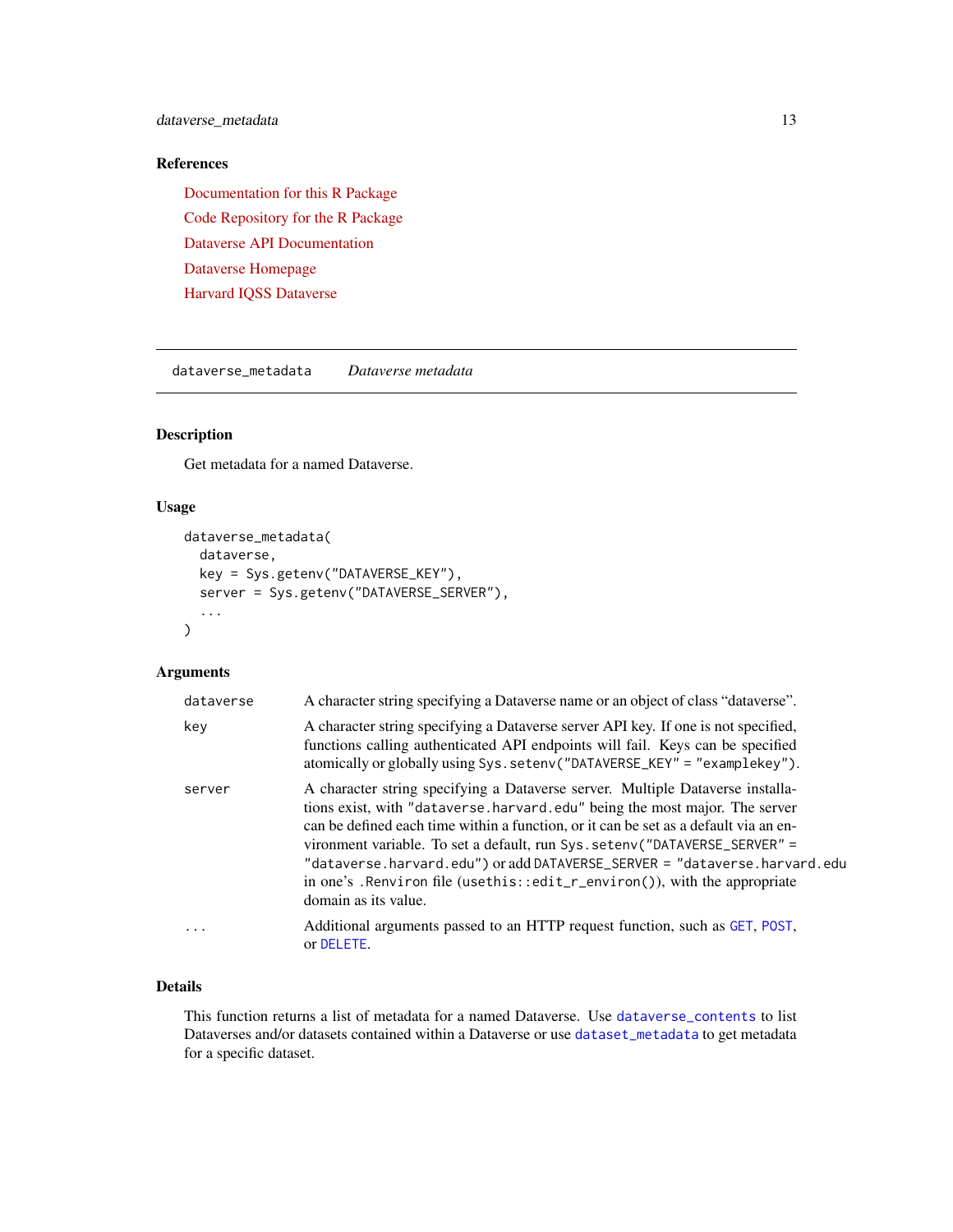#### Value

A list

# See Also

[set\\_dataverse\\_metadata](#page-43-1)

# Examples

```
## Not run:
# download file from:
# https://dataverse.harvard.edu/dataset.xhtml?persistentId=doi:10.7910/DVN/ARKOTI
monogan <- get_dataverse("monogan")
monogan_data <- dataverse_contents(monogan)
dataverse_metadata(monogan)
```
## End(Not run)

<span id="page-13-1"></span>dataverse\_search *Search Dataverse server*

# Description

Search for Dataverses and datasets

#### Usage

```
dataverse_search(
  ...,
  type = c("dataverse", "dataset", "file"),
  subtree = NULL,
  sort = c("name", "date"),
 order = c("asc", "desc"),
  per\_page = 10,
  start = NULL,
  show_relevance = FALSE,
  show_facets = FALSE,
  fa = NULL,key = Sys.getenv("DATAVERSE_KEY"),
  server = Sys.getenv("DATAVERSE_SERVER"),
 verbose = TRUE,
 http_opts = NULL
)
```
<span id="page-13-0"></span>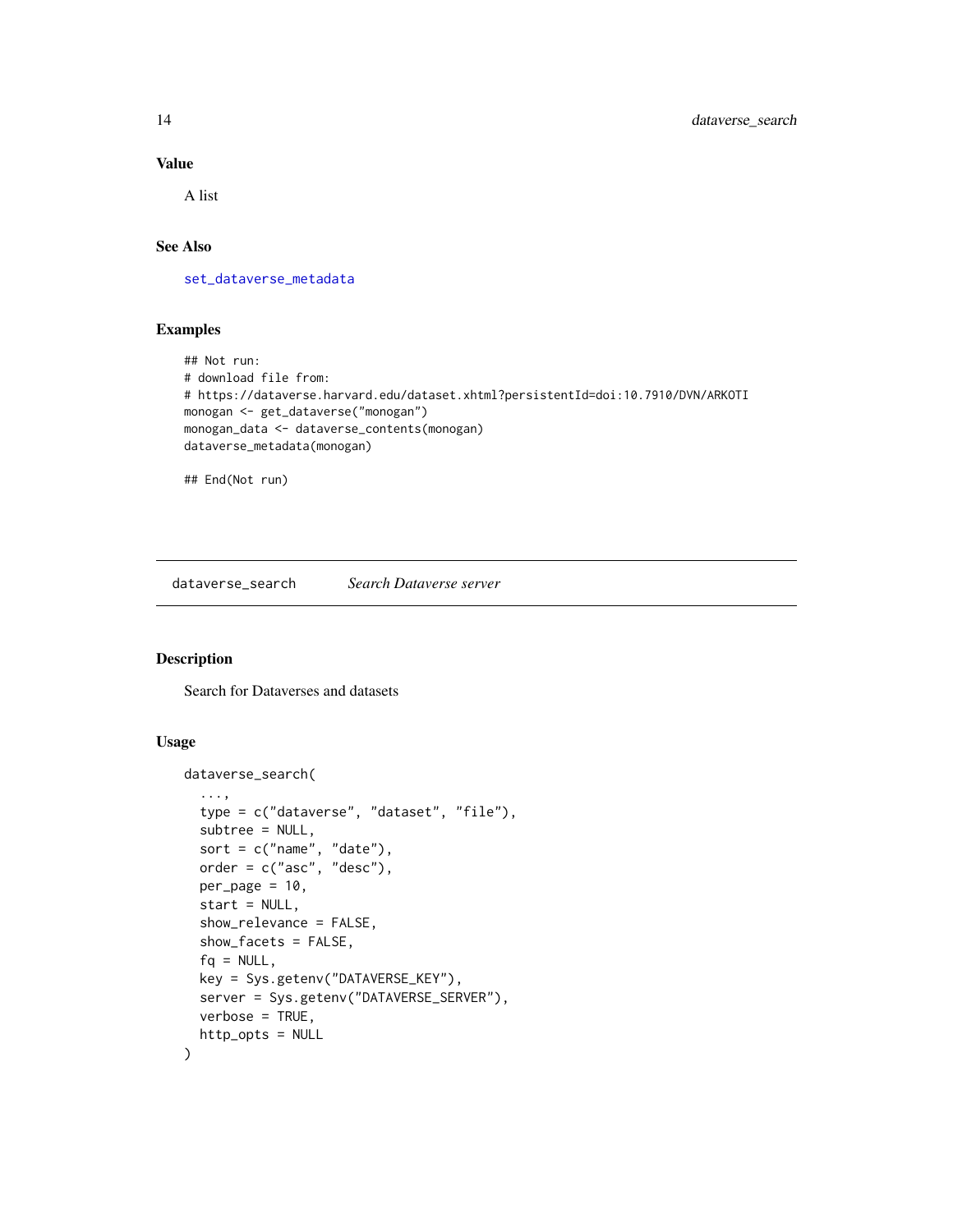# <span id="page-14-0"></span>Arguments

| $\cdots$    | A length-one character vector specifying a search query, a named character vec-<br>tor of search arguments, or a sequence of named character arguments. The spe-<br>cific fields available may vary by server installation.                                                                                                                                                                                                                                                                                           |
|-------------|-----------------------------------------------------------------------------------------------------------------------------------------------------------------------------------------------------------------------------------------------------------------------------------------------------------------------------------------------------------------------------------------------------------------------------------------------------------------------------------------------------------------------|
| type        | A character vector specifying one or more of "dataverse", "dataset", and "file",<br>which is used to restrict the search results. By default, all three types of objects<br>are searched for.                                                                                                                                                                                                                                                                                                                         |
| subtree     | Currently ignored.                                                                                                                                                                                                                                                                                                                                                                                                                                                                                                    |
| sort        | A character vector specifying whether to sort results by "name" or "date".                                                                                                                                                                                                                                                                                                                                                                                                                                            |
| order       | A character vector specifying either "asc" or "desc" results order.                                                                                                                                                                                                                                                                                                                                                                                                                                                   |
| per_page    | An integer specifying the page size of results.                                                                                                                                                                                                                                                                                                                                                                                                                                                                       |
| start       | An integer specifying used for pagination.                                                                                                                                                                                                                                                                                                                                                                                                                                                                            |
|             | show_relevance A logical indicating whether or not to show details of which fields were matched<br>by the query                                                                                                                                                                                                                                                                                                                                                                                                       |
| show_facets | A logical indicating whether or not to show facets that can be operated on by the<br>fq parameter                                                                                                                                                                                                                                                                                                                                                                                                                     |
| fq          | See API documentation.                                                                                                                                                                                                                                                                                                                                                                                                                                                                                                |
| key         | A character string specifying a Dataverse server API key. If one is not specified,<br>functions calling authenticated API endpoints will fail. Keys can be specified<br>atomically or globally using Sys.setenv("DATAVERSE_KEY" = "examplekey").                                                                                                                                                                                                                                                                      |
| server      | A character string specifying a Dataverse server. Multiple Dataverse installa-<br>tions exist, with "dataverse.harvard.edu" being the most major. The server<br>can be defined each time within a function, or it can be set as a default via an en-<br>vironment variable. To set a default, run Sys. setenv("DATAVERSE_SERVER" =<br>"dataverse.harvard.edu") or add DATAVERSE_SERVER = "dataverse.harvard.edu<br>in one's . Renviron file (usethis::edit_r_environ()), with the appropriate<br>domain as its value. |
| verbose     | A logical indicating whether to display information about the search query (de-<br>fault is TRUE).                                                                                                                                                                                                                                                                                                                                                                                                                    |
| http_opts   | Currently ignored.                                                                                                                                                                                                                                                                                                                                                                                                                                                                                                    |
| dataverse   | A character string specifying a Dataverse name or an object of class "dataverse".                                                                                                                                                                                                                                                                                                                                                                                                                                     |

#### Details

This function provides an interface for searching for Dataverses, datasets, and/or files within a Dataverse server.

# Value

A list.

# See Also

[get\\_file](#page-28-1), [get\\_dataverse](#page-26-2), [get\\_dataset](#page-23-2), [dataverse\\_contents](#page-26-1)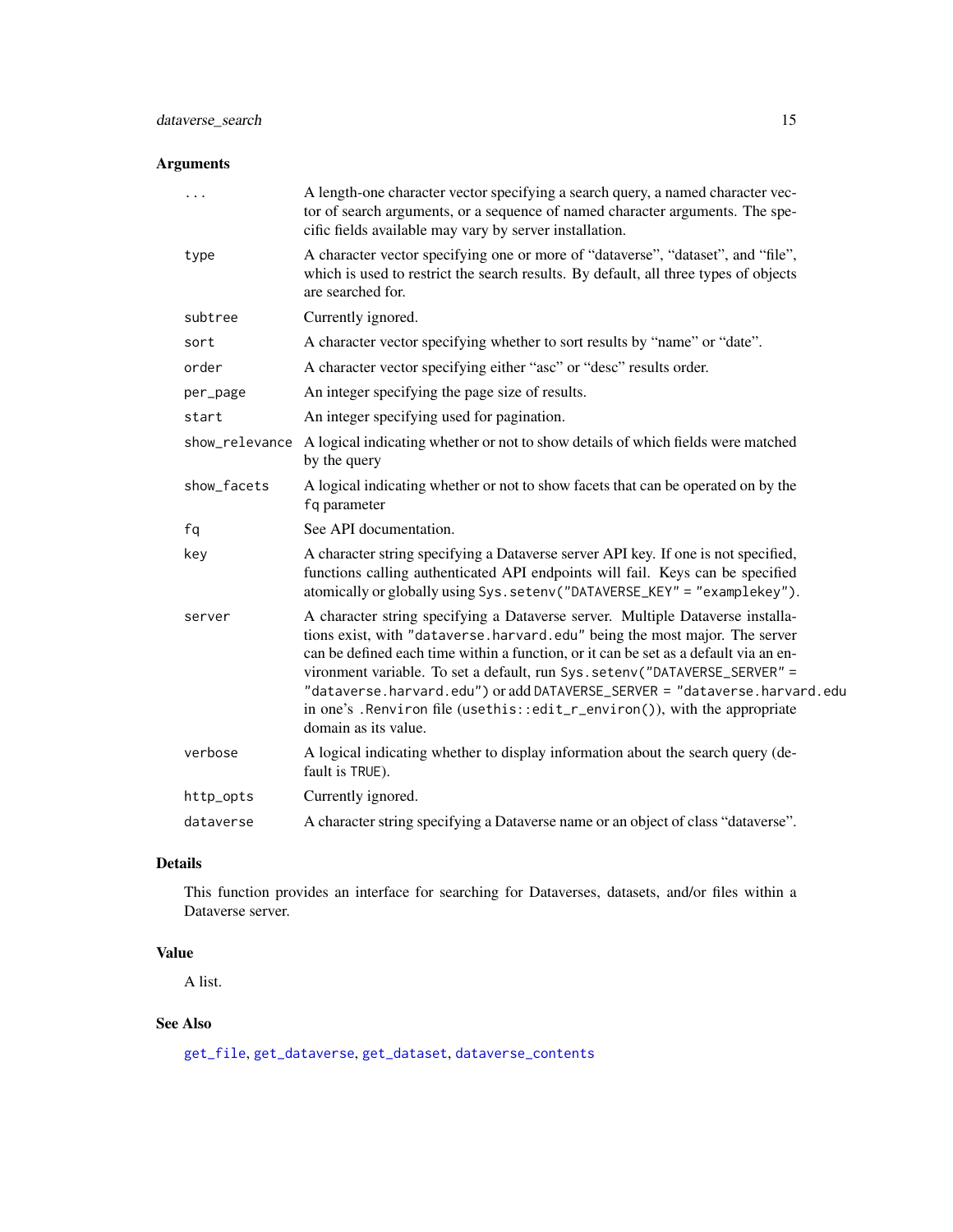# Examples

```
## Not run:
# simple string search
dataverse_search("Gary King")
# search using named arguments
dataverse_search(c(author = "Gary King", title = "Ecological Inference"))
dataverse_search(author = "Gary King", title = "Ecological Inference")
# search only for datasets
dataverse_search(author = "Gary King", type = "dataset")
## End(Not run)
```
<span id="page-15-1"></span>delete\_dataset *Delete draft dataset*

# Description

Delete a dataset draft

#### Usage

```
delete_dataset(
  dataset,
 key = Sys.getenv("DATAVERSE_KEY"),
 server = Sys.getenv("DATAVERSE_SERVER"),
  ...
)
```

| dataset | A character specifying a persistent identification ID for a dataset, for example<br>"doi:10.70122/FK2/HXJVJU". Alternatively, an object of class "dataverse_dataset"<br>obtained by dataverse_contents().                                                                                                                                                                                                                                                                                                              |
|---------|------------------------------------------------------------------------------------------------------------------------------------------------------------------------------------------------------------------------------------------------------------------------------------------------------------------------------------------------------------------------------------------------------------------------------------------------------------------------------------------------------------------------|
| key     | A character string specifying a Dataverse server API key. If one is not specified,<br>functions calling authenticated API endpoints will fail. Keys can be specified<br>atomically or globally using Sys.setenv("DATAVERSE_KEY" = "examplekey").                                                                                                                                                                                                                                                                       |
| server  | A character string specifying a Dataverse server. Multiple Dataverse installa-<br>tions exist, with "dataverse.harvard.edu" being the most major. The server<br>can be defined each time within a function, or it can be set as a default via an en-<br>vironment variable. To set a default, run Sys. seteny ("DATAVERSE_SERVER" =<br>"dataverse.harvard.edu") or add DATAVERSE_SERVER = "dataverse.harvard.edu<br>in one's . Renviron file (usethis::edit_r_environ()), with the appropriate<br>domain as its value. |
| .       | Additional arguments passed to an HTTP request function, such as GET, POST,<br>or DELETE.                                                                                                                                                                                                                                                                                                                                                                                                                              |

<span id="page-15-0"></span>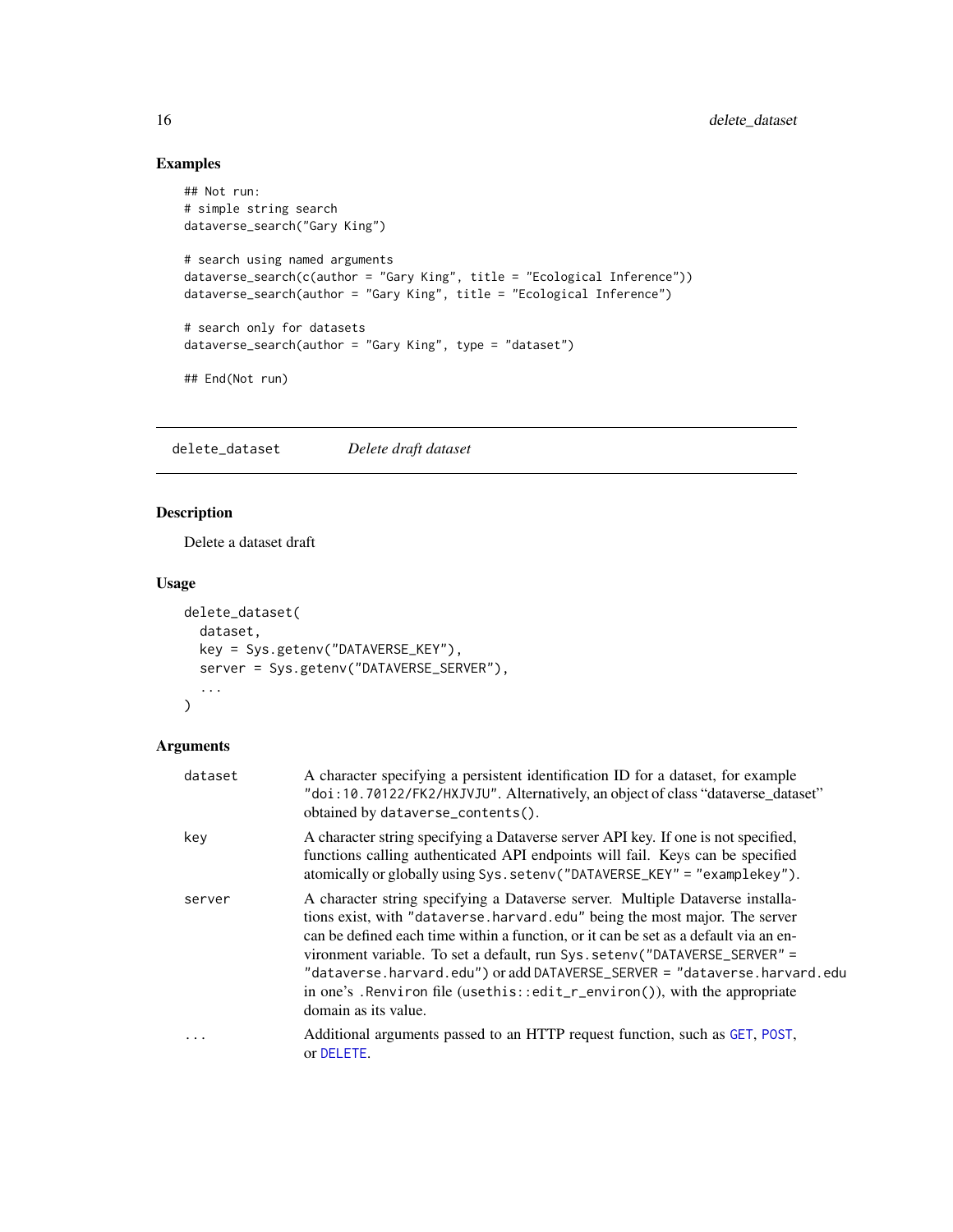# <span id="page-16-0"></span>delete\_dataverse 17

# Details

This function can be used to delete a draft (unpublished) Dataverse dataset. Once published, a dataset cannot be deleted. An existing draft can instead be modified using [update\\_dataset](#page-5-2).

#### Value

A logical.

# See Also

[get\\_dataset](#page-23-2), [create\\_dataset](#page-5-1), [update\\_dataset](#page-5-2), [delete\\_dataset](#page-15-1), [publish\\_dataset](#page-38-1)

#### Examples

```
## Not run:
meta \leftarrow list()ds <- create_dataset("mydataverse", body = meta)
delete_dataset(ds)
```
## End(Not run)

<span id="page-16-1"></span>delete\_dataverse *Delete Dataverse*

# Description

Delete a dataverse

# Usage

```
delete_dataverse(
  dataverse,
  key = Sys.getenv("DATAVERSE_KEY"),
  server = Sys.getenv("DATAVERSE_SERVER"),
  ...
\mathcal{L}
```

| dataverse | A character string specifying a Dataverse name or an object of class "dataverse".                                                                                                                                                                                                                                                     |
|-----------|---------------------------------------------------------------------------------------------------------------------------------------------------------------------------------------------------------------------------------------------------------------------------------------------------------------------------------------|
| kev       | A character string specifying a Dataverse server API key. If one is not specified,<br>functions calling authenticated API endpoints will fail. Keys can be specified<br>atomically or globally using Sys. setenv("DATAVERSE_KEY" = "examplekey").                                                                                     |
| server    | A character string specifying a Dataverse server. Multiple Dataverse installa-<br>tions exist, with "dataverse, harvard, edu" being the most major. The server<br>can be defined each time within a function, or it can be set as a default via an en-<br>vironment variable. To set a default, run Sys. seteny ("DATAVERSE_SERVER" = |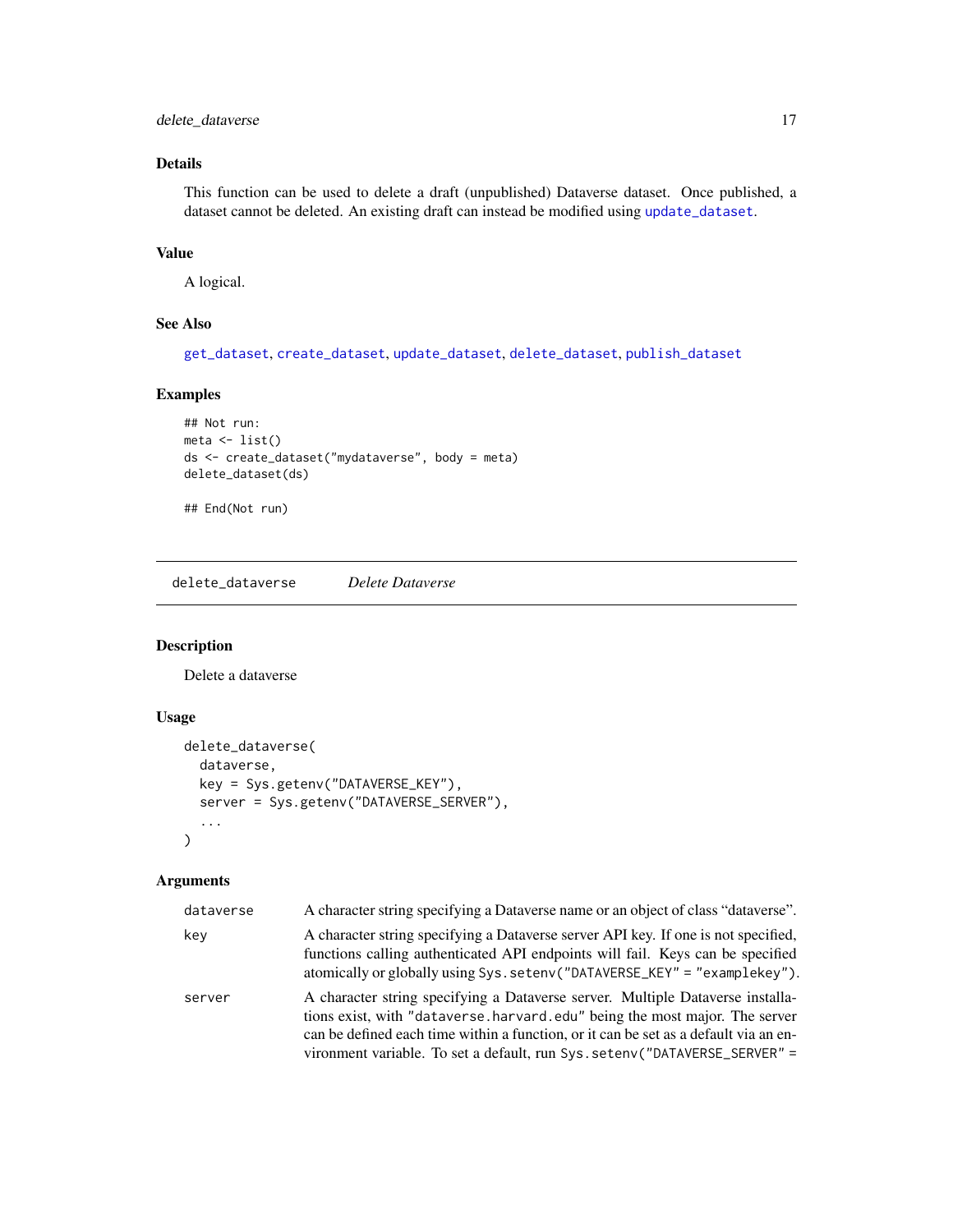"dataverse.harvard.edu") or add DATAVERSE\_SERVER = "dataverse.harvard.edu in one's .Renviron file (usethis::edit\_r\_environ()), with the appropriate domain as its value.

<span id="page-17-0"></span>... Additional arguments passed to an HTTP request function, such as [GET](#page-0-0), [POST](#page-0-0), or [DELETE](#page-0-0).

#### Details

This function deletes a Dataverse.

#### Value

A logical.

#### See Also

To manage Dataverses: [create\\_dataverse](#page-7-1), [publish\\_dataverse](#page-39-1), [dataverse\\_contents](#page-26-1); to get datasets: [get\\_dataset](#page-23-2); to search for Dataverses, datasets, or files: [dataverse\\_search](#page-13-1)

#### Examples

## Not run: dv <- create\_dataverse("mydataverse") delete\_dataverse(dv)

## End(Not run)

<span id="page-17-1"></span>delete\_file *Delete file (SWORD)*

# Description

Delete a file from a SWORD (possibly unpublished) dataset

#### Usage

```
delete_file(
  id,
  key = Sys.getenv("DATAVERSE_KEY"),
  server = Sys.getenv("DATAVERSE_SERVER"),
  ...
\mathcal{L}
```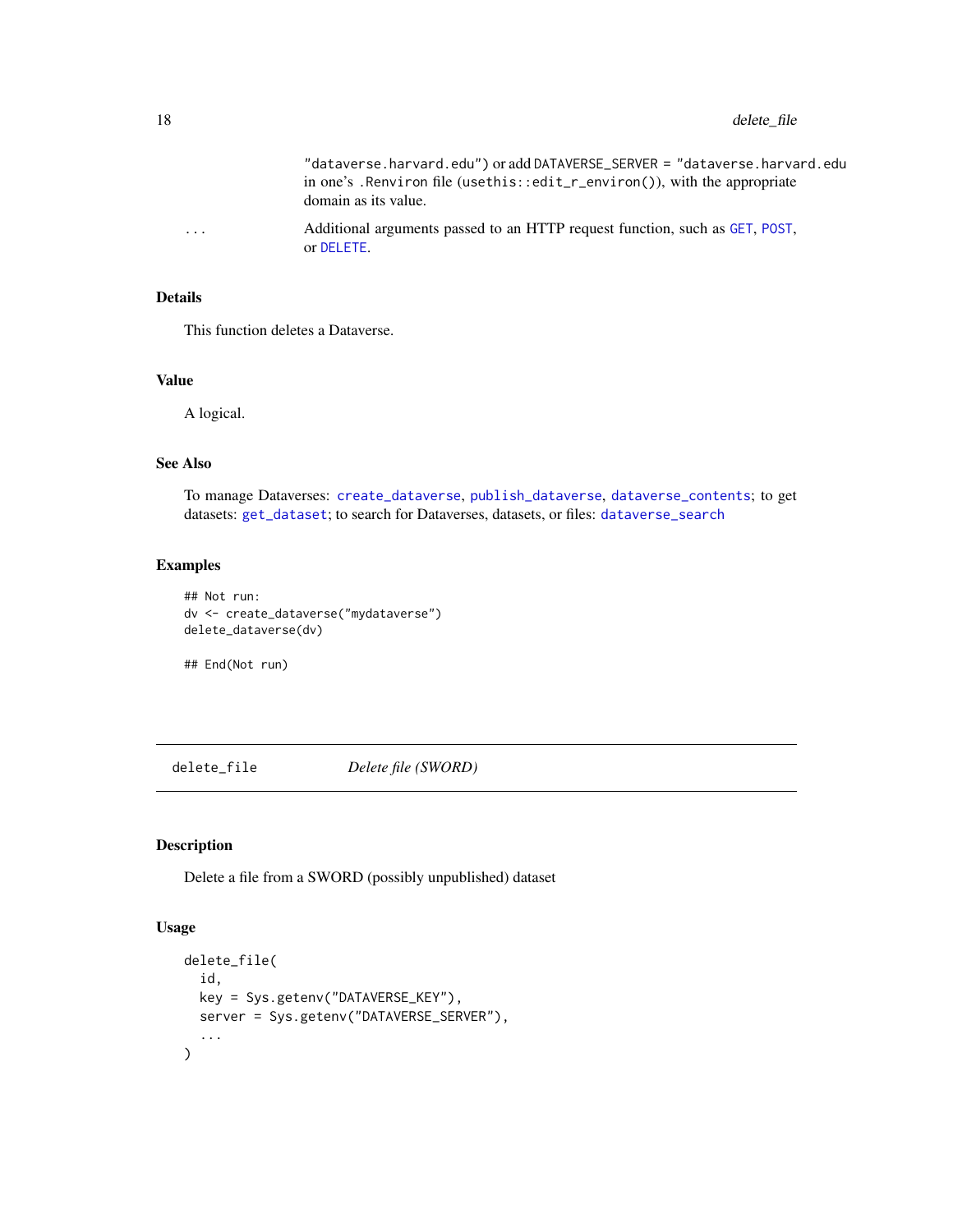# <span id="page-18-0"></span>delete\_file 19

#### Arguments

| id       | A file ID, possibly returned by add_file, or a complete "edit-media/file" URL.                                                                                                                                                                                                                                                                                                                                                                                                                                        |
|----------|-----------------------------------------------------------------------------------------------------------------------------------------------------------------------------------------------------------------------------------------------------------------------------------------------------------------------------------------------------------------------------------------------------------------------------------------------------------------------------------------------------------------------|
| key      | A character string specifying a Dataverse server API key. If one is not specified,<br>functions calling authenticated API endpoints will fail. Keys can be specified<br>atomically or globally using Sys.setenv("DATAVERSE_KEY" = "examplekey").                                                                                                                                                                                                                                                                      |
| server   | A character string specifying a Dataverse server. Multiple Dataverse installa-<br>tions exist, with "dataverse.harvard.edu" being the most major. The server<br>can be defined each time within a function, or it can be set as a default via an en-<br>vironment variable. To set a default, run Sys. setenv("DATAVERSE_SERVER" =<br>"dataverse.harvard.edu") or add DATAVERSE_SERVER = "dataverse.harvard.edu<br>in one's . Renviron file (usethis::edit_r_environ()), with the appropriate<br>domain as its value. |
| $\ddots$ | Additional arguments passed to an HTTP request function, such as GET, POST,<br>or DELETE.                                                                                                                                                                                                                                                                                                                                                                                                                             |

#### Details

This function is used to delete a file from a dataset by its file ID. It is part of the SWORD API, which is used to upload data to a Dataverse server.

#### Value

If successful, a logical TRUE, else possibly some information.

#### See Also

Managing a Dataverse: [publish\\_dataverse](#page-39-1); Managing a dataset: [dataset\\_atom](#page-8-1), [list\\_datasets](#page-37-1), [create\\_dataset](#page-5-1), [delete\\_dataset](#page-15-1), [publish\\_dataset](#page-38-1); Managing files within a dataset: [add\\_file](#page-3-1), [delete\\_file](#page-17-1)

# Examples

```
## Not run:
# retrieve your service document
d <- service_document()
# create a list of metadata
metadat <- list(title = "My Study",
                creator = "Doe, John",
                description = "An example study")
# create the dataset
dat <- initiate_sword_dataset("mydataverse", body = metadat)
# add files to dataset
tmp <- tempfile()
write.csv(iris, file = tmp)
f \leftarrow add\_file(data, file = tmp)
```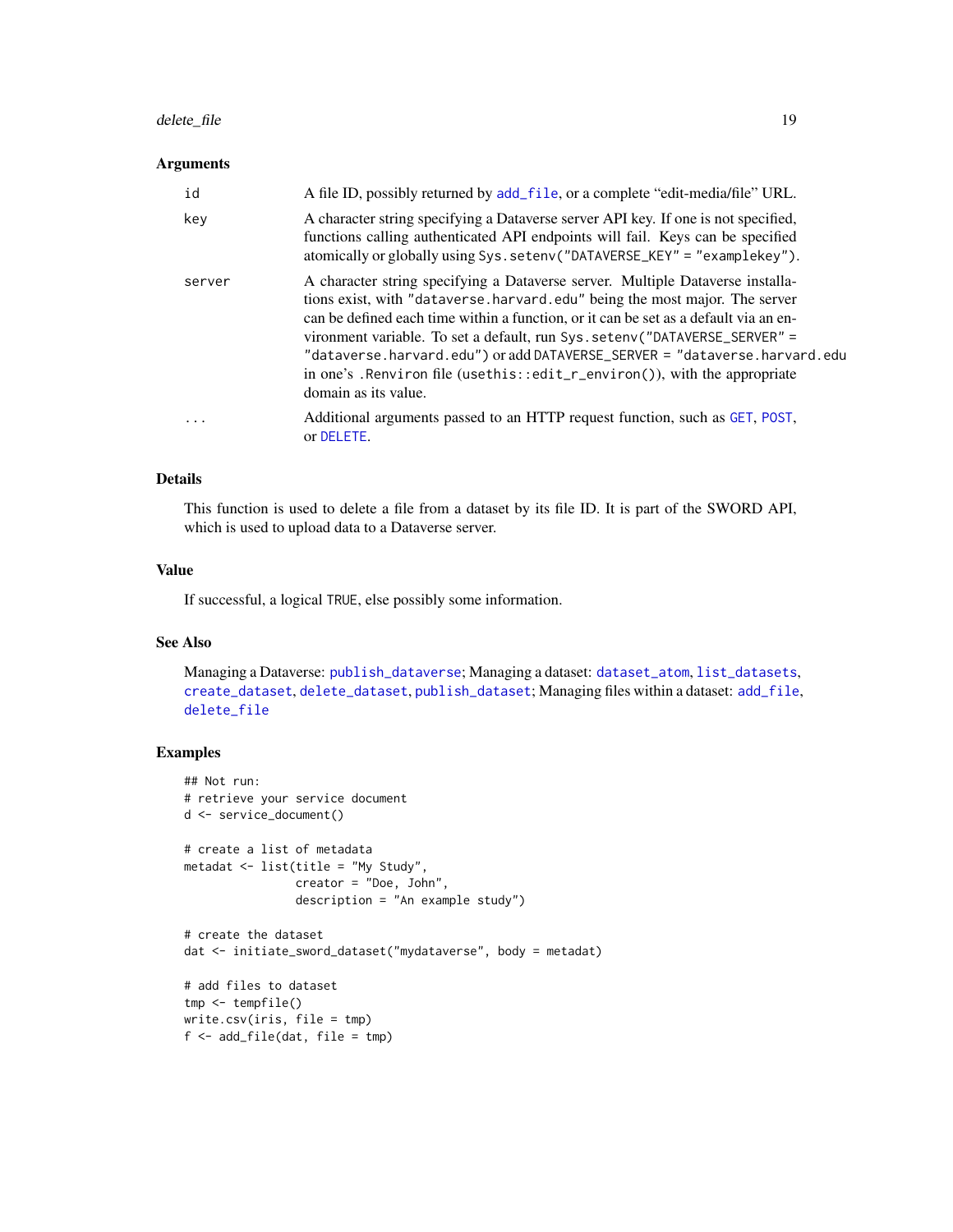```
# delete a file
ds <- dataset_statement(dat)
delete_file(ds$files[[1]]$id)
# delete a dataset
delete_dataset(dat)
```
## End(Not run)

<span id="page-19-1"></span>delete\_sword\_dataset *Delete dataset (SWORD)*

# Description

Delete a SWORD (possibly unpublished) dataset

# Usage

```
delete_sword_dataset(
  dataset,
  key = Sys.getenv("DATAVERSE_KEY"),
  server = Sys.getenv("DATAVERSE_SERVER"),
  ...
\mathcal{L}
```
#### Arguments

| dataset | A dataset DOI (or other persistent identifier).                                                                                                                                                                                                                                                                                                                                                                                                                                                                        |
|---------|------------------------------------------------------------------------------------------------------------------------------------------------------------------------------------------------------------------------------------------------------------------------------------------------------------------------------------------------------------------------------------------------------------------------------------------------------------------------------------------------------------------------|
| key     | A character string specifying a Dataverse server API key. If one is not specified,<br>functions calling authenticated API endpoints will fail. Keys can be specified<br>atomically or globally using Sys.setenv("DATAVERSE_KEY" = "examplekey").                                                                                                                                                                                                                                                                       |
| server  | A character string specifying a Dataverse server. Multiple Dataverse installa-<br>tions exist, with "dataverse harvard edu" being the most major. The server<br>can be defined each time within a function, or it can be set as a default via an en-<br>vironment variable. To set a default, run Sys. seteny ("DATAVERSE_SERVER" =<br>"dataverse.harvard.edu") or add DATAVERSE_SERVER = "dataverse.harvard.edu<br>in one's . Renviron file (usethis::edit_r_environ()), with the appropriate<br>domain as its value. |
| .       | Additional arguments passed to an HTTP request function, such as GET, POST,<br>or DELETE.                                                                                                                                                                                                                                                                                                                                                                                                                              |

# Details

This function is used to delete a dataset by its persistent identifier. It is part of the SWORD API, which is used to upload data to a Dataverse server.

<span id="page-19-0"></span>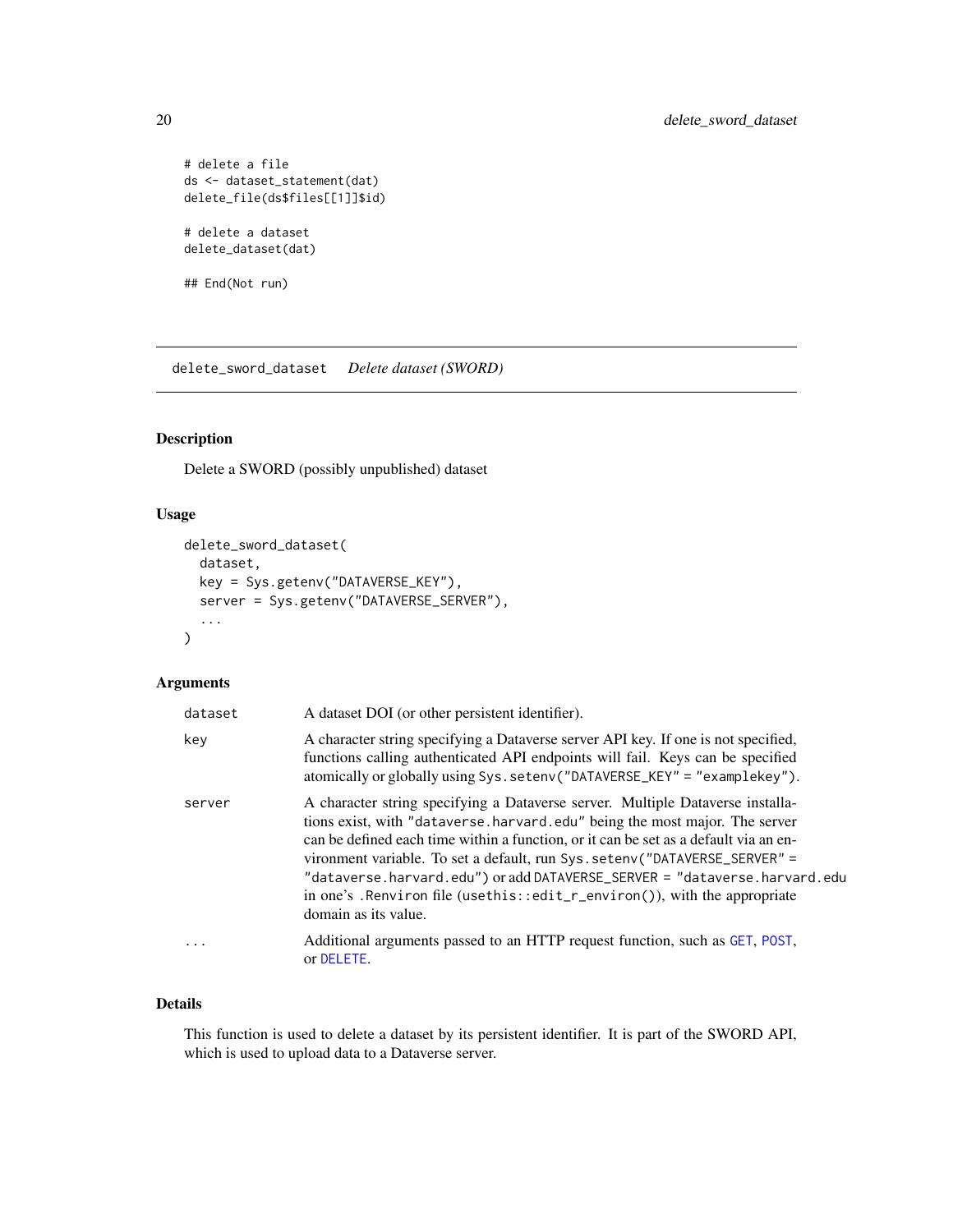## <span id="page-20-0"></span>Value

If successful, a logical TRUE, else possibly some information.

#### See Also

Managing a Dataverse: [publish\\_dataverse](#page-39-1); Managing a dataset: [dataset\\_atom](#page-8-1), [list\\_datasets](#page-37-1), [create\\_dataset](#page-5-1), [publish\\_dataset](#page-38-1); Managing files within a dataset: [add\\_file](#page-3-1), [delete\\_file](#page-17-1)

## Examples

```
## Not run:
# retrieve your service document
d <- service_document()
# create a list of metadata
metadat <- list(title = "My Study",
                creator = "Doe, John",
                description = "An example study")
# create the dataset in first dataverse
dat <- initiate_sword_dataset(d[[2]], body = metadat)
# delete a dataset
delete_dataset(dat)
## End(Not run)
```
<span id="page-20-1"></span>get\_dataframe\_by\_name *Download dataverse file as a dataframe*

#### Description

Reads in the Dataverse file into the R environment with any user-specified function, such as read.csv or readr functions.

Use get\_dataframe\_by\_name if you know the name of the datafile and the DOI of the dataset. Use get\_dataframe\_by\_doi if you know the DOI of the datafile itself. Use get\_dataframe\_by\_id if you know the numeric ID of the datafile. For files that are not datasets, the more generic get\_file that downloads the content as a binary is simpler.

The function can read datasets that are unpublished and are still drafts, as long as the entry has a UNF. See the download vignette for details.

#### Usage

```
get_dataframe_by_name(
  filename,
  dataset = NULL,
  .f = NULL,
```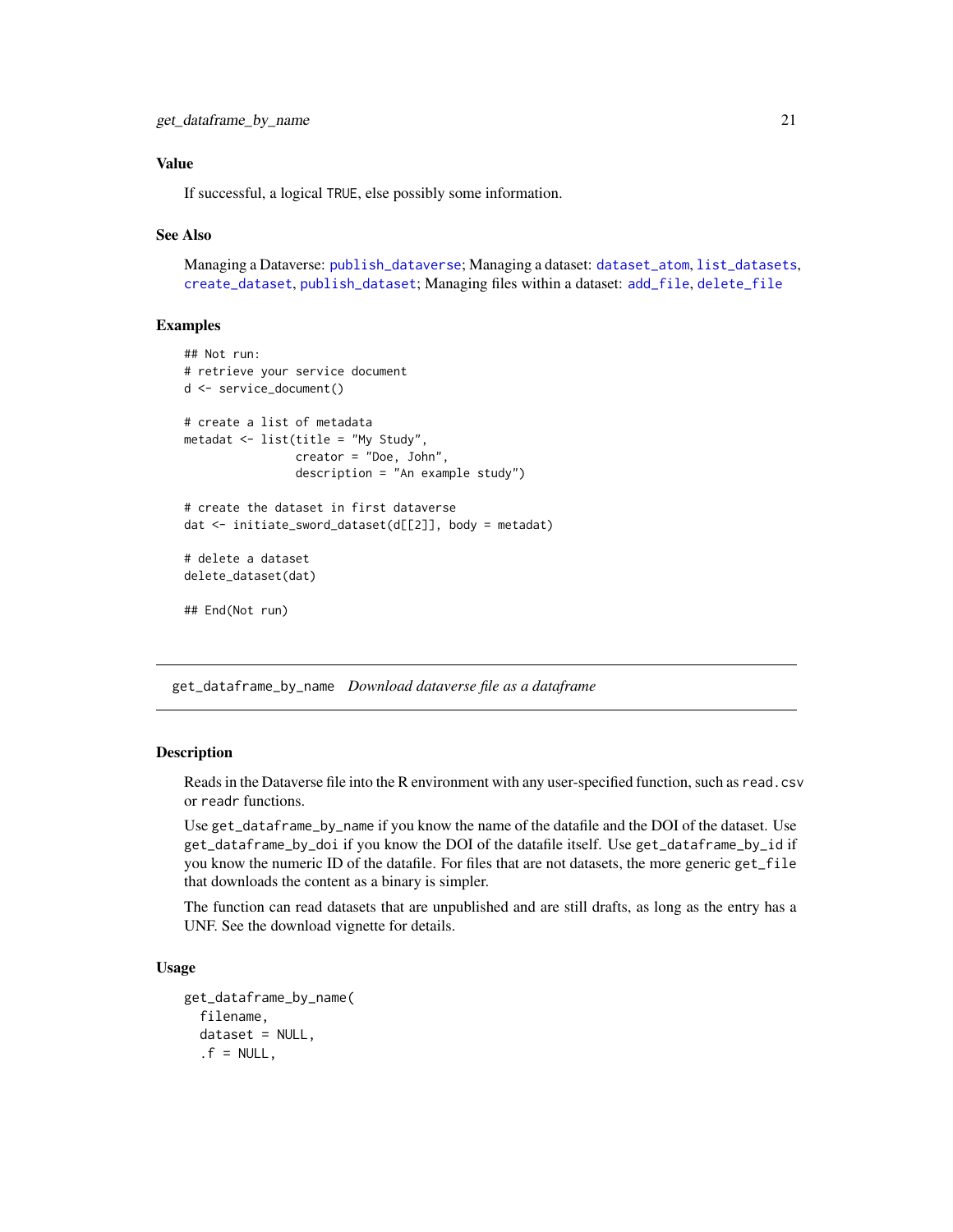```
original = FALSE,
  ...
\mathcal{L}get_dataframe_by_id(fileid, .f = NULL, original = FALSE, ...)
get_dataframe_by_doi(filedoi, .f = NULL, original = FALSE, ...)
```

| filename | The name of the file of interest, with file extension, for example "roster-bulls-1996.tab".<br>Can be a vector for multiple files.                                                                                                                                                                                                                                                                                                                                                                                                                                                                                                                                                                                                                                                                                                                            |
|----------|---------------------------------------------------------------------------------------------------------------------------------------------------------------------------------------------------------------------------------------------------------------------------------------------------------------------------------------------------------------------------------------------------------------------------------------------------------------------------------------------------------------------------------------------------------------------------------------------------------------------------------------------------------------------------------------------------------------------------------------------------------------------------------------------------------------------------------------------------------------|
| dataset  | A character specifying a persistent identification ID for a dataset, for example<br>"doi:10.70122/FK2/HXJVJU". Alternatively, an object of class "dataverse_dataset"<br>obtained by dataverse_contents().                                                                                                                                                                                                                                                                                                                                                                                                                                                                                                                                                                                                                                                     |
| . f      | The function to used for reading in the raw dataset. The user must choose the<br>appropriate function: for example if the target is a .rds file, then .f should be<br>readRDS or readr:: read_rds. It can be a custom function defined by the user.<br>See examples for details.                                                                                                                                                                                                                                                                                                                                                                                                                                                                                                                                                                              |
| original | A logical, whether to read the ingested, archival version of the datafile if one<br>exists. If TRUE, users should supply a function to use to read in the original. The<br>archival versions are tab-delimited . tab files so if original = FALSE, . f is set<br>to readr:: read_tsv.                                                                                                                                                                                                                                                                                                                                                                                                                                                                                                                                                                         |
| .        | Arguments passed on to get_file                                                                                                                                                                                                                                                                                                                                                                                                                                                                                                                                                                                                                                                                                                                                                                                                                               |
|          | file An integer specifying a file identifier; or a vector of integers specifying<br>file identifiers; or, if used with the prefix "doi:", a character with the file-<br>specific DOI; or, if used without the prefix, a filename accompanied by a<br>dataset DOI in the dataset argument, or an object of class "dataverse_file"<br>as returned by dataset_files. Can be a vector for multiple files.<br>format A character string specifying a file format for download. by default,<br>this is "original" (the original file format). If NULL, no query is added, so<br>ingested files are returned in their ingested TSV form. For tabular datasets,<br>the option "bundle" downloads the bundle of the original and archival ver-<br>sions, as well as the documentation. See https://guides.dataverse.<br>org/en/latest/api/dataaccess.html for details. |
|          | vars A character vector specifying one or more variable names, used to extract<br>a subset of the data.                                                                                                                                                                                                                                                                                                                                                                                                                                                                                                                                                                                                                                                                                                                                                       |
|          | key A character string specifying a Dataverse server API key. If one is not<br>specified, functions calling authenticated API endpoints will fail. Keys can<br>be specified atomically or globally using Sys.setenv("DATAVERSE_KEY"<br>= "examplekey").                                                                                                                                                                                                                                                                                                                                                                                                                                                                                                                                                                                                       |
|          | server A character string specifying a Dataverse server. Multiple Dataverse<br>installations exist, with "dataverse.harvard.edu" being the most major.<br>The server can be defined each time within a function, or it can be set as a<br>default via an environment variable. To set a default, run Sys. setenv("DATAVERSE_SERVER"<br>= "dataverse.harvard.edu") or add DATAVERSE_SERVER = "dataverse.harvard.edu                                                                                                                                                                                                                                                                                                                                                                                                                                            |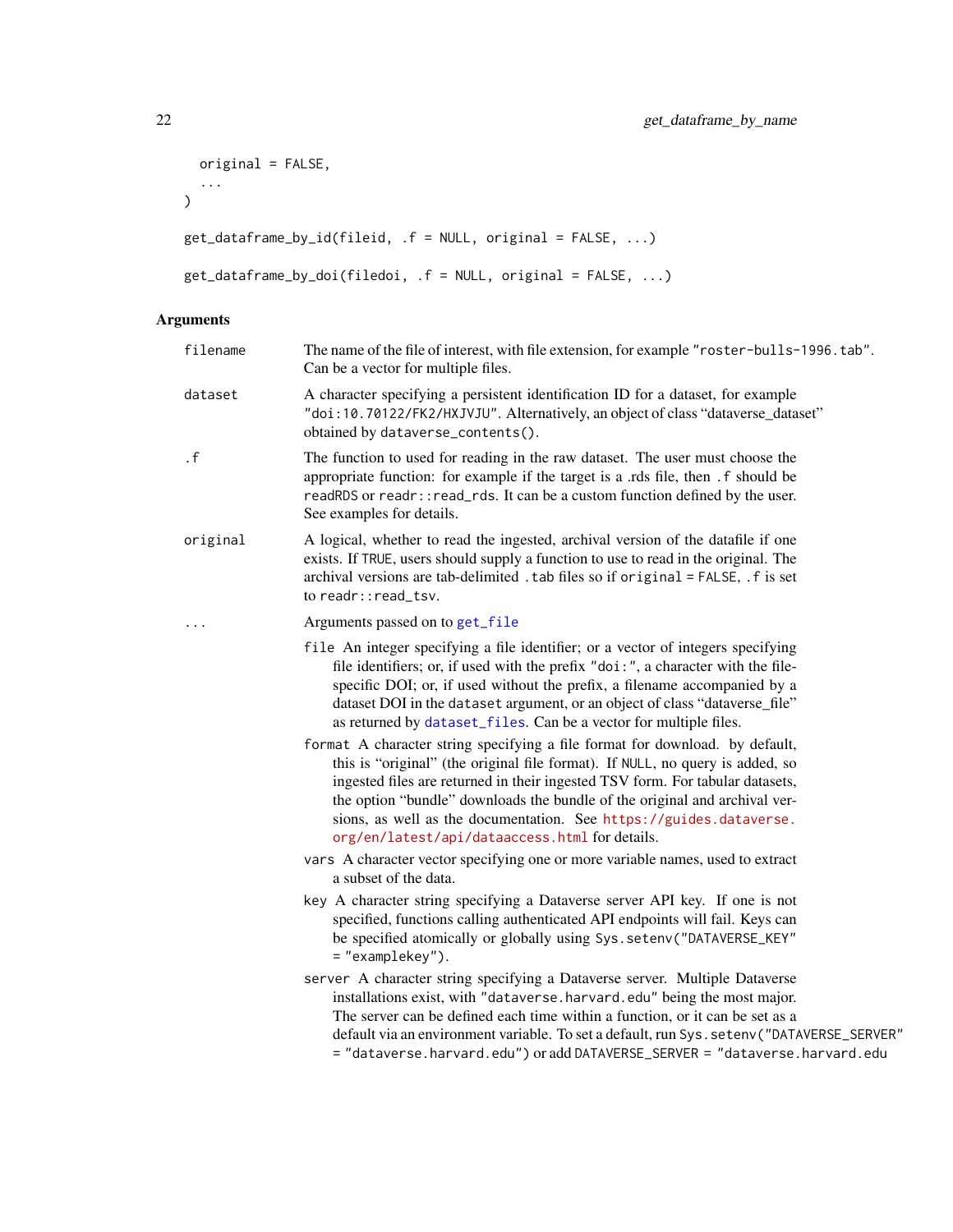|         | in one's . Renviron file (usethis::edit_r_environ()), with the appro-<br>priate domain as its value.                                                                   |
|---------|------------------------------------------------------------------------------------------------------------------------------------------------------------------------|
| fileid  | A numeric ID internally used for get_file_by_id. Can be a vector for multiple<br>files.                                                                                |
| filedoi | A DOI for a single file (not the entire dataset), of the form "10.70122/FK2/PPIAXE/MHDB00"<br>or "doi:10.70122/FK2/PPIAXE/MHDB00". Can be a vector for multiple files. |

#### Value

A R object that is returned by the default or user-supplied function .f argument. For example, if .  $f = read: \cdot: read\_tsv()$ , the function will return a dataframe as read in by readr $: read\_tsv()$ . If the file identifier is a vector, it will return a list where each slot corresponds to elements of the vector.

#### Examples

```
## Not run:
# 1. For files originally in plain-text (.csv, .tsv), we recommend
# retreiving data.frame from dataverse DOI and file name, or the file's DOI.
df_tab <-
 get_dataframe_by_name(
   filename = "roster-bulls-1996.tab",
   dataset = "doi:10.70122/FK2/HXJVJU",
   server = "demo.dataverse.org"
 \lambdadf_tab <-
 get_dataframe_by_doi(
   filedoi = "10.70122/FK2/HXJVJU/SA3Z2V",
   server = "demo.dataverse.org"
 \lambda# 2. For files where Dataverse's ingest loses information (Stata .dta, SPSS .sav)
# or cannot be ingested (R .rds), we recommend
# specifying `original = TRUE` and specifying a read-in function in .f.
# Rds files are not ingested so original = TRUE and .f is required.
if (requireNamespace("readr", quietly = TRUE)) {
 df_from_rds_original <-
   get_dataframe_by_name(
     filename = "nlsw88_rds-export.rds",
     dataset = "doi:10.70122/FK2/PPIAXE",
     server = "demo.dataverse.org",
     original = TRUE,
     .f = readr::read_rds)
}
# Stata dta files lose attributes such as value labels upon ingest so
# reading the original version by a Stata reader such as `haven` is recommended.
```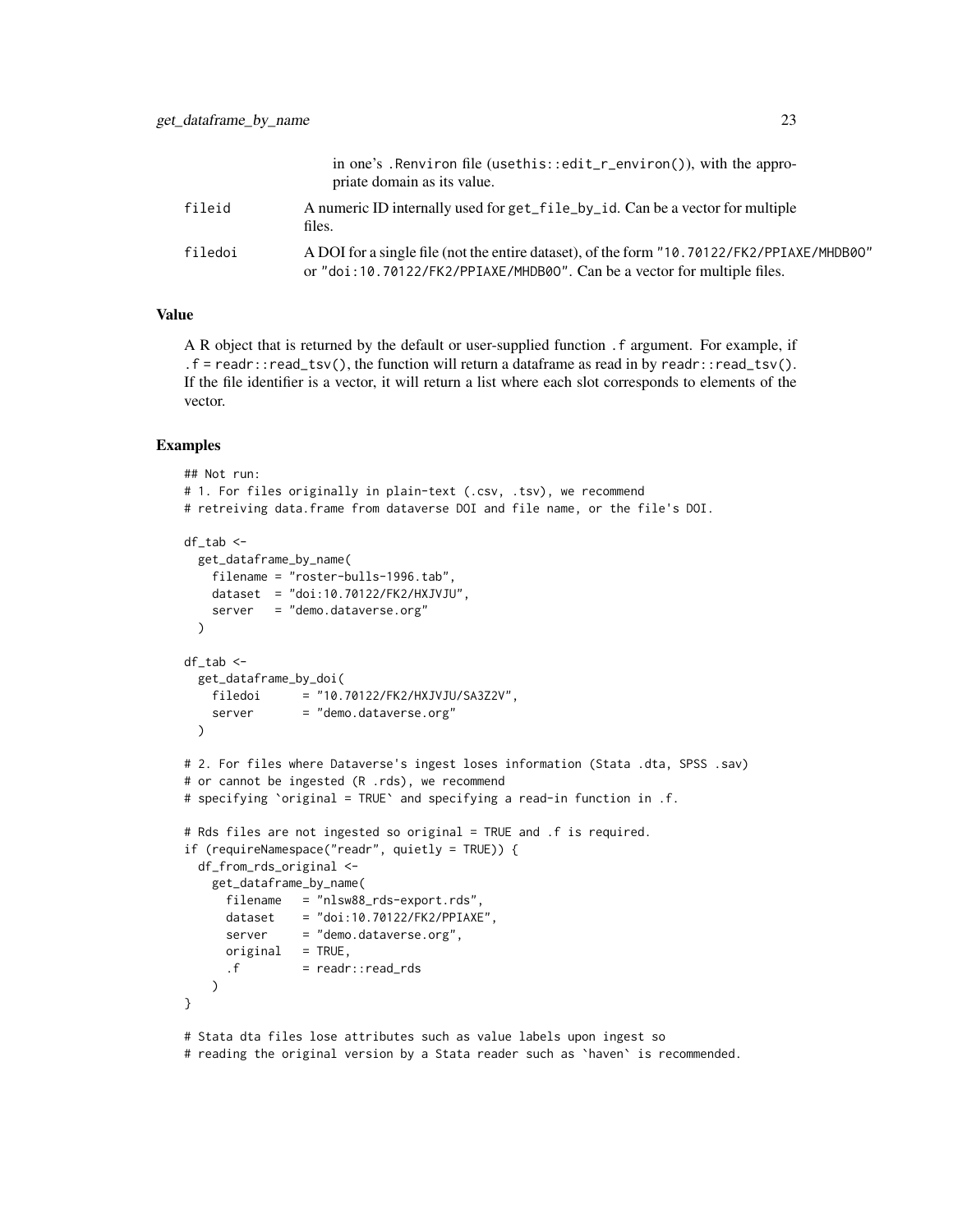```
if (requireNamespace("haven", quietly = TRUE)) {
 df_stata_original <-
   get_dataframe_by_name(
     filename = "nlsw88.tab",
     dataset = "doi:10.70122/FK2/PPIAXE",
     server = "demo.dataverse.org",
     original = TRUE,
     .f = haven::read\_dta\lambda}
# 3. RData files are read in by `base::load()` but cannot be assigned to an
# object name. The following shows two possible ways to read in such files.
# First, without relying on `get_dataframe_*`, write as a binary file:
as_binary <- get_file_by_doi(
filedoi = "doi:10.70122/FK2/PPIAXE/5VPXKE",
server = "demo.dataverse.org")
temp <- tempdir()
writeBin(as_binary, path(temp, "county.RData"))
load(path(temp, "county.RData"))
# If you are certain each RData contains only one object, one could define a
# custom function used in https://stackoverflow.com/a/34926943
load_object <- function(file) {
 tmp < - newenv()load(file = file, envir = tmp)tmp[[ls(tmp)[1]]]
}
# https://demo.dataverse.org/file.xhtml?persistentId=doi:10.70122/FK2/PPIAXE/X2FC5V
as_rda <- get_dataframe_by_id(
 file = 1939003,
 server = "demo.dataverse.org",
 .f = load_object,
 original = TRUE)
## End(Not run)
```
<span id="page-23-2"></span>get\_dataset *Get dataset metadata*

#### <span id="page-23-1"></span>Description

Retrieve metadata. To actually download a data file, see [get\\_file](#page-28-1) or [get\\_dataframe\\_by\\_name](#page-20-1).

<span id="page-23-0"></span>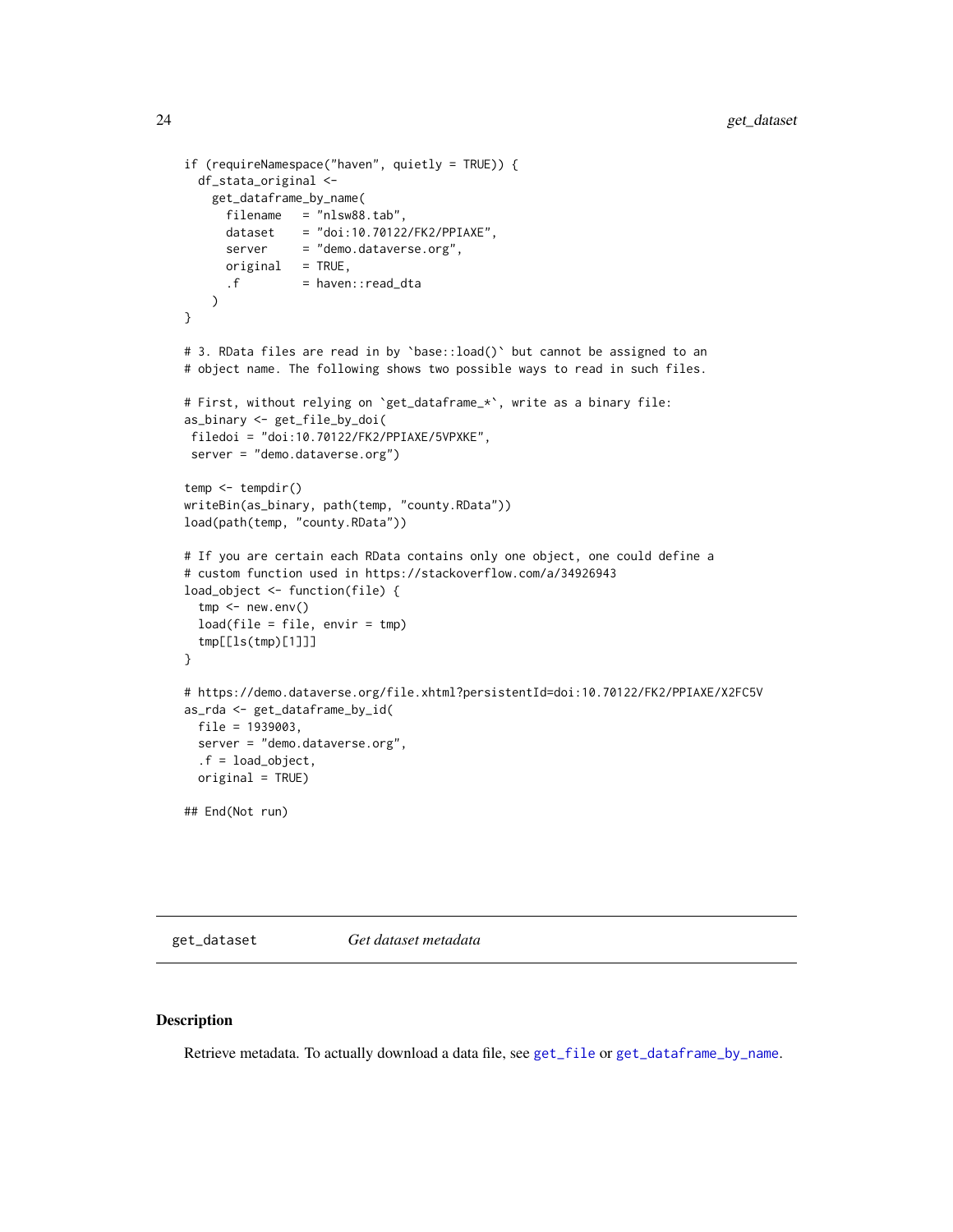get\_dataset 25

# Usage

```
get_dataset(
  dataset,
  version = ":latest",
  key = Sys.getenv("DATAVERSE_KEY"),
  server = Sys.getenv("DATAVERSE_SERVER"),
  ...
\mathcal{L}dataset_metadata(
  dataset,
  version = ":latest",
  block = "citation",
  key = Sys.getenv("DATAVERSE_KEY"),
  server = Sys.getenv("DATAVERSE_SERVER"),
  ...
\lambdadataset_files(
  dataset,
  version = ":latest",
  key = Sys.getenv("DATAVERSE_KEY"),
  server = Sys.getenv("DATAVERSE_SERVER"),
  ...
\mathcal{L}
```

| dataset | A character specifying a persistent identification ID for a dataset, for example<br>"doi:10.70122/FK2/HXJVJU". Alternatively, an object of class "dataverse_dataset"<br>obtained by dataverse_contents().                                                                                                                                                                                                                                                                                                            |
|---------|----------------------------------------------------------------------------------------------------------------------------------------------------------------------------------------------------------------------------------------------------------------------------------------------------------------------------------------------------------------------------------------------------------------------------------------------------------------------------------------------------------------------|
| version | A character string specifying a version of the dataset. This can be one of ":draft"<br>(the current draft), ":latest" (the latest draft, if it exists, or the latest published<br>version), ":latest-published" (the latest published version, ignoring any draft),<br>or "x,y" (where 'x' is a major version and 'y' is a minor version; the ',y' can<br>be omitted to obtain a major version). In lieu of this, a dataset's version-specific<br>identification number can be used for the dataset argument.        |
| key     | A character string specifying a Dataverse server API key. If one is not specified,<br>functions calling authenticated API endpoints will fail. Keys can be specified<br>atomically or globally using Sys.setenv("DATAVERSE_KEY" = "examplekey").                                                                                                                                                                                                                                                                     |
| server  | A character string specifying a Dataverse server. Multiple Dataverse installa-<br>tions exist, with "dataverse.harvard.edu" being the most major. The server<br>can be defined each time within a function, or it can be set as a default via an en-<br>vironment variable. To set a default, run Sys. setenv("DATAVERSE_SERVER" =<br>"dataverse.harvard.edu") oradd DATAVERSE_SERVER = "dataverse.harvard.edu<br>in one's . Renviron file (usethis::edit_r_environ()), with the appropriate<br>domain as its value. |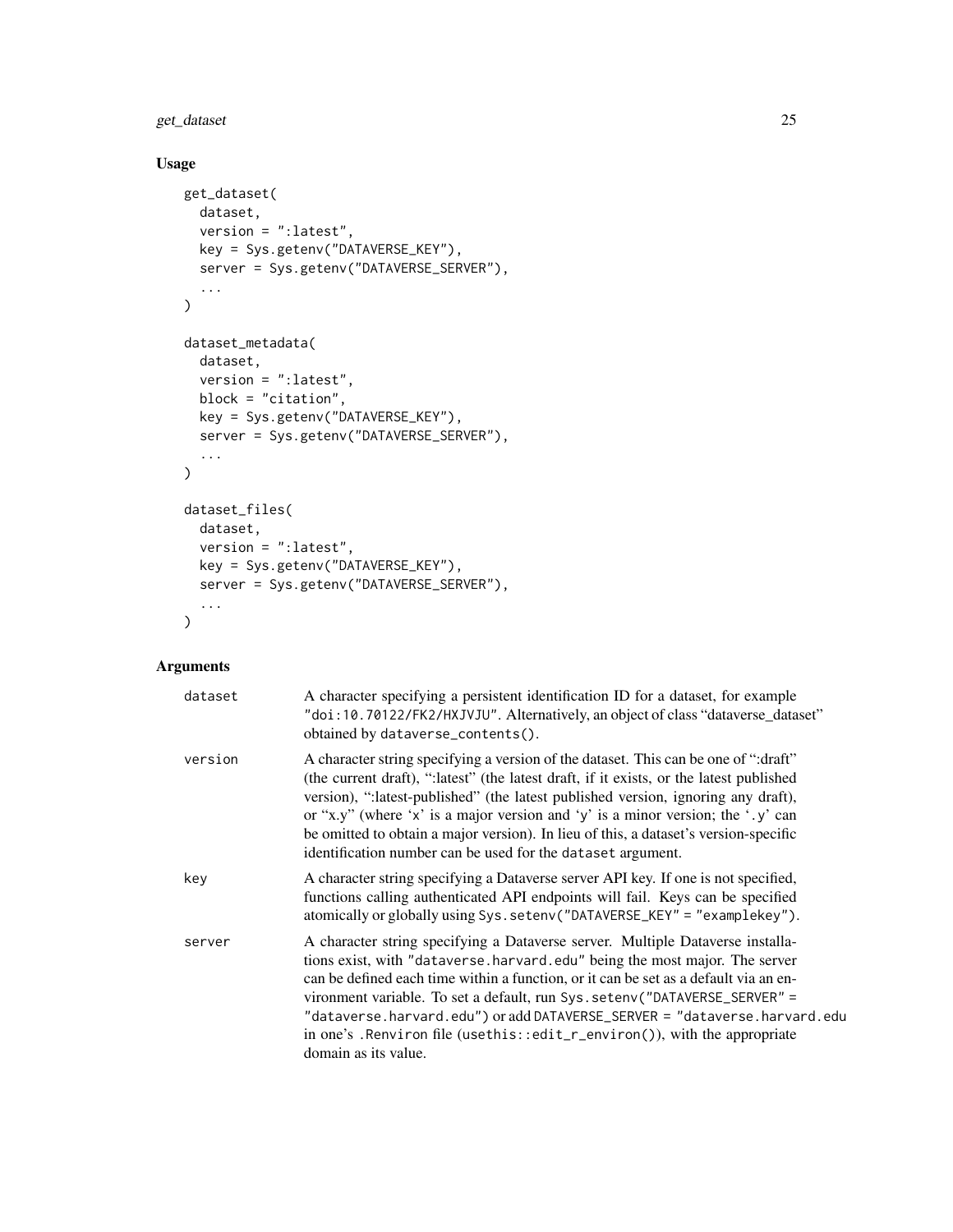<span id="page-25-0"></span>

| $\ddotsc$ | Additional arguments passed to an HTTP request function, such as GET, POST,<br>or DELETE.                                                                                                          |
|-----------|----------------------------------------------------------------------------------------------------------------------------------------------------------------------------------------------------|
| block     | A character string specifying a metadata block to retrieve. By default this is<br>"citation". Other values may be available, depending on the dataset, such as<br>"geospatial" or "socialscience". |

#### Details

get\_dataset retrieves details about a Dataverse dataset.

dataset\_metadata returns a named metadata block for a dataset. This is already returned by [get\\_dataset](#page-23-2), but this function allows you to retrieve just a specific block of metadata, such as citation information.

dataset\_files returns a list of files in a dataset, similar to [get\\_dataset](#page-23-2). The difference is that this returns only a list of "dataverse\_dataset" objects, whereas [get\\_dataset](#page-23-2) returns metadata and a data.frame of files (rather than a list of file objects).

#### Value

A list of class "dataverse\_dataset" or a list of a form dependent on the specific metadata block retrieved. dataset\_files returns a list of objects of class "dataverse\_file".

# See Also

# [get\\_file](#page-28-1)

#### Examples

```
## Not run:
# https://demo.dataverse.org/dataverse/dataverse-client-r
Sys.setenv("DATAVERSE_SERVER" = "demo.dataverse.org")
# download file from:
dv <- get_dataverse("dataverse-client-r")
contents <- dataverse_contents(dv)[[1]]
dataset_files(contents[[1]])
get_dataset(contents[[1]])
dataset_metadata(contents[[1]])
Sys.unsetenv("DATAVERSE_SERVER")
## End(Not run)
```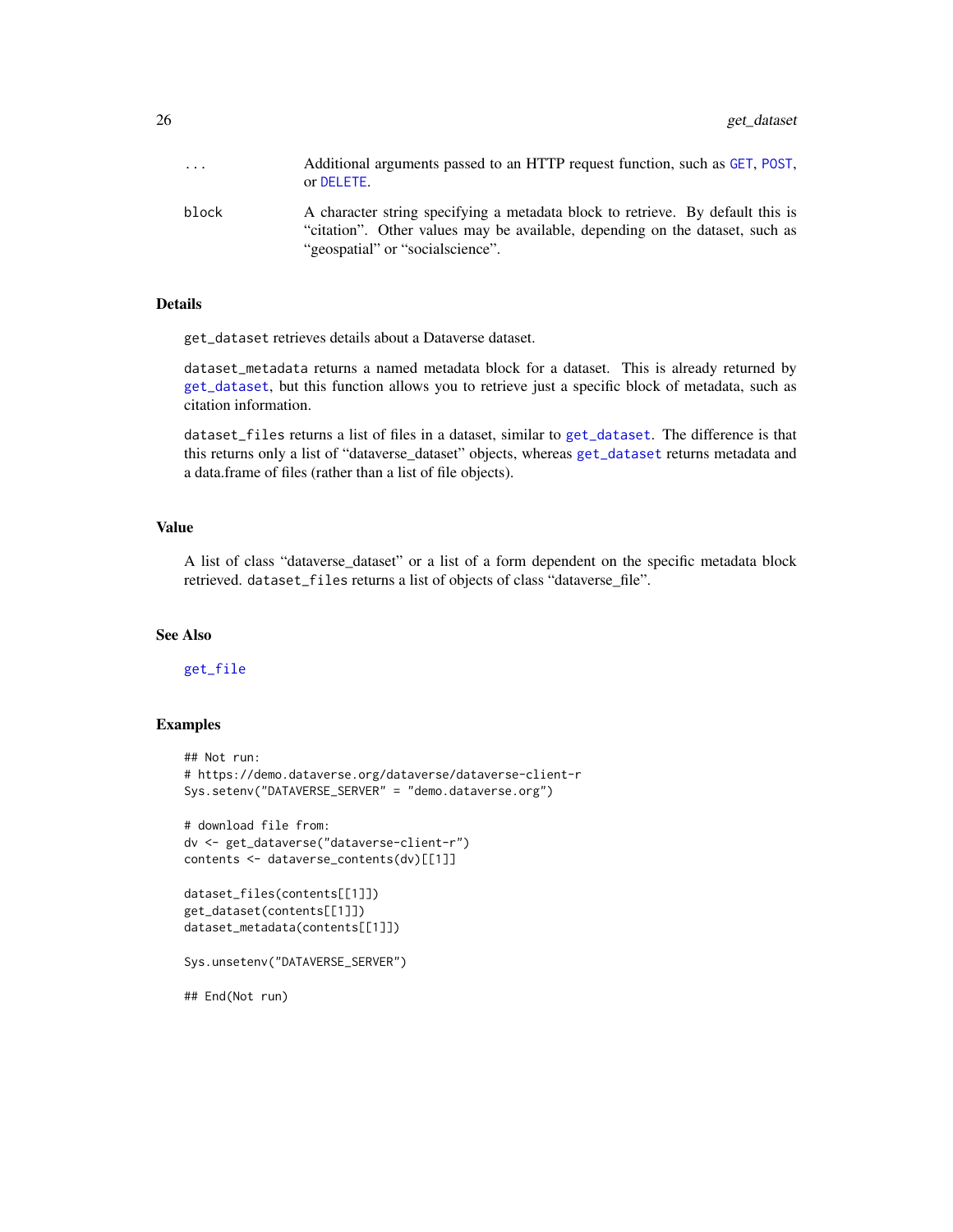<span id="page-26-2"></span><span id="page-26-0"></span>get\_dataverse *Get Dataverse*

# <span id="page-26-1"></span>Description

Retrieve details of a Dataverse

# Usage

```
get_dataverse(
  dataverse,
 key = Sys.getenv("DATAVERSE_KEY"),
  server = Sys.getenv("DATAVERSE_SERVER"),
  check = TRUE,...
)
dataverse_contents(
 dataverse,
 key = Sys.getenv("DATAVERSE_KEY"),
  server = Sys.getenv("DATAVERSE_SERVER"),
  ...
\mathcal{L}
```
# Arguments

| dataverse | A character string specifying a Dataverse name or an object of class "dataverse".                                                                                                                                                                                                                                                                                                                                                                                                                                     |
|-----------|-----------------------------------------------------------------------------------------------------------------------------------------------------------------------------------------------------------------------------------------------------------------------------------------------------------------------------------------------------------------------------------------------------------------------------------------------------------------------------------------------------------------------|
| key       | A character string specifying a Dataverse server API key. If one is not specified,<br>functions calling authenticated API endpoints will fail. Keys can be specified<br>atomically or globally using Sys.setenv("DATAVERSE_KEY" = "examplekey").                                                                                                                                                                                                                                                                      |
| server    | A character string specifying a Dataverse server. Multiple Dataverse installa-<br>tions exist, with "dataverse.harvard.edu" being the most major. The server<br>can be defined each time within a function, or it can be set as a default via an en-<br>vironment variable. To set a default, run Sys. setenv("DATAVERSE_SERVER" =<br>"dataverse.harvard.edu") or add DATAVERSE_SERVER = "dataverse.harvard.edu<br>in one's . Renviron file (usethis::edit_r_environ()), with the appropriate<br>domain as its value. |
| check     | A logical indicating whether to check that the value of dataverse is actually a<br>numeric                                                                                                                                                                                                                                                                                                                                                                                                                            |
| $\cdots$  | Additional arguments passed to an HTTP request function, such as GET, POST,<br>or DELETE.                                                                                                                                                                                                                                                                                                                                                                                                                             |

#### Details

get\_dataverse function retrieves basic information about a Dataverse from a Dataverse server. To see the contents of the Dataverse, use [dataverse\\_contents](#page-26-1) instead. Contents might include one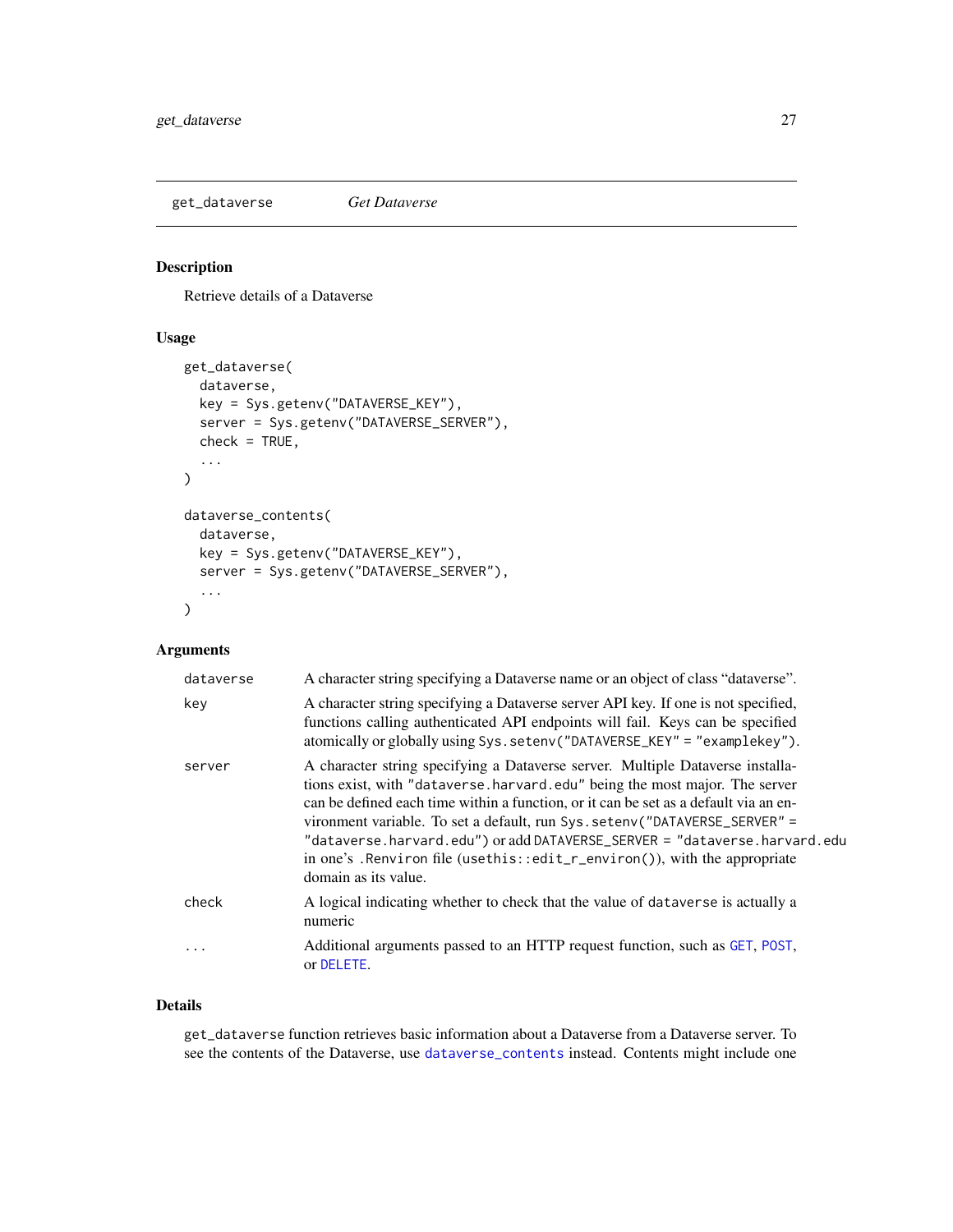<span id="page-27-0"></span>or more "datasets" and/or further Dataverses that themselves contain Dataverses and/or datasets. To view the file contents of a single Dataset, use [get\\_dataset](#page-23-2).

#### Value

A list of class "dataverse".

# Examples

```
## Not run:
# https://demo.dataverse.org/dataverse/dataverse-client-r
Sys.setenv("DATAVERSE_SERVER" = "demo.dataverse.org")
# download file from:
dv <- get_dataverse("dataverse-client-r")
# get a dataset from the dataverse
(d1 <- get_dataset(dataverse_contents(dv)[[1]]))
# download a file using the metadata
get_dataframe_by_name("roster-bulls-1996.tab", d1$datasetPersistentId)
```
## End(Not run)

get\_facets *Get Dataverse facets*

# Description

Dataverse metadata facets

#### Usage

```
get_facets(
 dataverse,
 key = Sys.getenv("DATAVERSE_KEY"),
  server = Sys.getenv("DATAVERSE_SERVER"),
  ...
)
```

| dataverse | A character string specifying a Dataverse name or an object of class "dataverse".  |
|-----------|------------------------------------------------------------------------------------|
| kev       | A character string specifying a Dataverse server API key. If one is not specified, |
|           | functions calling authenticated API endpoints will fail. Keys can be specified     |
|           | atomically or globally using Sys. setenv("DATAVERSE_KEY" = "examplekey").          |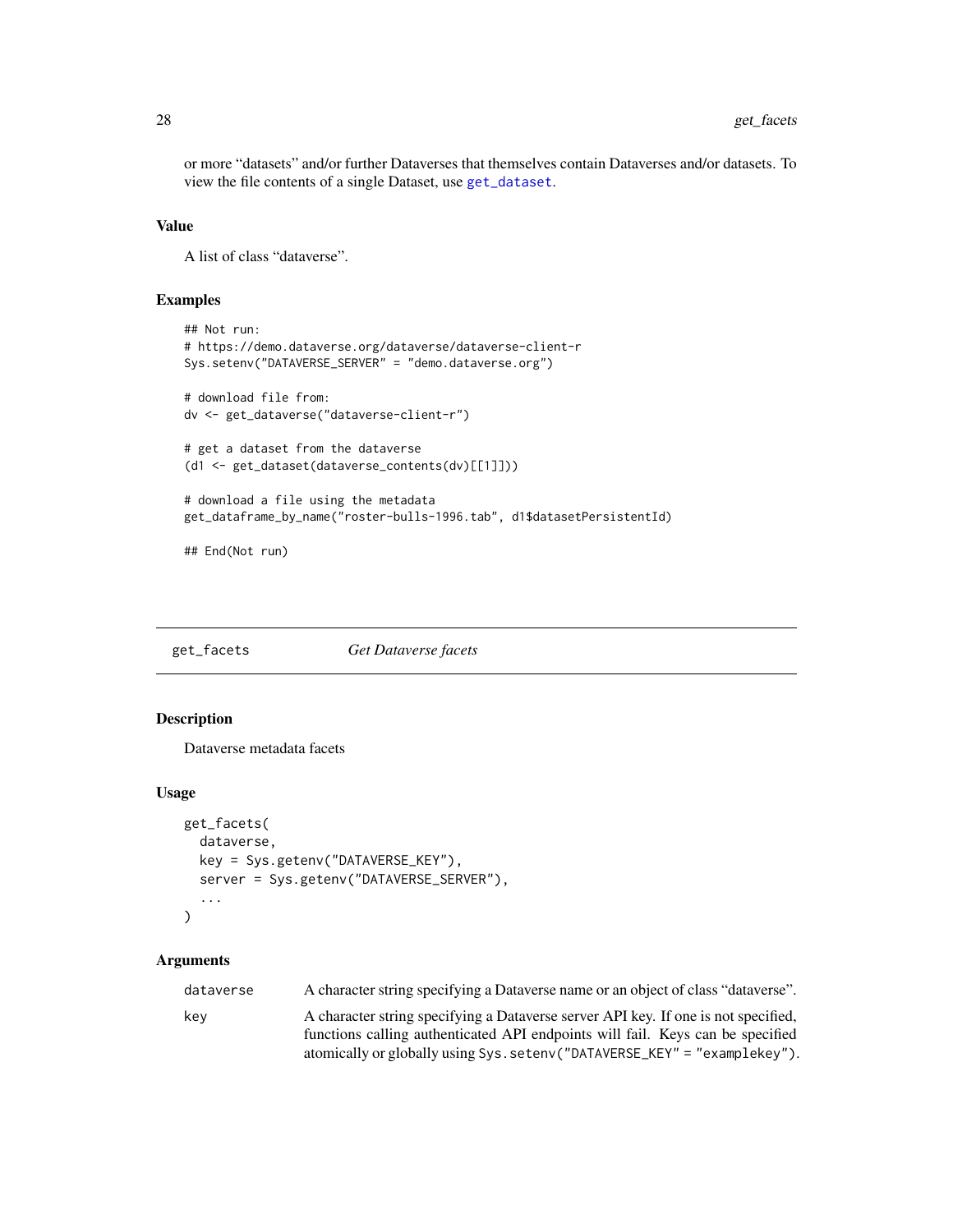#### <span id="page-28-0"></span>get\_file 29

| server   | A character string specifying a Dataverse server. Multiple Dataverse installa-            |
|----------|-------------------------------------------------------------------------------------------|
|          | tions exist, with "dataverse.harvard.edu" being the most major. The server                |
|          | can be defined each time within a function, or it can be set as a default via an en-      |
|          | vironment variable. To set a default, run Sys. setenv("DATAVERSE_SERVER" =                |
|          | "dataverse.harvard.edu") or add DATAVERSE_SERVER = "dataverse.harvard.edu                 |
|          | in one's . Renviron file (usethis::edit_r_environ()), with the appropriate                |
|          | domain as its value.                                                                      |
| $\ddots$ | Additional arguments passed to an HTTP request function, such as GET, POST,<br>or DELETE. |
|          |                                                                                           |

# Details

Retrieve a list of Dataverse metadata facets.

#### Value

A list.

# See Also

To manage Dataverses: [create\\_dataverse](#page-7-1), [delete\\_dataverse](#page-16-1), [publish\\_dataverse](#page-39-1), [dataverse\\_contents](#page-26-1); to get datasets: [get\\_dataset](#page-23-2); to search for Dataverses, datasets, or files: [dataverse\\_search](#page-13-1)

#### Examples

```
## Not run:
# download file from:
# https://dataverse.harvard.edu/dataset.xhtml?persistentId=doi:10.7910/DVN/ARKOTI
monogan <- get_dataverse("monogan")
(monogan_data <- dataverse_contents(monogan))
```
# get facets get\_facets(monogan)

## End(Not run)

<span id="page-28-1"></span>get\_file *Download Dataverse file as a raw binary*

#### Description

Download Dataverse File(s). get\_file\_\* functions return a raw binary file, which cannot be readily analyzed in R. To use the objects as dataframes, see the get\_dataframe\_\* functions at ?get\_dataframe instead.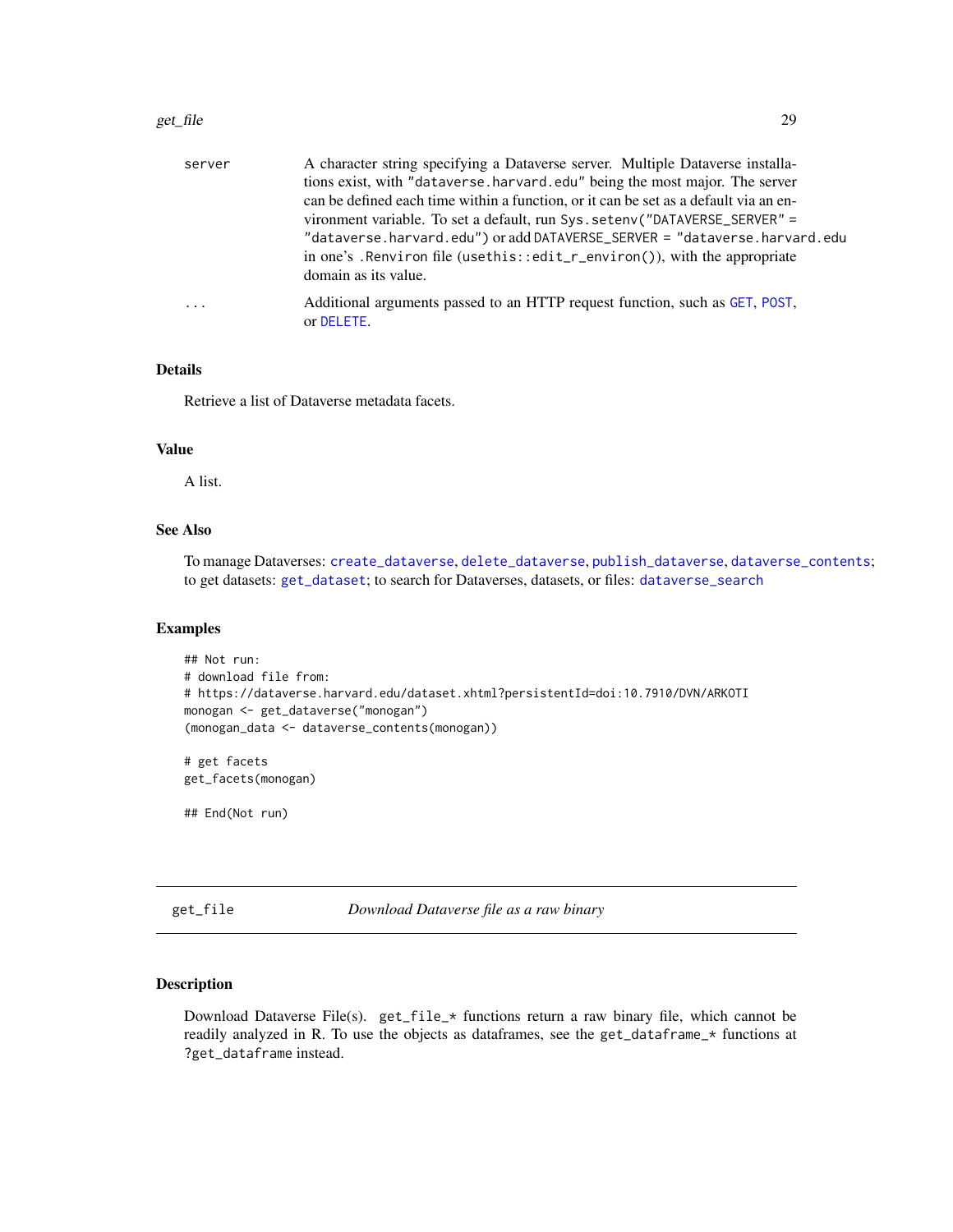Usage

```
get_file(
 file,
  dataset = NULL,
  format = c("original", "bundle"),vars = NULL,key = Sys.getenv("DATAVERSE_KEY"),
  server = Sys.getenv("DATAVERSE_SERVER"),
 original = TRUE,
  ...
\mathcal{L}get_file_by_name(
  filename,
  dataset,
  format = c("original", "bundle"),
  vars = NULL,
 key = Sys.getenv("DATAVERSE_KEY"),
  server = Sys.getenv("DATAVERSE_SERVER"),
 original = TRUE,
  ...
\lambdaget_file_by_id(
  fileid,
  dataset = NULL,
  format = c("original", "bundle"),
  vars = NULL,
 original = TRUE,
 progress = NULL,
 key = Sys.getenv("DATAVERSE_KEY"),
  server = Sys.getenv("DATAVERSE_SERVER"),
  ...
\mathcal{L}get_file_by_doi(
 filedoi,
  dataset = NULL,
  format = c("original", "bundle"),
  vars = NULL,original = TRUE,
 key = Sys.getenv("DATAVERSE_KEY"),
 server = Sys.getenv("DATAVERSE_SERVER"),
  ...
\mathcal{L}
```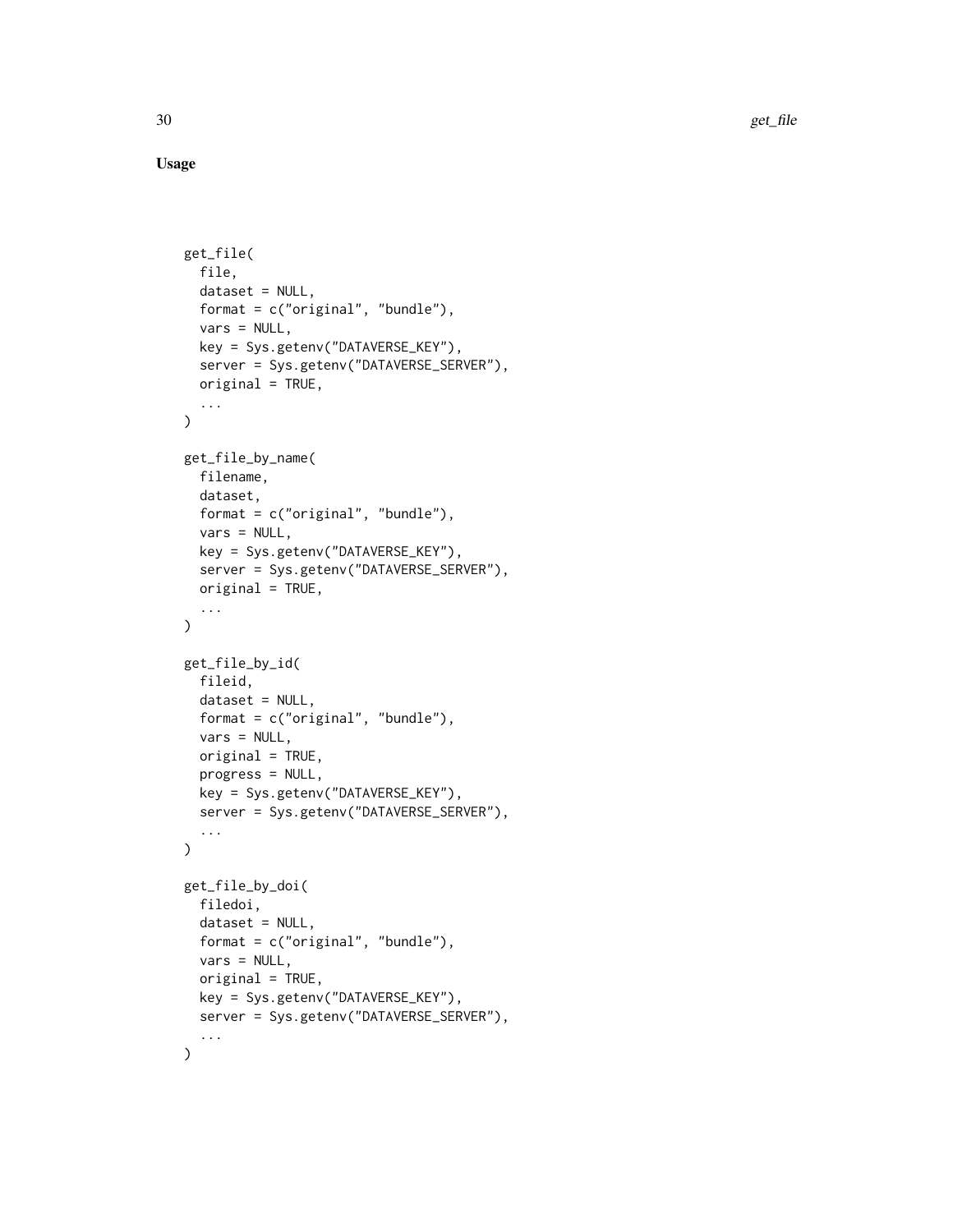#### <span id="page-30-0"></span>get\_file 31

| file     | An integer specifying a file identifier; or a vector of integers specifying file<br>identifiers; or, if used with the prefix "doi:", a character with the file-specific<br>DOI; or, if used without the prefix, a filename accompanied by a dataset DOI<br>in the dataset argument, or an object of class "dataverse_file" as returned by<br>dataset_files. Can be a vector for multiple files.                                                                                                                         |
|----------|-------------------------------------------------------------------------------------------------------------------------------------------------------------------------------------------------------------------------------------------------------------------------------------------------------------------------------------------------------------------------------------------------------------------------------------------------------------------------------------------------------------------------|
| dataset  | A character specifying a persistent identification ID for a dataset, for example<br>"doi:10.70122/FK2/HXJVJU". Alternatively, an object of class "dataverse_dataset"<br>obtained by dataverse_contents().                                                                                                                                                                                                                                                                                                               |
| format   | A character string specifying a file format for download. by default, this is<br>"original" (the original file format). If NULL, no query is added, so ingested<br>files are returned in their ingested TSV form. For tabular datasets, the option<br>"bundle" downloads the bundle of the original and archival versions, as well as<br>the documentation. See https://guides.dataverse.org/en/latest/api/<br>dataaccess.html for details.                                                                             |
| vars     | A character vector specifying one or more variable names, used to extract a<br>subset of the data.                                                                                                                                                                                                                                                                                                                                                                                                                      |
| key      | A character string specifying a Dataverse server API key. If one is not specified,<br>functions calling authenticated API endpoints will fail. Keys can be specified<br>atomically or globally using Sys.setenv("DATAVERSE_KEY" = "examplekey").                                                                                                                                                                                                                                                                        |
| server   | A character string specifying a Dataverse server. Multiple Dataverse installa-<br>tions exist, with "dataverse.harvard.edu" being the most major. The server<br>can be defined each time within a function, or it can be set as a default via an en-<br>vironment variable. To set a default, run Sys. setenv("DATAVERSE_SERVER" =<br>"dataverse.harvard.edu") or add DATAVERSE_SERVER = "dataverse.harvard.edu<br>in one's . Renviron file (usethis: : edit_r_environ()), with the appropriate<br>domain as its value. |
| original | A logical, defaulting to TRUE. If a ingested (.tab) version is available, download<br>the original version instead of the ingested? If there was no ingested version, is<br>set to NA. Note in get_dataframe_*, original is set to FALSE by default.<br>Either can be changed.                                                                                                                                                                                                                                          |
| $\cdots$ | Additional arguments passed to an HTTP request function, such as GET, POST,<br>or DELETE.                                                                                                                                                                                                                                                                                                                                                                                                                               |
| filename | Filename of the dataset, with file extension as shown in Dataverse (for example,<br>if nlsw88.dta was the original but is displayed as the ingested nlsw88.tab, use<br>the ingested version.)                                                                                                                                                                                                                                                                                                                           |
| fileid   | A numeric ID internally used for get_file_by_id. Can be a vector for multiple<br>files.                                                                                                                                                                                                                                                                                                                                                                                                                                 |
| progress | Whether to show a progress bar of the download. If not specified, will be set to<br>TRUE for a file larger than 100MB. To fix a value, set FALSE or TRUE.                                                                                                                                                                                                                                                                                                                                                               |
| filedoi  | A DOI for a single file (not the entire dataset), of the form "10.70122/FK2/PPIAXE/MHDB00"<br>or "doi:10.70122/FK2/PPIAXE/MHDB00". Can be a vector for multiple files.                                                                                                                                                                                                                                                                                                                                                  |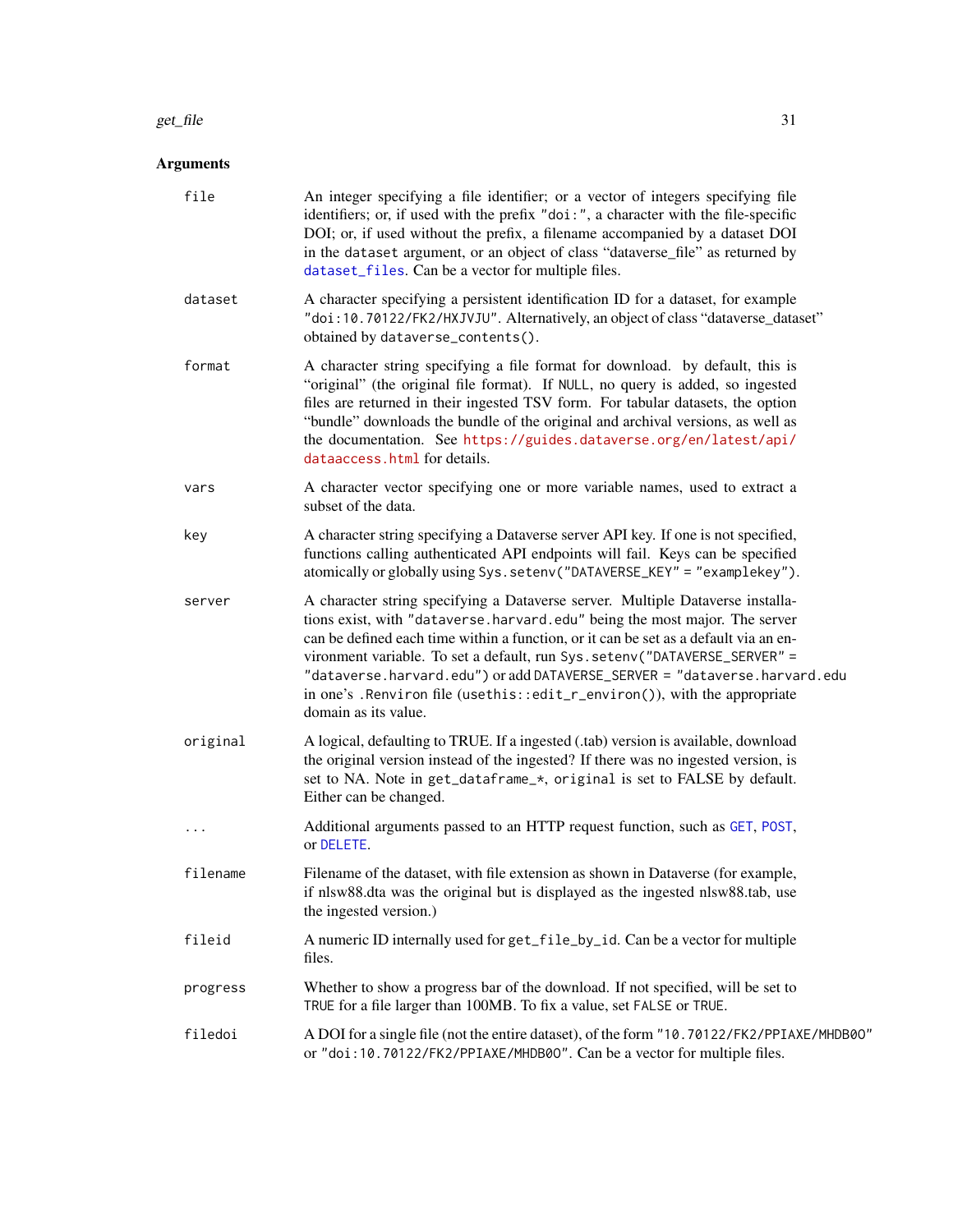#### Details

This function provides access to data files from a Dataverse entry. get\_file is a general wrapper, and can take either dataverse objects, file IDs, or a filename and dataverse. Internally, all functions download each file by get\_file\_by\_id. get\_file\_by\_name is a shorthand for running get\_file by specifying a file name (filename) and dataset (dataset). get\_file\_by\_doi obtains a file by its file DOI, bypassing the dataset argument.

#### Value

```
get_file returns a raw vector (or list of raw vectors, if length(file) > 1), which can be saved lo-
get_dataframe_by_name.
```
# See Also

To load the objects as datasets [get\\_dataframe\\_by\\_name.](#page-20-1)

#### Examples

```
## Not run:
# 1. Using filename and dataverse
f1 <- get_file_by_name(
 filename = "nlsw88.tab",
 dataset = "10.70122/FK2/PPIAXE",
  server = "demo.dataverse.org"
\lambda# 2. Using file DOI
f2 <- get_file_by_doi(
  filedoi = "10.70122/FK2/PPIAXE/MHDB0O",
  server = "demo.dataverse.org"
)
# 3. Two-steps: Find ID from get_dataset
d3 <- get_dataset("doi:10.70122/FK2/PPIAXE", server = "demo.dataverse.org")
f3 <- get_file(d3$files$id[1], server = "demo.dataverse.org")
# 4. Retrieve multiple raw data in list
f4_meta <- get_dataset(
  "doi:10.70122/FK2/PPIAXE",
  server = "demo.dataverse.org"
\mathcal{L}f4 <- get_file(f4_meta$files$id, server = "demo.dataverse.org")
names(f4) <- f4_meta$files$label
# Write binary files. To load into R environment, use get_dataframe_by_name()
# The appropriate file extension needs to be assigned by the user.
writeBin(f1, "nlsw88.dta") # .tab extension but save as dta
writeBin(f4[["nlsw88_rds-export.rds"]], "nlsw88.rds") # originally a rds file
```
<span id="page-31-0"></span>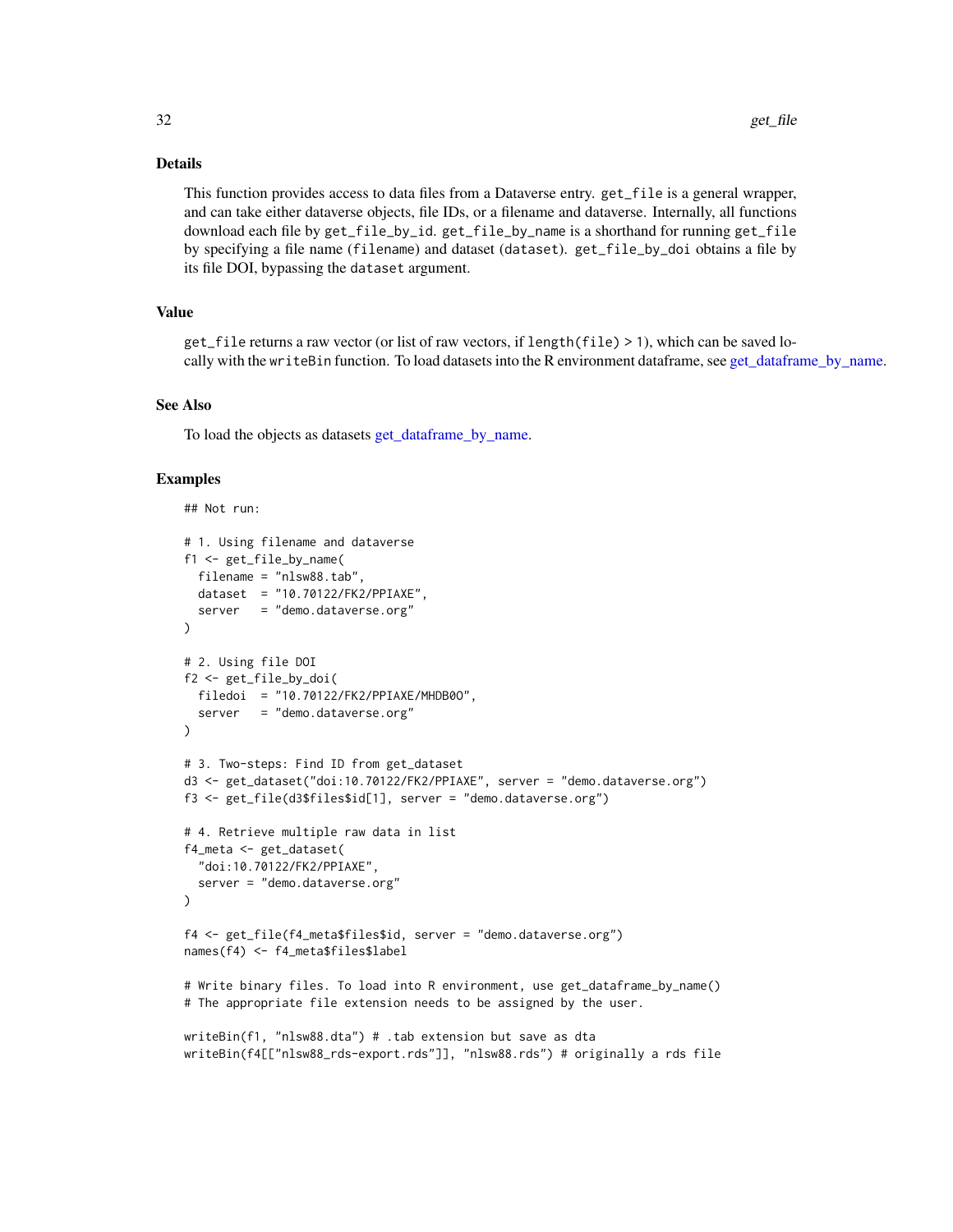<span id="page-32-0"></span>writeBin(f4[["nlsw88.tab"]], "nlsw88.dta") # originally a dta file

## End(Not run)

get\_file\_metadata *Retrieve a ddi metadata file*

# Description

Retrieve a ddi metadata file

#### Usage

```
get_file_metadata(
  file,
  dataset = NULL,
  format = c("ddi", "preprocessed"),
  key = Sys.getenv("DATAVERSE_KEY"),
  server = Sys.getenv("DATAVERSE_SERVER"),
  ...
\mathcal{L}
```

| file    | An integer specifying a file identifier; or a vector of integers specifying file<br>identifiers; or, if used with the prefix "doi:", a character with the file-specific<br>DOI; or, if used without the prefix, a filename accompanied by a dataset DOI<br>in the dataset argument, or an object of class "dataverse_file" as returned by<br>dataset_files. Can be a vector for multiple files.                                                                                                                       |
|---------|-----------------------------------------------------------------------------------------------------------------------------------------------------------------------------------------------------------------------------------------------------------------------------------------------------------------------------------------------------------------------------------------------------------------------------------------------------------------------------------------------------------------------|
| dataset | A character specifying a persistent identification ID for a dataset, for example<br>"doi:10.70122/FK2/HXJVJU". Alternatively, an object of class "dataverse_dataset"<br>obtained by dataverse_contents().                                                                                                                                                                                                                                                                                                             |
| format  | Defaults to "ddi" for metadata files                                                                                                                                                                                                                                                                                                                                                                                                                                                                                  |
| key     | A character string specifying a Dataverse server API key. If one is not specified,<br>functions calling authenticated API endpoints will fail. Keys can be specified<br>atomically or globally using Sys.setenv("DATAVERSE_KEY" = "examplekey").                                                                                                                                                                                                                                                                      |
| server  | A character string specifying a Dataverse server. Multiple Dataverse installa-<br>tions exist, with "dataverse.harvard.edu" being the most major. The server<br>can be defined each time within a function, or it can be set as a default via an en-<br>vironment variable. To set a default, run Sys. setenv("DATAVERSE_SERVER" =<br>"dataverse.harvard.edu") or add DATAVERSE_SERVER = "dataverse.harvard.edu<br>in one's . Renviron file (usethis::edit_r_environ()), with the appropriate<br>domain as its value. |
|         | Additional arguments passed to an HTTP request function, such as GET, POST,<br>or DELETE.                                                                                                                                                                                                                                                                                                                                                                                                                             |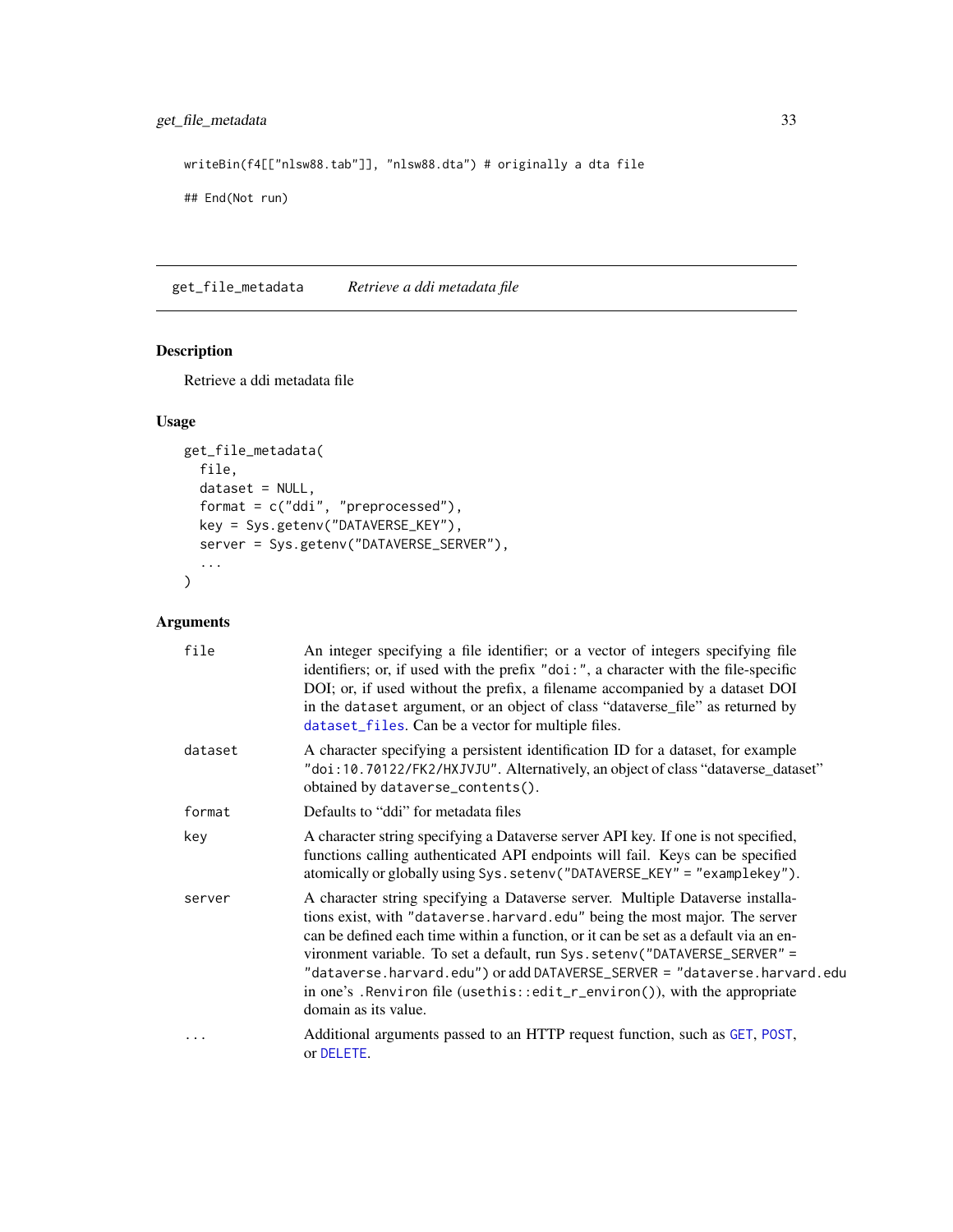# <span id="page-33-0"></span>Value

A character vector containing a DDI metadata file.

## Examples

```
## Not run:
ddi_raw <- get_file_metadata(file = "nlsw88.tab",
                              dataset = "10.70122/FK2/PPIAXE",
                              server = "demo.dataverse.org")
xml2::read_xml(ddi_raw)
## End(Not run)
```
get\_user\_key *Get API Key*

# Description

Get a user's API key

#### Usage

```
get_user_key(user, password, server = Sys.getenv("DATAVERSE_SERVER"), ...)
```
#### Arguments

| user     | A character vector specifying a Dataverse server username.                                |
|----------|-------------------------------------------------------------------------------------------|
| password | A character vector specifying the password for this user.                                 |
| server   | The Dataverse instance. See get_file.                                                     |
| $\cdots$ | Additional arguments passed to an HTTP request function, such as GET, POST,<br>or DELETE. |

#### Details

Use a Dataverse server's username and password login to obtain an API key for the user. This can be used if one does not yet have an API key, or desires to reset the key. This function does not require an API key argument to authenticate, but server must still be specified.

#### Value

A list.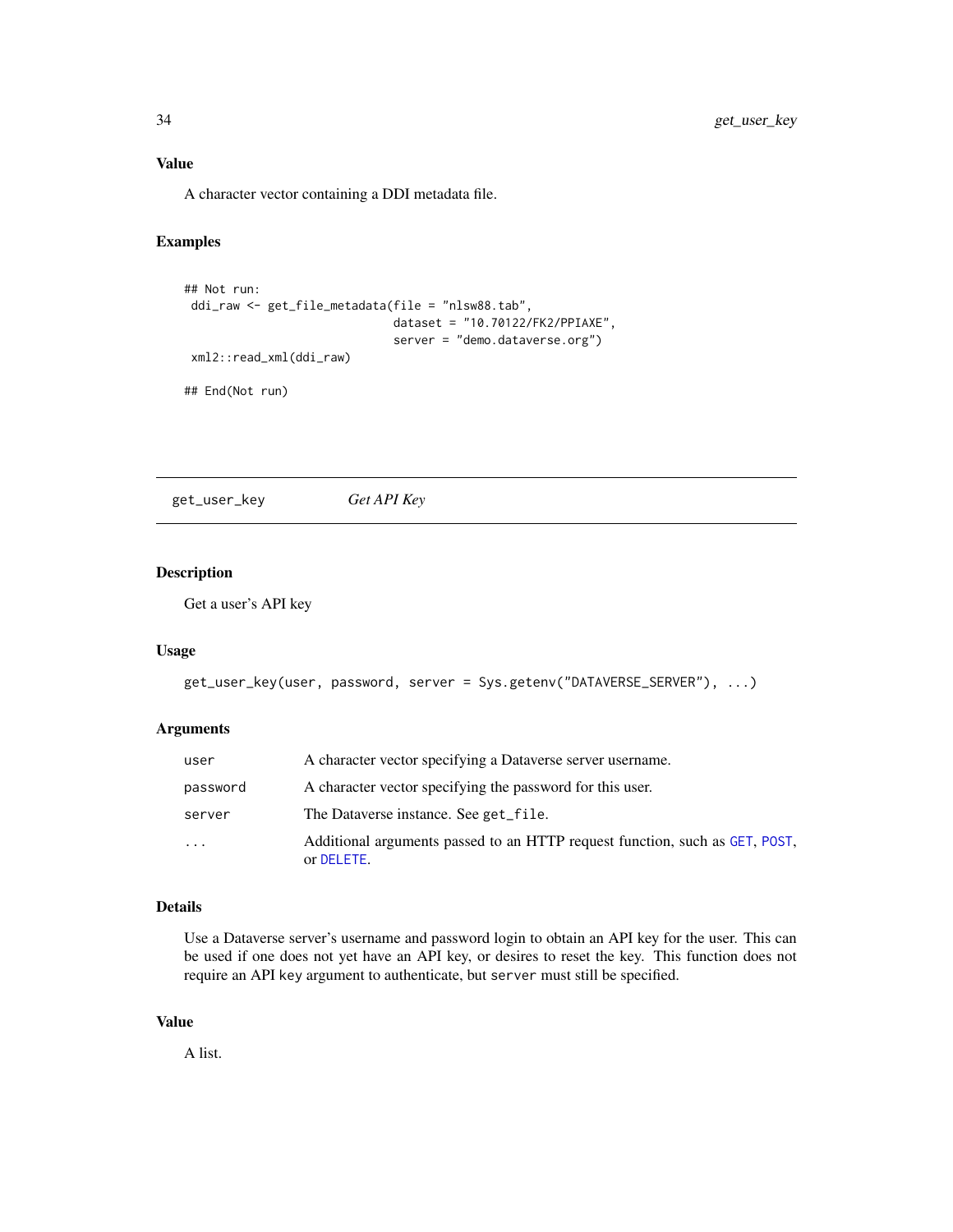<span id="page-34-0"></span>initiate\_sword\_dataset 35

# Examples

```
## Not run:
# Replace Username and password with personal login
 get_user_key("username", "password", server = "dataverse.harvard.edu")
```
## End(Not run)

<span id="page-34-1"></span>initiate\_sword\_dataset

*Initiate dataset (SWORD)*

# Description

Initiate a SWORD (possibly unpublished) dataset

# Usage

```
initiate_sword_dataset(
  dataverse,
 body,
 key = Sys.getenv("DATAVERSE_KEY"),
  server = Sys.getenv("DATAVERSE_SERVER"),
  ...
)
```

| dataverse | A Dataverse alias or ID number, or an object of class "dataverse", perhaps as<br>returned by service_document.                                                                                                                                                                                                                                                                                                                                                                                                        |
|-----------|-----------------------------------------------------------------------------------------------------------------------------------------------------------------------------------------------------------------------------------------------------------------------------------------------------------------------------------------------------------------------------------------------------------------------------------------------------------------------------------------------------------------------|
| body      | A list containing one or more metadata fields. Field names must be valid Dublin<br>Core Terms labels (see details, below). The 'title', 'description', and 'creator'<br>fields are required.                                                                                                                                                                                                                                                                                                                          |
| key       | A character string specifying a Dataverse server API key. If one is not specified,<br>functions calling authenticated API endpoints will fail. Keys can be specified<br>atomically or globally using Sys.setenv("DATAVERSE_KEY" = "examplekey").                                                                                                                                                                                                                                                                      |
| server    | A character string specifying a Dataverse server. Multiple Dataverse installa-<br>tions exist, with "dataverse.harvard.edu" being the most major. The server<br>can be defined each time within a function, or it can be set as a default via an en-<br>vironment variable. To set a default, run Sys. setenv("DATAVERSE_SERVER" =<br>"dataverse.harvard.edu") or add DATAVERSE_SERVER = "dataverse.harvard.edu<br>in one's . Renviron file (usethis::edit_r_environ()), with the appropriate<br>domain as its value. |
| .         | Additional arguments passed to an HTTP request function, such as GET, POST,<br>or DELETE.                                                                                                                                                                                                                                                                                                                                                                                                                             |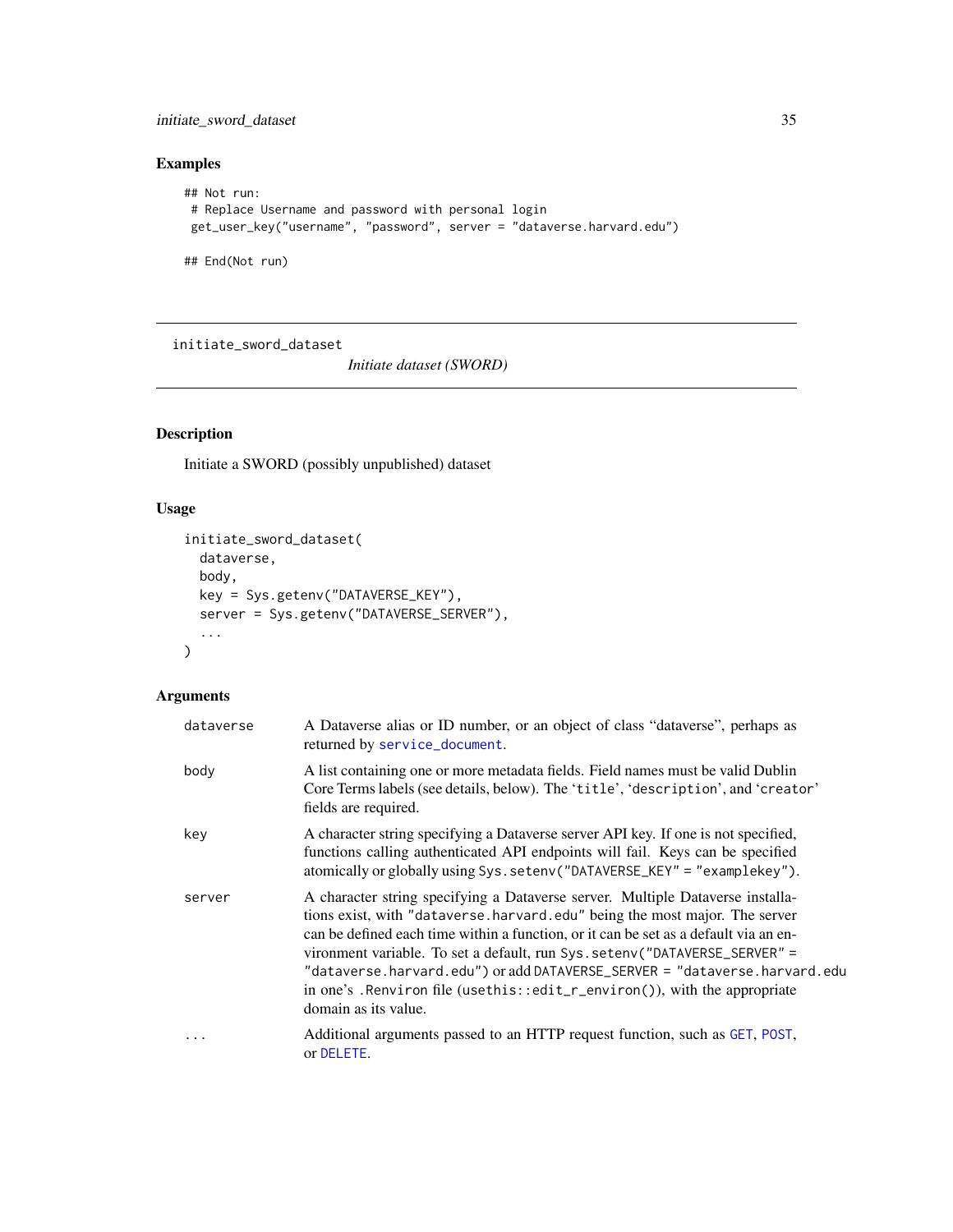#### <span id="page-35-0"></span>Details

This function is used to initiate a dataset in a (SWORD) Dataverse by supplying relevant metadata. The function is part of the SWORD API (see [Atom entry specification\)](https://www.ietf.org/rfc/rfc5023.txt), which is used to upload data to a Dataverse server. Allowed fields are: "abstract", "accessRights", "accrual-Method", "accrualPeriodicity", "accrualPolicy", "alternative", "audience", "available", "bibliographicCitation", "conformsTo", "contributor", "coverage", "created", "creator", "date", "dateAccepted", "dateCopyrighted", "dateSubmitted", "description", "educationLevel", "extent", "format", "hasFormat", "hasPart", "hasVersion", "identifier", "instructionalMethod", "isFormatOf", "isPartOf", "isReferencedBy", "isReplacedBy", "isRequiredBy", "issued", "isVersionOf", "language", "license", "mediator", "medium", "modified", "provenance", "publisher", "references", "relation", "replaces", "requires", "rights", "rightsHolder", "source", "spatial", "subject", "tableOfContents", "temporal", "title", "type", and "valid".

#### Value

An object of class "dataset\_atom".

#### Note

There are two ways to create dataset: native API ([create\\_dataset](#page-5-1)) and SWORD API (initiate\_sword\_dataset).

#### References

[Dublin Core Metadata Terms](http://dublincore.org/documents/dcmi-terms/)

#### See Also

Managing a Dataverse: [publish\\_dataverse](#page-39-1); Managing a dataset: [dataset\\_atom](#page-8-1), [list\\_datasets](#page-37-1), [create\\_dataset](#page-5-1), [delete\\_sword\\_dataset](#page-19-1), [publish\\_dataset](#page-38-1); Managing files within a dataset: [add\\_file](#page-3-1), [delete\\_file](#page-17-1)

#### Examples

```
## Not run:
# retrieve your service document (dataverse list)
d <- service_document()
# create a list of metadata
metadat <- list(title = "My Study",
                creator = "Doe, John",
                description = "An example study")
# create the dataset in first dataverse
dat <- initiate_sword_dataset(d[[2]], body = metadat)
# add files to dataset
tmp <- tempfile(fileext = ".csv")
write.csv(iris, file = tmp)
add_file(dat, file = tmp)
```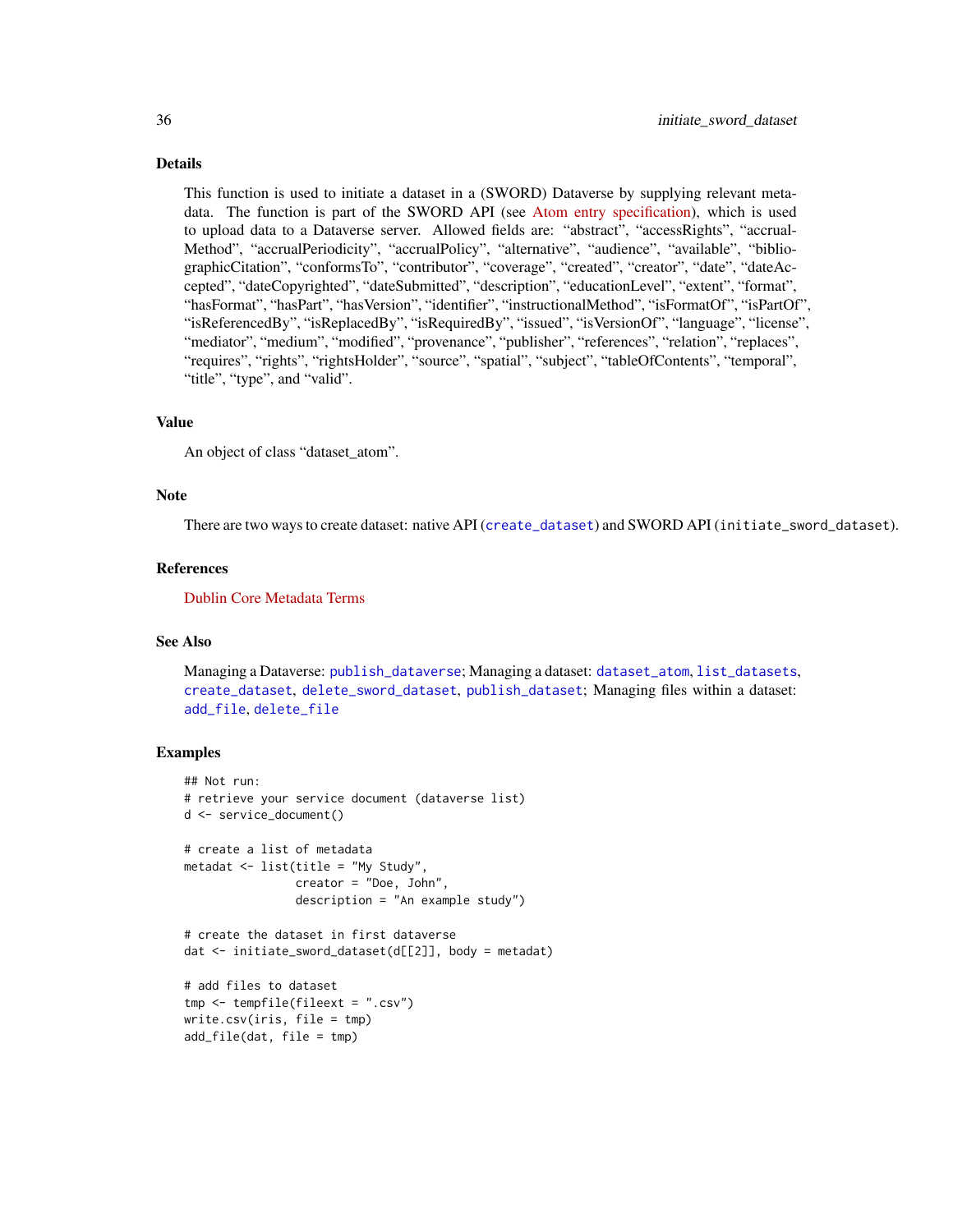# <span id="page-36-0"></span>is\_ingested 37

```
# publish dataset
publish_dataset(dat)
## End(Not run)
```
is\_ingested *Identify if file is an ingested file*

# Description

Identify if file is an ingested file

# Usage

```
is_ingested(
  x,
  key = Sys.getenv("DATAVERSE_KEY"),
  server = Sys.getenv("DATAVERSE_SERVER"),
  ...
\mathcal{L}
```
# Arguments

| $\mathsf{x}$ | A numeric fileid or file-specific DOI                                                                                                                                                                                                                                                                                                                                                                                                                                                                                  |
|--------------|------------------------------------------------------------------------------------------------------------------------------------------------------------------------------------------------------------------------------------------------------------------------------------------------------------------------------------------------------------------------------------------------------------------------------------------------------------------------------------------------------------------------|
| key          | A character string specifying a Dataverse server API key. If one is not specified,<br>functions calling authenticated API endpoints will fail. Keys can be specified<br>atomically or globally using Sys.setenv("DATAVERSE_KEY" = "examplekey").                                                                                                                                                                                                                                                                       |
| server       | A character string specifying a Dataverse server. Multiple Dataverse installa-<br>tions exist, with "dataverse.harvard.edu" being the most major. The server<br>can be defined each time within a function, or it can be set as a default via an en-<br>vironment variable. To set a default, run Sys. seteny ("DATAVERSE_SERVER" =<br>"dataverse.harvard.edu") or add DATAVERSE_SERVER = "dataverse.harvard.edu<br>in one's . Renviron file (usethis::edit_r_environ()), with the appropriate<br>domain as its value. |
| $\ddotsc$    | Arguments passed on to get_file (no effect here)                                                                                                                                                                                                                                                                                                                                                                                                                                                                       |

#### Value

Length-1 logical, TRUE if it is ingested and FALSE otherwise

# Examples

```
## Not run:
# https://demo.dataverse.org/file.xhtml?persistentId=doi:10.70122/FK2/PPIAXE
# nlsw88.tab
is\_ingested(x = "doi:10.70122/FK2/PPIAXE/MHDB00",server = "demo.dataverse.org")
```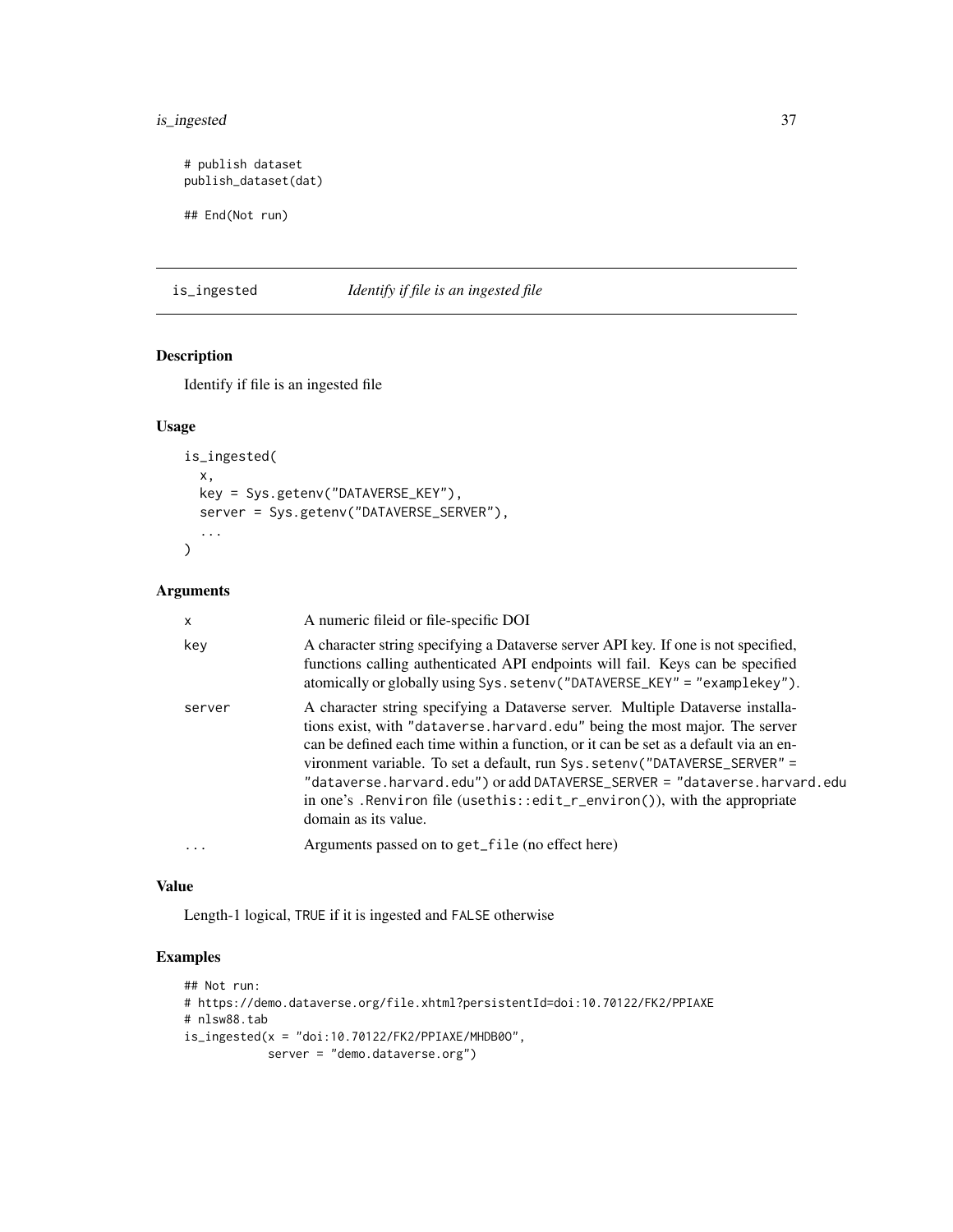```
is_ingested(x = 1734017,
            server = "demo.dataverse.org")
# nlsw88_rds-export.rds
is\_ingested(x = "doi:10.70122/FK2/PPIAXE/SUCFNI",server = "demo.dataverse.org")
is\_ingested(x = 1734016,server = "demo.dataverse.org")
## End(Not run)
```
<span id="page-37-1"></span>list\_datasets *List datasets (SWORD)*

# Description

List datasets in a SWORD (possibly unpublished) Dataverse

#### Usage

```
list_datasets(
  dataverse,
 key = Sys.getenv("DATAVERSE_KEY"),
  server = Sys.getenv("DATAVERSE_SERVER"),
  ...
)
```
#### Arguments

| dataverse | A Dataverse alias or ID number, or an object of class "dataverse", perhaps as<br>returned by service_document.                                                                                                                                                                                                                                                                                                                                                                                                        |
|-----------|-----------------------------------------------------------------------------------------------------------------------------------------------------------------------------------------------------------------------------------------------------------------------------------------------------------------------------------------------------------------------------------------------------------------------------------------------------------------------------------------------------------------------|
| key       | A character string specifying a Dataverse server API key. If one is not specified,<br>functions calling authenticated API endpoints will fail. Keys can be specified<br>atomically or globally using Sys.setenv("DATAVERSE_KEY" = "examplekey").                                                                                                                                                                                                                                                                      |
| server    | A character string specifying a Dataverse server. Multiple Dataverse installa-<br>tions exist, with "dataverse.harvard.edu" being the most major. The server<br>can be defined each time within a function, or it can be set as a default via an en-<br>vironment variable. To set a default, run Sys. seteny ("DATAVERSE_SERVER" =<br>"dataverse.harvard.edu") or add DATAVERSE_SERVER = "dataverse.harvard.edu<br>in one's. Renviron file (usethis::edit_r_environ()), with the appropriate<br>domain as its value. |
| $\ddotsc$ | Additional arguments passed to an HTTP request function, such as GET, POST,<br>or DELETE.                                                                                                                                                                                                                                                                                                                                                                                                                             |

#### Details

This function is used to list datasets in a given Dataverse. It is part of the SWORD API, which is used to upload data to a Dataverse server. This means this can be used to view unpublished Dataverses and Datasets.

<span id="page-37-0"></span>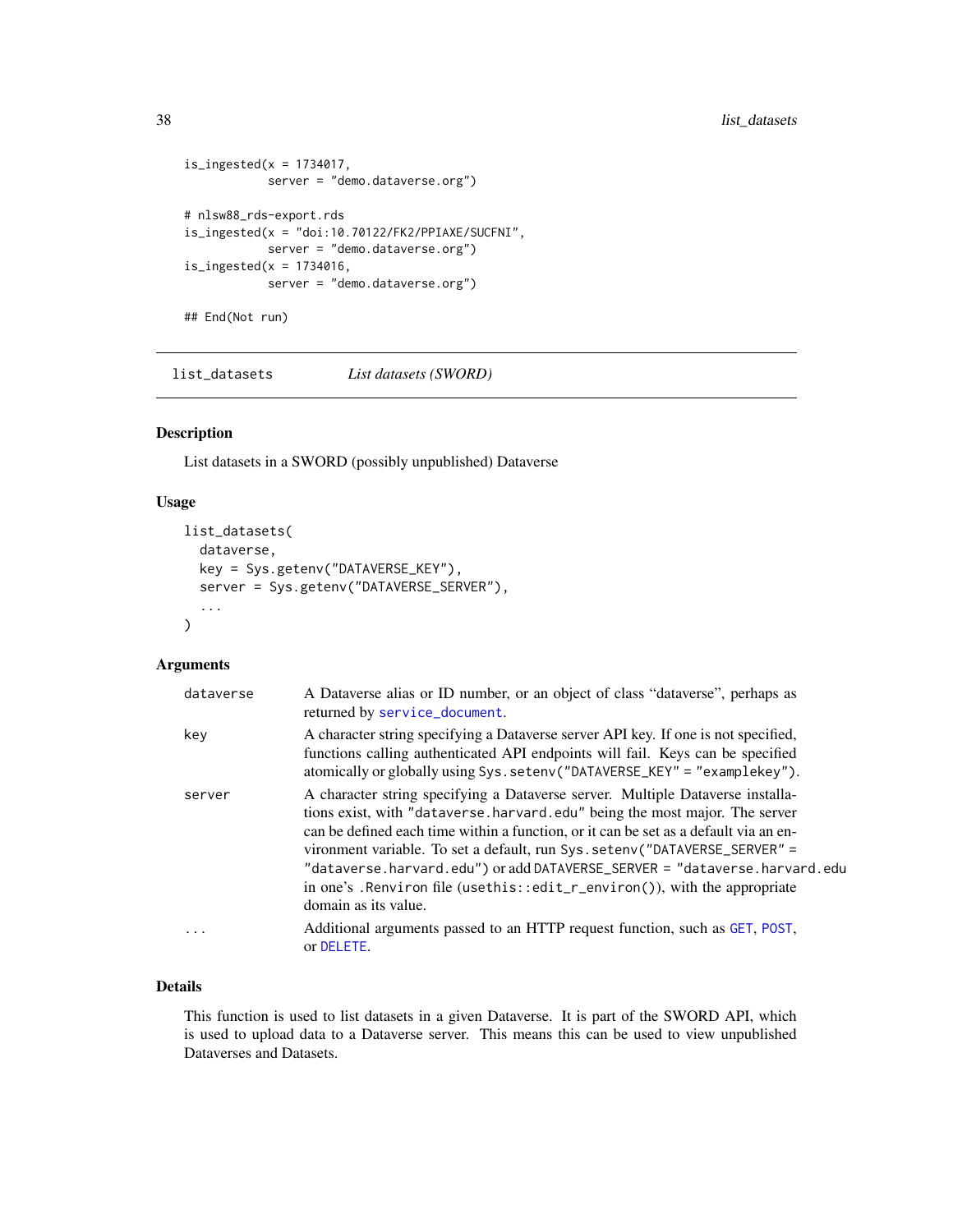# <span id="page-38-0"></span>publish\_dataset 39

# Value

A list.

# See Also

Managing a Dataverse: [publish\\_dataverse](#page-39-1); Managing a dataset: [dataset\\_atom](#page-8-1), [list\\_datasets](#page-37-1), [create\\_dataset](#page-5-1), [delete\\_dataset](#page-15-1), [publish\\_dataset](#page-38-1); Managing files within a dataset: [add\\_file](#page-3-1), [delete\\_file](#page-17-1)

# Examples

```
## Not run:
Sys.setenv("DATAVERSE_SERVER" = "demo.dataverse.org")
Sys.setenv("DATAVERSE_KEY" = "c7208dd2-6ec5-469a-bec5-f57e164888d4")
dv <- get_dataverse("dataverse-client-r")
list_datasets(dv)
```
## End(Not run)

<span id="page-38-1"></span>publish\_dataset *Publish dataset*

#### Description

Publish/release Dataverse dataset

#### Usage

```
publish_dataset(
  dataset,
 minor = TRUE,key = Sys.getenv("DATAVERSE_KEY"),
  server = Sys.getenv("DATAVERSE_SERVER"),
  ...
\mathcal{L}
```

| dataset | A character specifying a persistent identification ID for a dataset, for example<br>"doi:10.70122/FK2/HXJVJU". Alternatively, an object of class "dataverse_dataset"<br>obtained by dataverse_contents().                                           |
|---------|-----------------------------------------------------------------------------------------------------------------------------------------------------------------------------------------------------------------------------------------------------|
| minor   | A logical specifying whether the new release of the dataset is a "minor" release<br>(TRUE, by default), resulting in a minor version increase (e.g., from 1.1 to 1.2).<br>If FALSE, the dataset is given a "major" release (e.g., from 1.1 to 2.0). |
| key     | A character string specifying a Dataverse server API key. If one is not specified,<br>functions calling authenticated API endpoints will fail. Keys can be specified<br>atomically or globally using Sys.setenv("DATAVERSE_KEY" = "examplekey").    |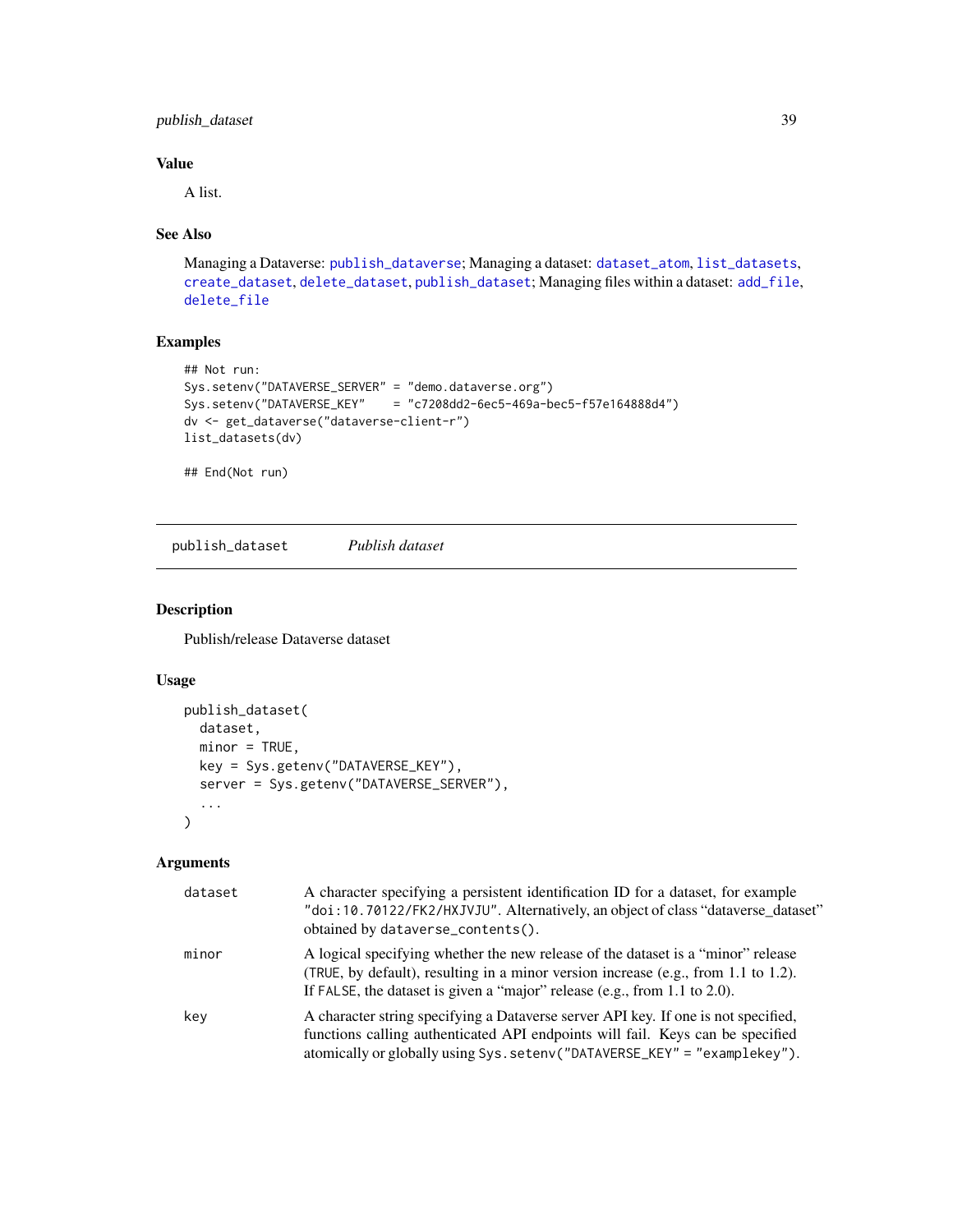<span id="page-39-0"></span>

| server   | A character string specifying a Dataverse server. Multiple Dataverse installa-       |
|----------|--------------------------------------------------------------------------------------|
|          | tions exist, with "dataverse.harvard.edu" being the most major. The server           |
|          | can be defined each time within a function, or it can be set as a default via an en- |
|          | vironment variable. To set a default, run Sys. setenv("DATAVERSE_SERVER" =           |
|          | "dataverse.harvard.edu") or add DATAVERSE_SERVER = "dataverse.harvard.edu            |
|          | in one's. Renviron file (usethis::edit_r_environ()), with the appropriate            |
|          | domain as its value.                                                                 |
| $\cdots$ | Additional arguments passed to an HTTP request function, such as GET, POST,          |
|          | or DELETE.                                                                           |

#### Details

Use this function to "publish" (i.e., publicly release) a draft Dataverse dataset. This creates a publicly visible listing of the dataset, accessible by its DOI, with a numbered version. This action cannot be undone. There are no requirements for what constitutes a major or minor release, but a minor release might be used to update metadata (e.g., a new linked publication) or the addition of supplemental files. A major release is best used to reflect a substantial change to the dataset, such as would require a published erratum or a substantial change to data or code.

#### Value

A list.

# See Also

[get\\_dataset](#page-23-2), [publish\\_dataverse](#page-39-1)

# Examples

```
## Not run:
meta \leftarrow list()ds <- create_dataset("mydataverse", body = meta)
publish_dataset(ds)
```
## End(Not run)

<span id="page-39-1"></span>publish\_dataverse *Publish Dataverse (SWORD)*

# Description

Publish/re-publish a Dataverse via SWORD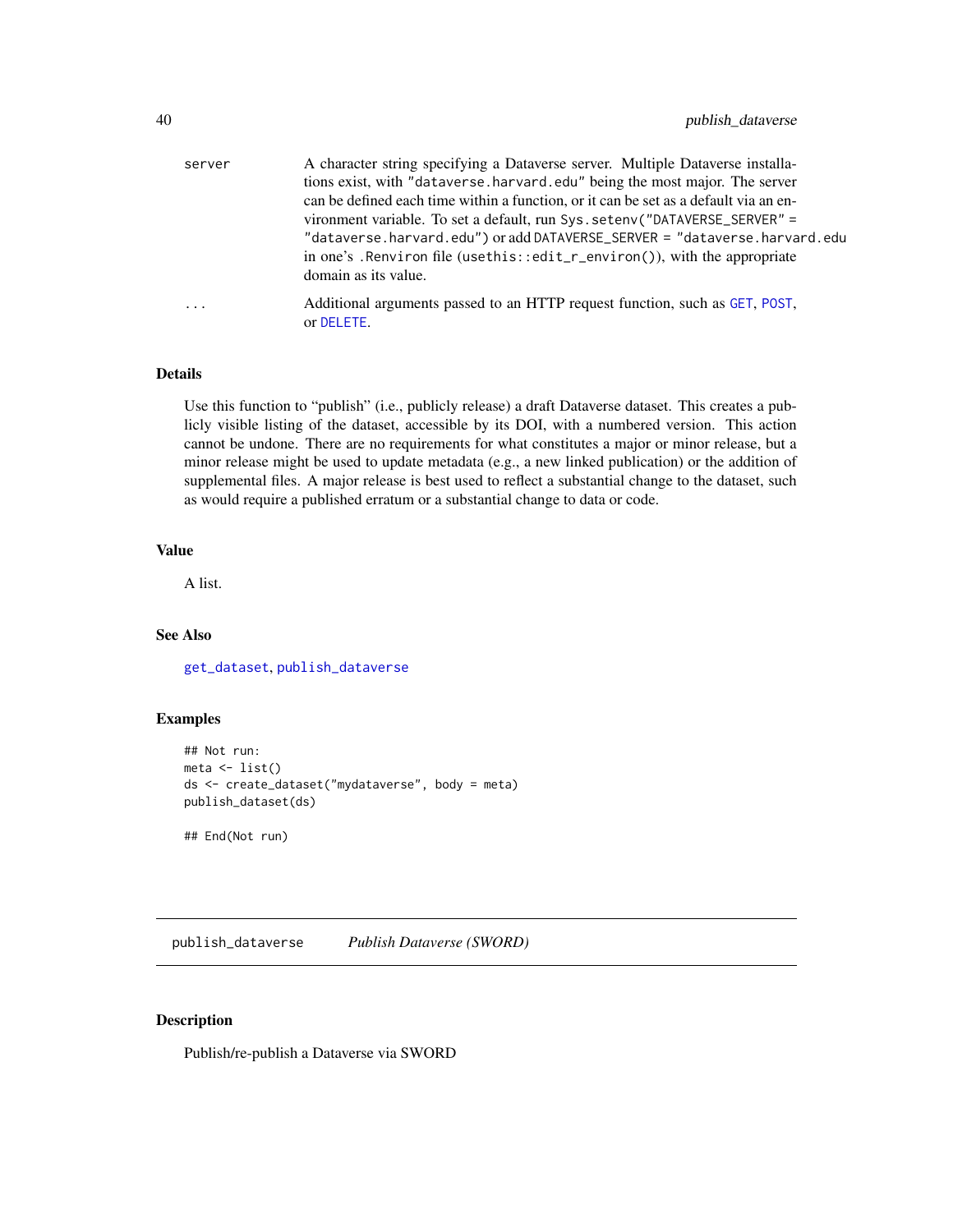# <span id="page-40-0"></span>publish\_sword\_dataset 41

## Usage

```
publish_dataverse(
  dataverse,
 key = Sys.getenv("DATAVERSE_KEY"),
  server = Sys.getenv("DATAVERSE_SERVER"),
  ...
)
```
#### Arguments

| dataverse               | An object of class "sword_collection", as returned by service_document.                                                                                                                                                                                                                                                                                                                                                                                                                                               |
|-------------------------|-----------------------------------------------------------------------------------------------------------------------------------------------------------------------------------------------------------------------------------------------------------------------------------------------------------------------------------------------------------------------------------------------------------------------------------------------------------------------------------------------------------------------|
| key                     | A character string specifying a Dataverse server API key. If one is not specified,<br>functions calling authenticated API endpoints will fail. Keys can be specified<br>atomically or globally using Sys.setenv("DATAVERSE_KEY" = "examplekey").                                                                                                                                                                                                                                                                      |
| server                  | A character string specifying a Dataverse server. Multiple Dataverse installa-<br>tions exist, with "dataverse.harvard.edu" being the most major. The server<br>can be defined each time within a function, or it can be set as a default via an en-<br>vironment variable. To set a default, run Sys. setenv("DATAVERSE_SERVER" =<br>"dataverse.harvard.edu") or add DATAVERSE_SERVER = "dataverse.harvard.edu<br>in one's . Renviron file (usethis::edit_r_environ()), with the appropriate<br>domain as its value. |
| $\cdot$ $\cdot$ $\cdot$ | Additional arguments passed to an HTTP request function, such as GET, POST,<br>or DELETE.                                                                                                                                                                                                                                                                                                                                                                                                                             |

#### Details

This function is used to publish a (possibly already published) Dataverse. It is part of the SWORD API, which is used to upload data to a Dataverse server.

# Value

A list.

# See Also

```
Managing a Dataverse: publish_dataverse; Managing a dataset: dataset_atom, list_datasets,
create_dataset, delete_dataset, publish_dataset; Managing files within a dataset: add_file,
delete_file
```
<span id="page-40-1"></span>publish\_sword\_dataset *Publish dataset (SWORD)*

# Description

Publish a SWORD (possibly unpublished) dataset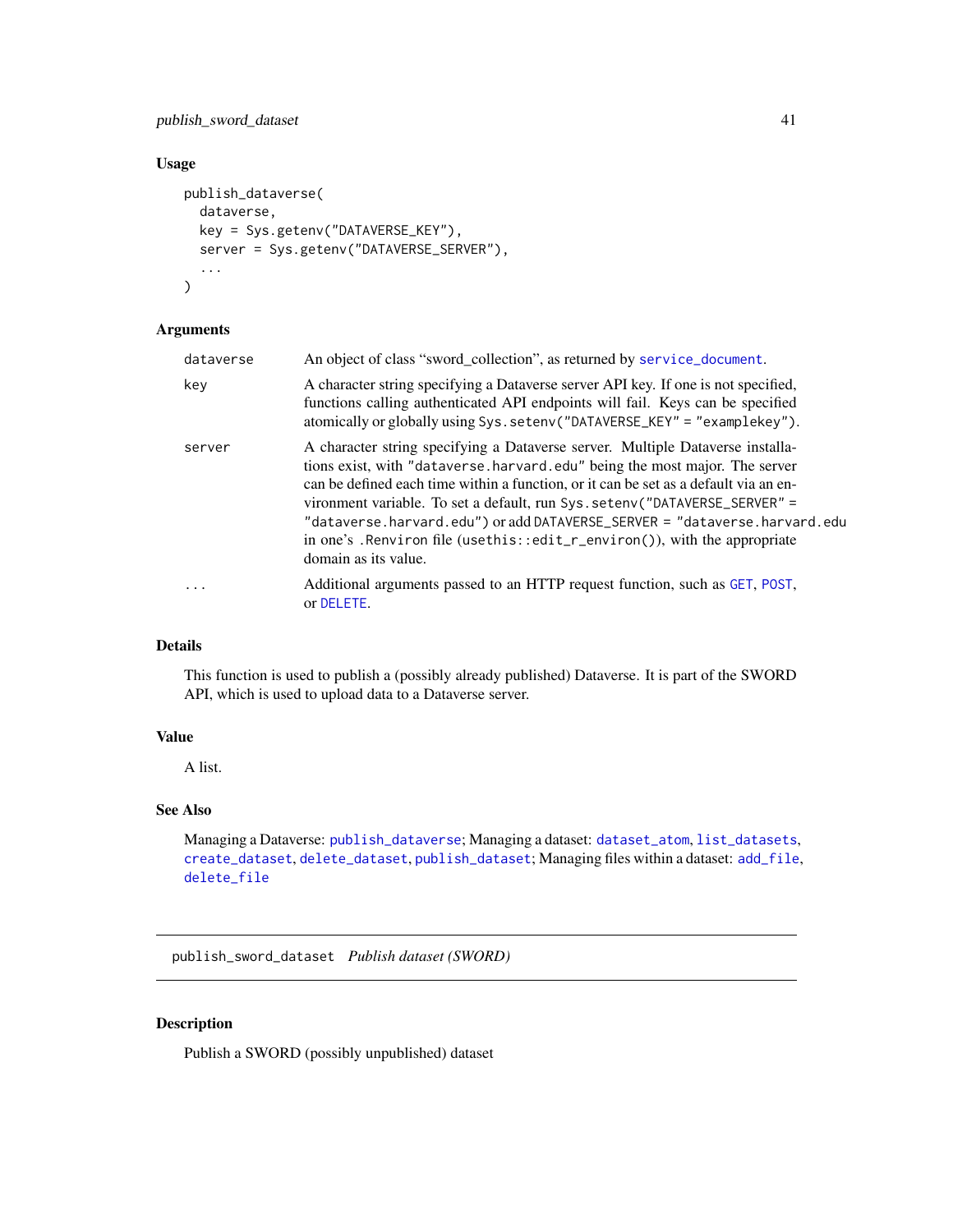#### Usage

```
publish_sword_dataset(
  dataset,
  key = Sys.getenv("DATAVERSE_KEY"),
  server = Sys.getenv("DATAVERSE_SERVER"),
  ...
\mathcal{L}
```
### Arguments

| dataset  | A dataset DOI (or other persistent identifier), an object of class "dataset_atom"<br>or "dataset_statement", or an appropriate and complete SWORD URL.                                                                                                                                                                                                                                                                                                                                                                |
|----------|-----------------------------------------------------------------------------------------------------------------------------------------------------------------------------------------------------------------------------------------------------------------------------------------------------------------------------------------------------------------------------------------------------------------------------------------------------------------------------------------------------------------------|
| key      | A character string specifying a Dataverse server API key. If one is not specified,<br>functions calling authenticated API endpoints will fail. Keys can be specified<br>atomically or globally using Sys.setenv("DATAVERSE_KEY" = "examplekey").                                                                                                                                                                                                                                                                      |
| server   | A character string specifying a Dataverse server. Multiple Dataverse installa-<br>tions exist, with "dataverse.harvard.edu" being the most major. The server<br>can be defined each time within a function, or it can be set as a default via an en-<br>vironment variable. To set a default, run Sys. setenv("DATAVERSE_SERVER" =<br>"dataverse.harvard.edu") or add DATAVERSE_SERVER = "dataverse.harvard.edu<br>in one's . Renviron file (usethis::edit_r_environ()), with the appropriate<br>domain as its value. |
| $\cdots$ | Additional arguments passed to an HTTP request function, such as GET, POST,<br>or DELETE.                                                                                                                                                                                                                                                                                                                                                                                                                             |

#### Details

This function is used to publish a dataset by its persistent identifier. This cannot be undone. The function is part of the SWORD API, which is used to upload data to a Dataverse server.

#### Value

A list.

# See Also

Managing a Dataverse: [publish\\_dataverse](#page-39-1); Managing a dataset: [dataset\\_atom](#page-8-1), [list\\_datasets](#page-37-1), [create\\_dataset](#page-5-1), [delete\\_sword\\_dataset](#page-19-1), [publish\\_dataset](#page-38-1); Managing files within a dataset: [add\\_file](#page-3-1), [delete\\_file](#page-17-1)

# Examples

```
## Not run:
# retrieve your service document
d <- service_document()
# create a list of metadata
metadat <- list(title = "My Study",
                creator = "Doe, John",
```
<span id="page-41-0"></span>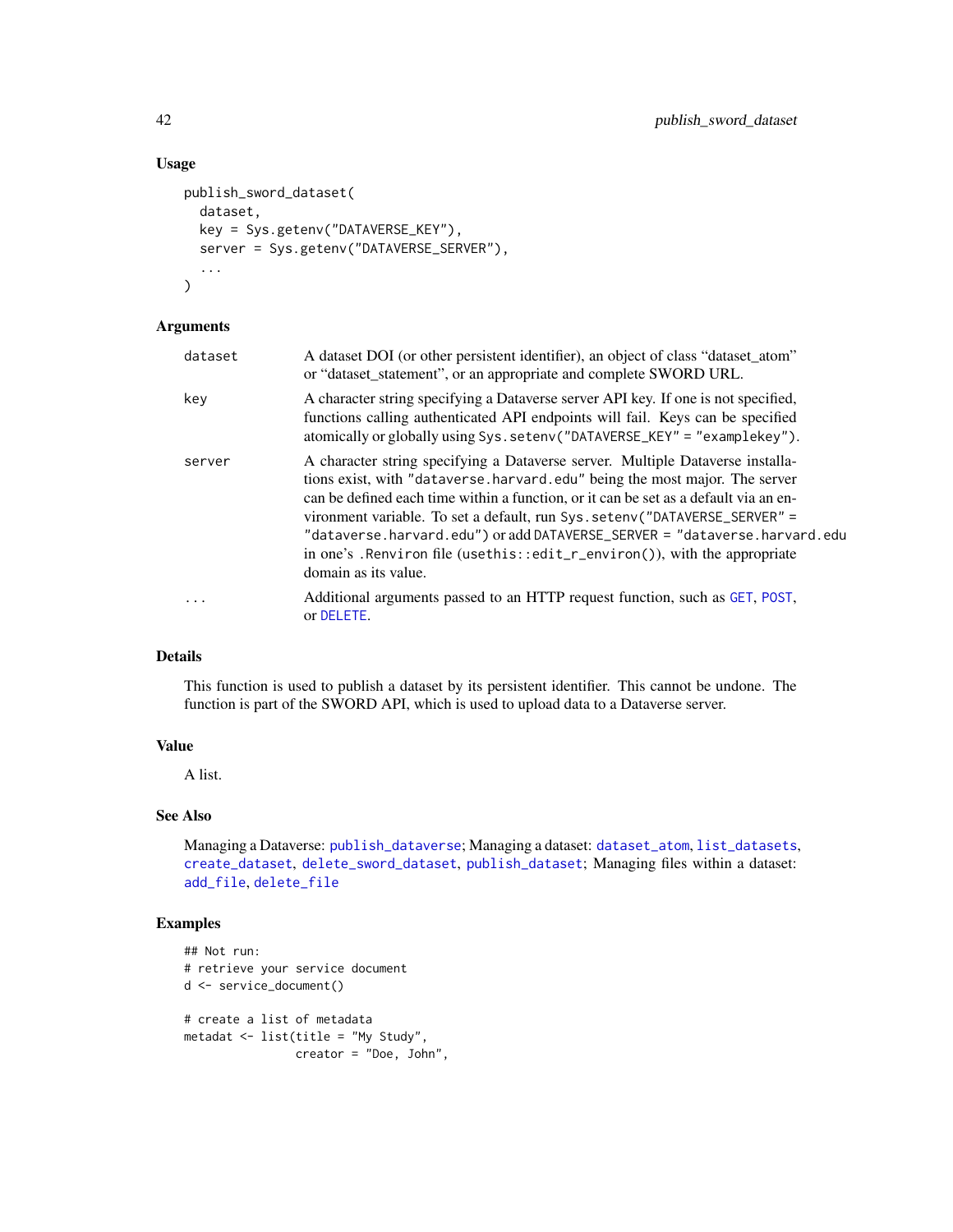```
description = "An example study")
# create the dataset in first dataverse
dat <- initiate_sword_dataset(d[[2]], body = metadat)
# publish dataset
publish_sword_dataset(dat)
# delete a dataset
delete_dataset(dat)
## End(Not run)
```
<span id="page-42-1"></span>service\_document *SWORD Service Document*

# Description

Obtain a SWORD service document.

# Usage

```
service_document(
  key = Sys.getenv("DATAVERSE_KEY"),
  server = Sys.getenv("DATAVERSE_SERVER"),
  ...
\overline{\phantom{a}}
```
#### Arguments

| key       | A character string specifying a Dataverse server API key. If one is not specified,<br>functions calling authenticated API endpoints will fail. Keys can be specified<br>atomically or globally using Sys.setenv("DATAVERSE_KEY" = "examplekey").                                                                                                                                                                                                                                                                       |
|-----------|------------------------------------------------------------------------------------------------------------------------------------------------------------------------------------------------------------------------------------------------------------------------------------------------------------------------------------------------------------------------------------------------------------------------------------------------------------------------------------------------------------------------|
| server    | A character string specifying a Dataverse server. Multiple Dataverse installa-<br>tions exist, with "dataverse.harvard.edu" being the most major. The server<br>can be defined each time within a function, or it can be set as a default via an en-<br>vironment variable. To set a default, run Sys. seteny ("DATAVERSE_SERVER" =<br>"dataverse.harvard.edu") or add DATAVERSE_SERVER = "dataverse.harvard.edu<br>in one's . Renviron file (usethis::edit_r_environ()), with the appropriate<br>domain as its value. |
| $\ddotsc$ | Additional arguments passed to an HTTP request function, such as GET, POST,<br>or DELETE.                                                                                                                                                                                                                                                                                                                                                                                                                              |

#### Details

This function can be used to check authentication against the Dataverse SWORD server. It is typically a first step when creating a new Dataverse, a new Dataset, or modifying an existing Dataverse or Dataset.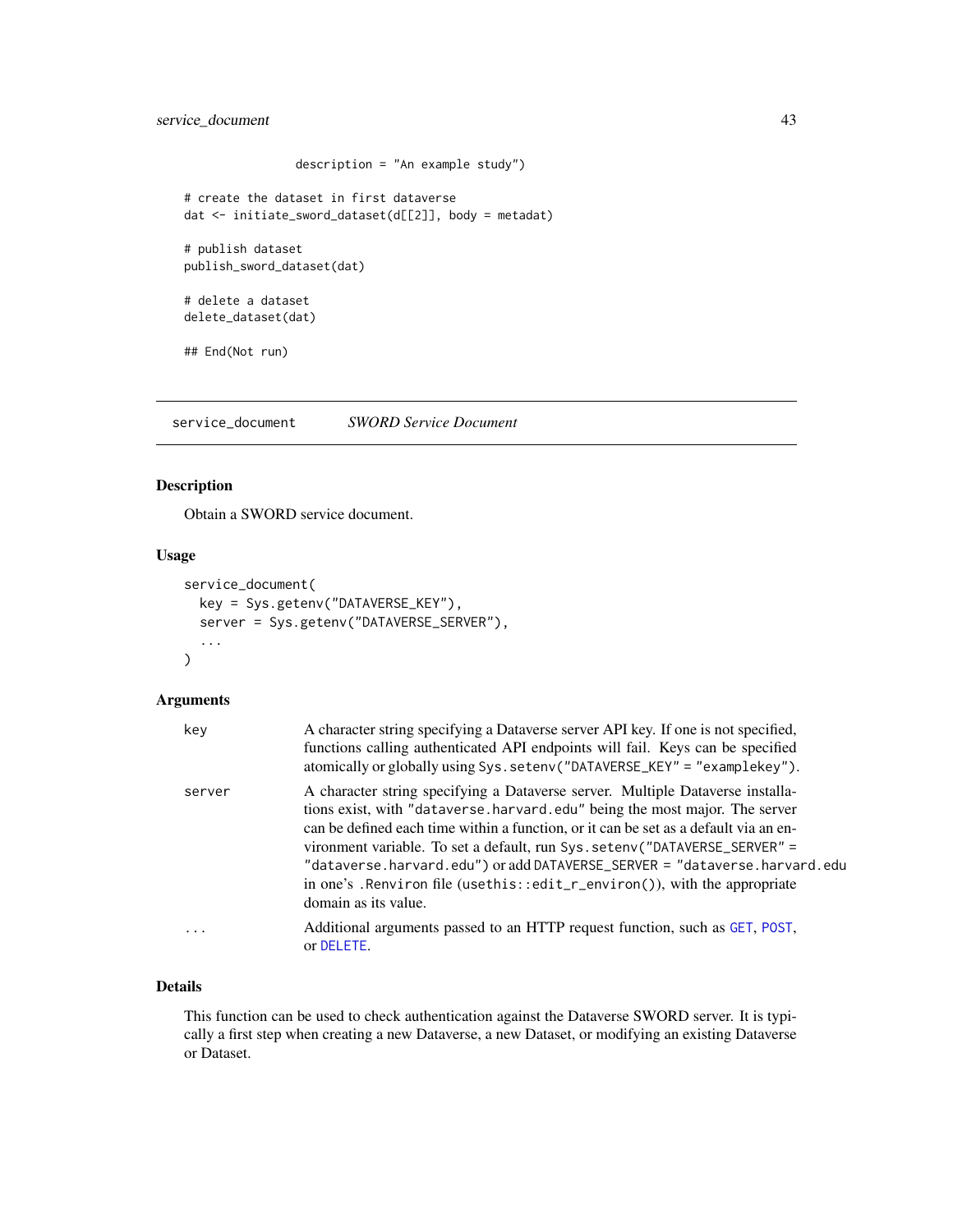#### Value

A list of class "sword\_service\_document", possibly with one or more "sword\_collection" entries. The latter are SWORD representations of a Dataverse. These can be passed to other SWORD API functions, e.g., for creating a new dataset.

# See Also

Managing a Dataverse: [publish\\_dataverse](#page-39-1); Managing a dataset: [dataset\\_atom](#page-8-1), [list\\_datasets](#page-37-1), [create\\_dataset](#page-5-1), [delete\\_dataset](#page-15-1), [publish\\_dataset](#page-38-1); Managing files within a dataset: [add\\_file](#page-3-1), [delete\\_file](#page-17-1)

# Examples

```
## Not run:
# retrieve your service document
d <- service_document()
# list available datasets in first dataverse
list_datasets(d[[2]])
```

```
## End(Not run)
```
<span id="page-43-1"></span>set\_dataverse\_metadata

*Set Dataverse metadata*

#### Description

Set Dataverse metadata

## Usage

```
set_dataverse_metadata(
 dataverse,
 body,
 root = TRUE,
 key = Sys.getenv("DATAVERSE_KEY"),
 server = Sys.getenv("DATAVERSE_SERVER"),
  ...
)
```

| dataverse | A character string specifying a Dataverse name or an object of class "dataverse". |
|-----------|-----------------------------------------------------------------------------------|
| bodv      | A list.                                                                           |
| root      | A logical.                                                                        |

<span id="page-43-0"></span>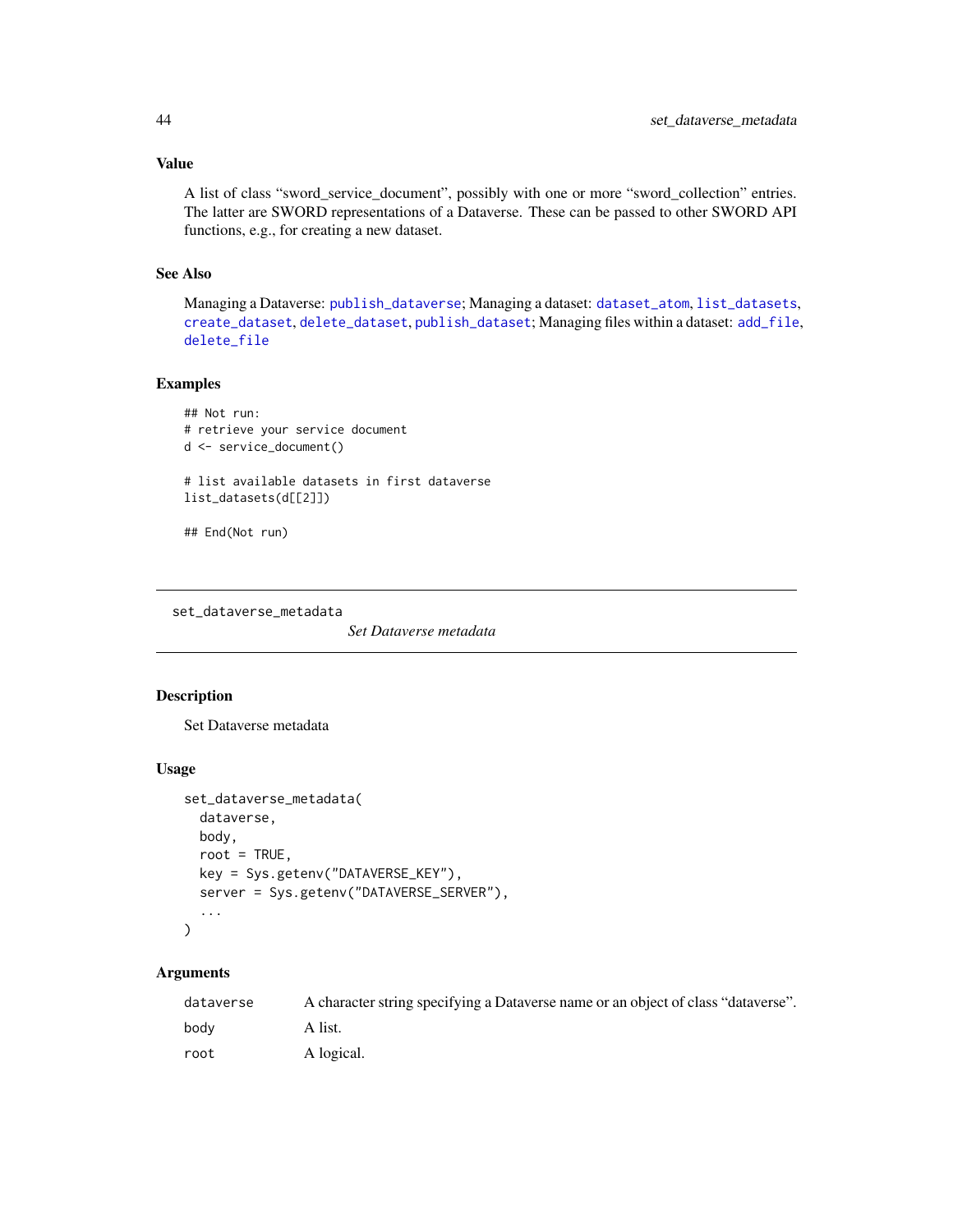<span id="page-44-0"></span>

| key       | A character string specifying a Dataverse server API key. If one is not specified,<br>functions calling authenticated API endpoints will fail. Keys can be specified<br>atomically or globally using Sys.setenv("DATAVERSE_KEY" = "examplekey").                                                                                                                                                                                                                                                                      |
|-----------|-----------------------------------------------------------------------------------------------------------------------------------------------------------------------------------------------------------------------------------------------------------------------------------------------------------------------------------------------------------------------------------------------------------------------------------------------------------------------------------------------------------------------|
| server    | A character string specifying a Dataverse server. Multiple Dataverse installa-<br>tions exist, with "dataverse harvard edu" being the most major. The server<br>can be defined each time within a function, or it can be set as a default via an en-<br>vironment variable. To set a default, run Sys. setenv("DATAVERSE_SERVER" =<br>"dataverse.harvard.edu") or add DATAVERSE_SERVER = "dataverse.harvard.edu<br>in one's . Renviron file (usethis::edit_r_environ()), with the appropriate<br>domain as its value. |
| $\ddotsc$ | Additional arguments passed to an HTTP request function, such as GET, POST,<br>or DELETE.                                                                                                                                                                                                                                                                                                                                                                                                                             |

# Details

This function sets the value of metadata fields for a Dataverse. Use [update\\_dataset](#page-5-2) to set the metadata fields for a dataset instead.

# Value

A list

# See Also

[dataverse\\_metadata](#page-12-1)